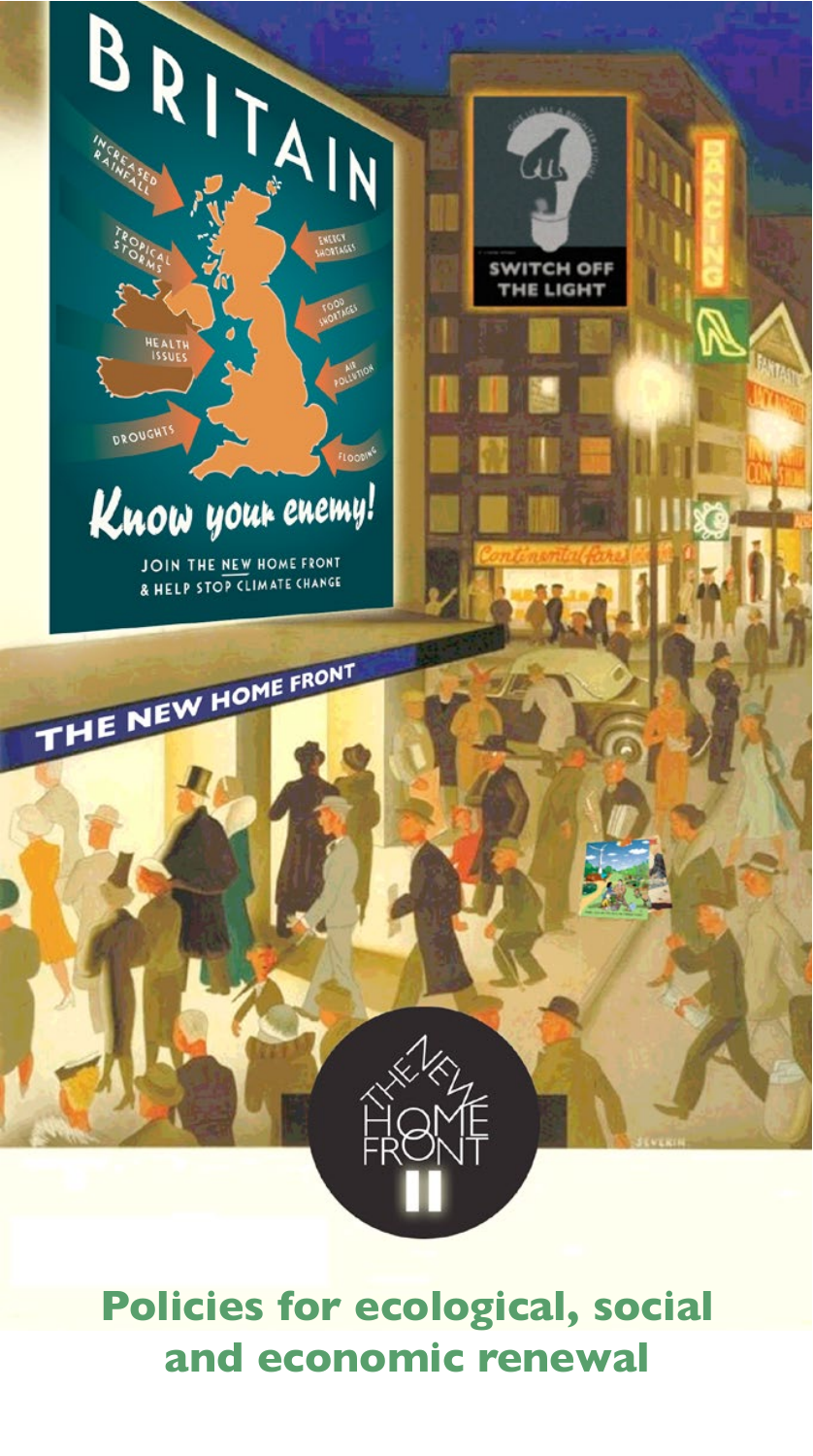Front cover artwork: Adapted from a 1930s London Underground poster designed to attract people to London's rapidly expanding suburbs.

#### Commended design New Home Front poster competition

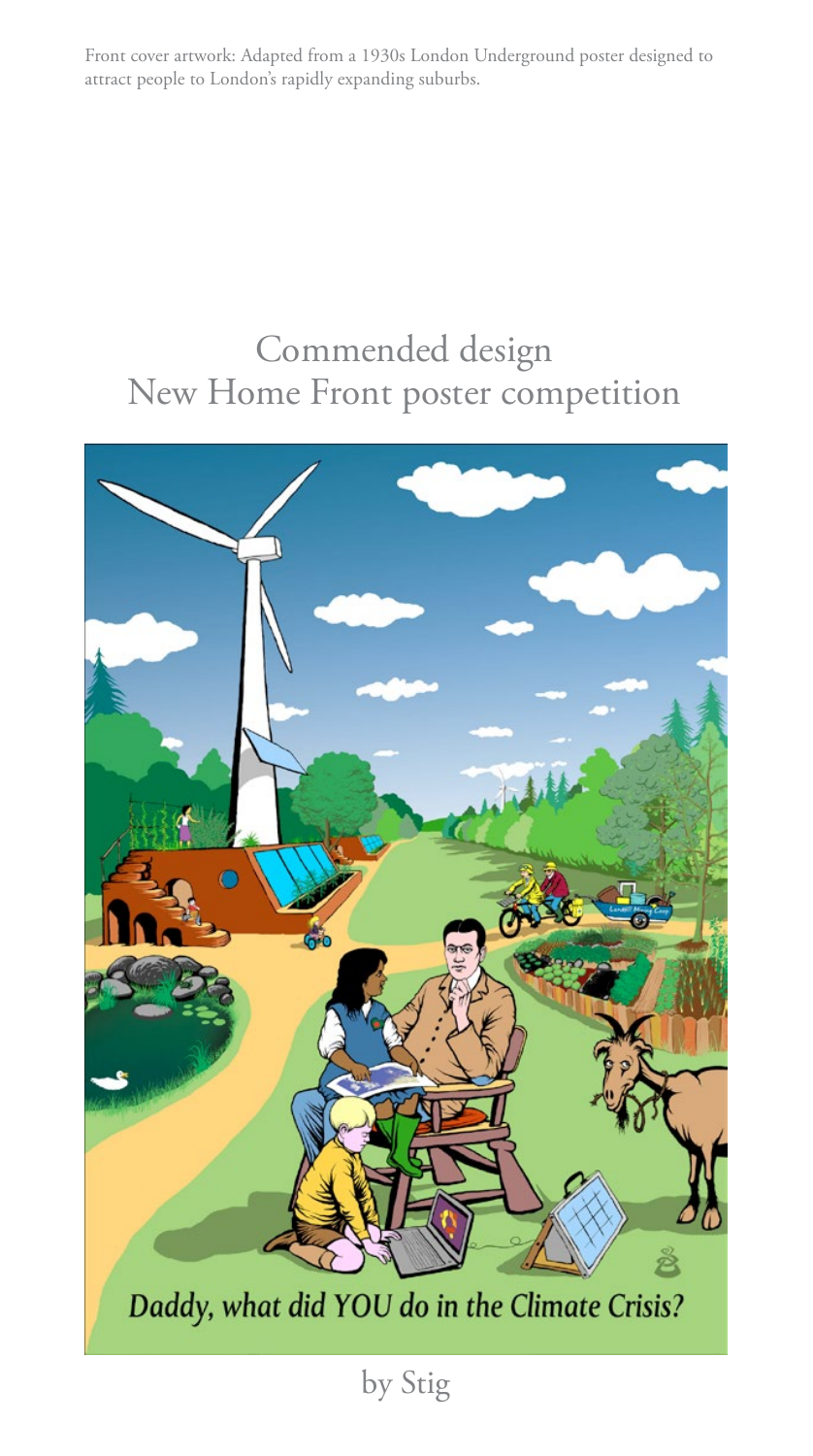#### THE NEW HOME FRONT **II**

#### **Policies for ecological, social and economic renewal**

The winning entry in the New Home Front poster competition



by Phil Wellington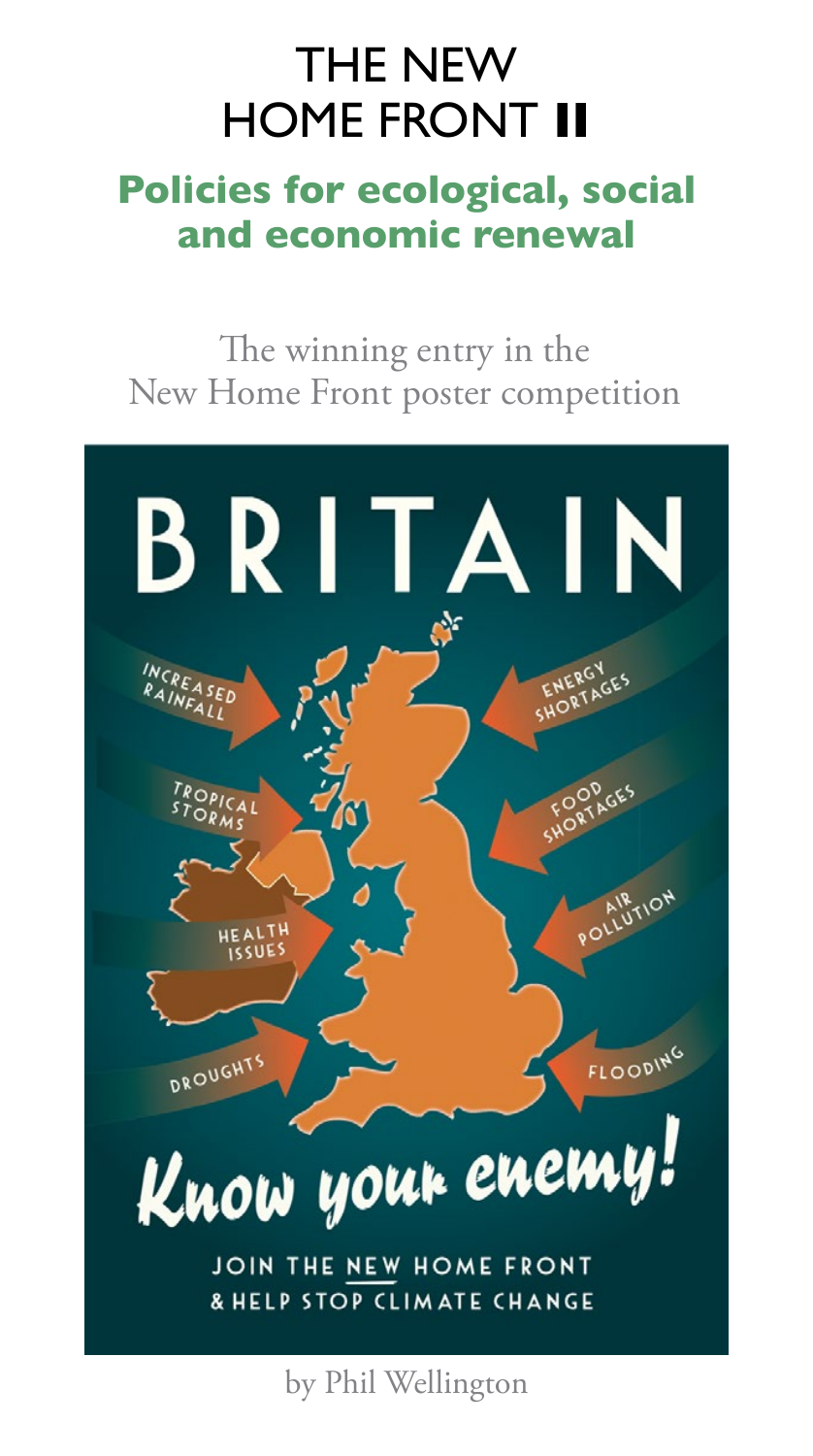







Other commended poster designs: (Clockwise from top left) Finn Beales, Co-operatives UK and Sheffield City Council.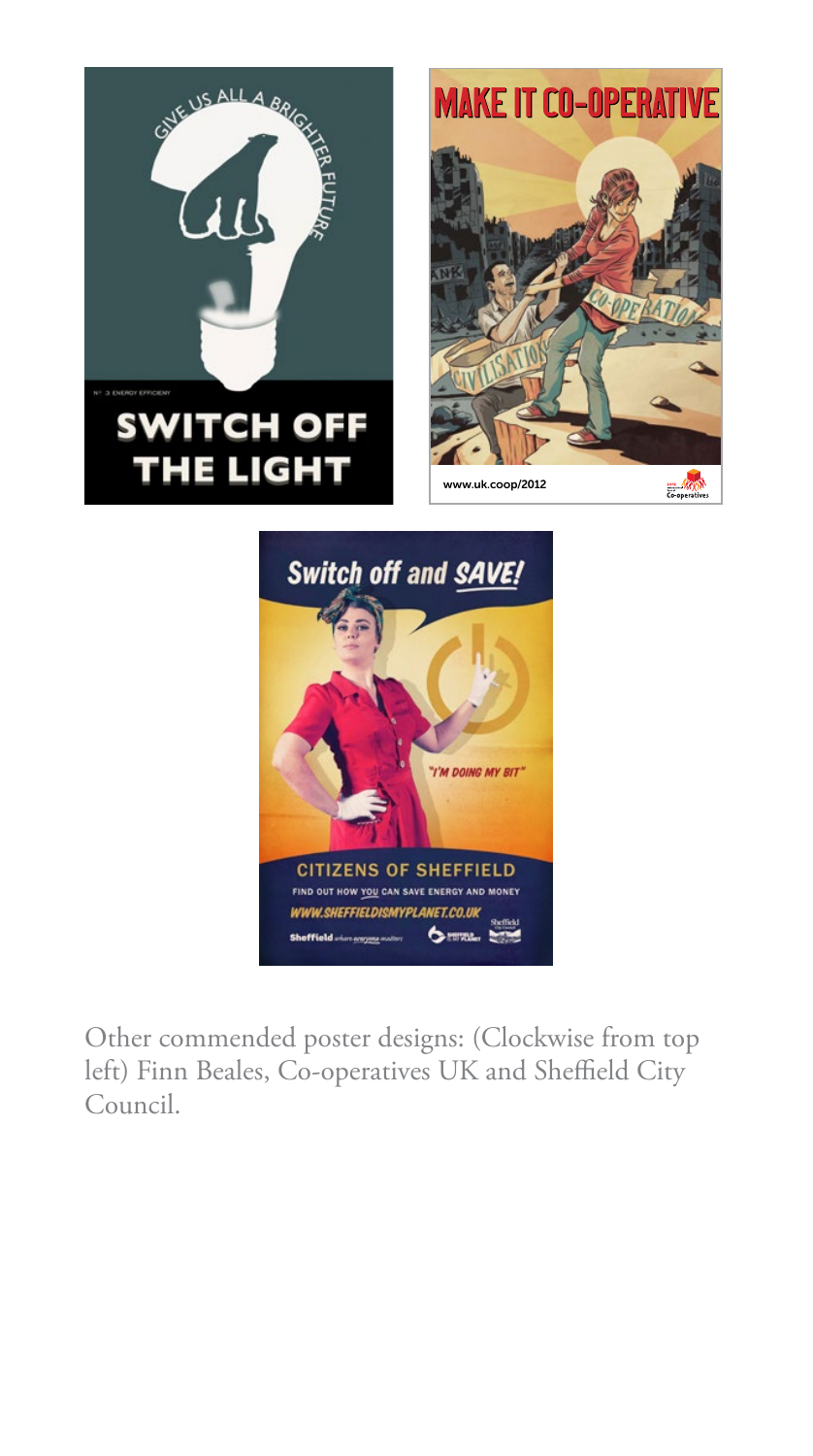### **Contents**

| Foreword<br>Caroline Lucas MP                     | T               |
|---------------------------------------------------|-----------------|
| Be Just and Fear Not<br><b>Andrew Simms</b>       | 3               |
| Know your neighbours<br><b>Bill McKibben</b>      | 6               |
| Mobilising the next generation<br>Rina Kuusipalo  | 8               |
| Lessons for a new land army<br>Ruth Bond          | 10              |
| Learning from our grandparents<br>Mike Davis      | 12              |
| Making time for the New Home Front<br>Anna Coote  | $\overline{14}$ |
| A green 'golden age'<br><b>Nick Robins</b>        | 16              |
| Taxation for the New Home Front<br>Richard Murphy | 9               |
| Pension funds for transformation<br>Colin Hines   | 23              |
| Move your money<br>Danielle Paffard               | 25              |
| A Post Bank for the people<br>Lindsay Mackie      | 27              |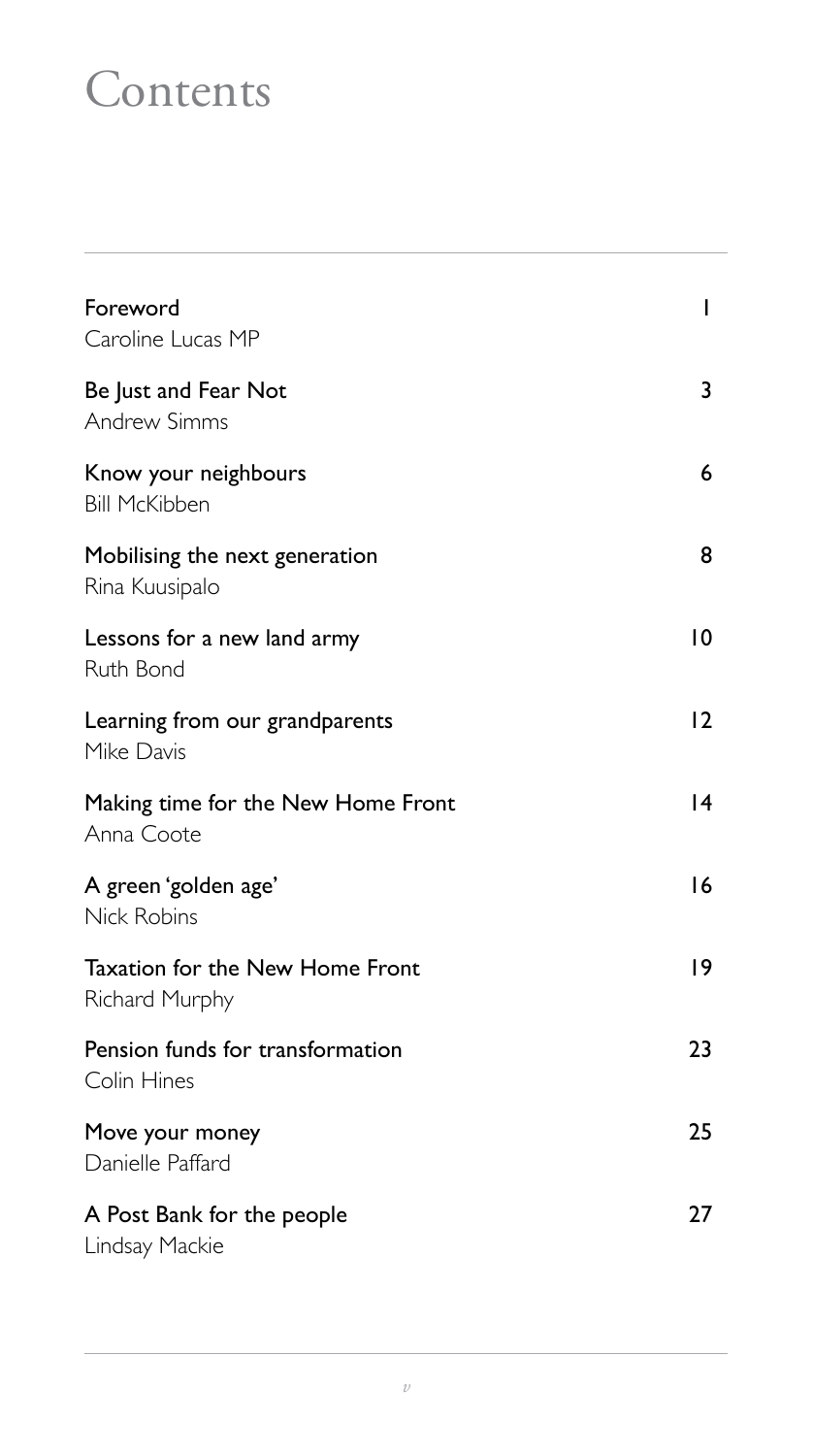| A National Business Rescue Service<br>Ed Mayo                                 | 29 |
|-------------------------------------------------------------------------------|----|
| A home-front vision for renewable energy<br>Leonie Greene                     | 32 |
| A climate budget for a fairer future<br>Sean Chamberlain                      | 35 |
| A Royal Bank of Sustainability<br><b>PLATFORM</b>                             | 37 |
| A transport system for all our futures<br>Sian Berry                          | 39 |
| Bring back British Rail<br>Ellie Harrison                                     | 41 |
| Yes in my back yard: guinea gardens and a design for plenty<br>Molly Conisbee | 43 |
| Eat the excess: a celebratory vision for waste reduction<br>Caitlin Shepherd  | 45 |
| Guaranteeing our cultural foundations<br>James Humphreys                      | 47 |
| From oil to art, liberating culture<br><b>PLATFORM</b>                        | 50 |
| Set our cities free from advertising<br><b>Ruth Potts</b>                     | 52 |
| About the authors                                                             | 55 |
| Further reading                                                               | 57 |
| <b>Related websites</b>                                                       | 58 |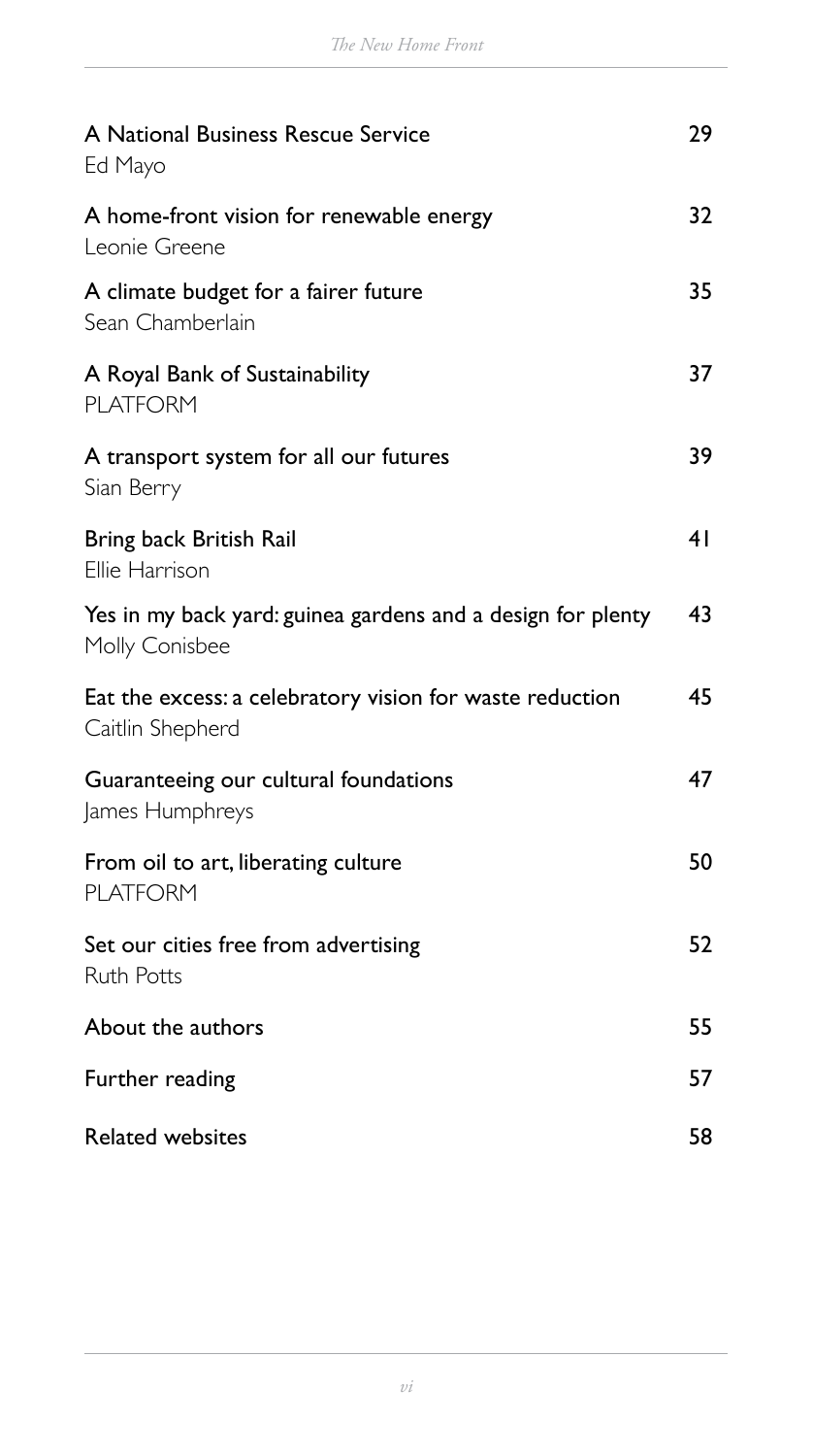### Foreword

Caroline Lucas MP

Much has changed since I commissioned Andrew Simms to write the first *New Home Front* report. Inquiries into our broken banking system have come and gone with little indication of serious reform. Climate change has slipped further down this government's agenda in spite of the promise to be the greenest government ever. International conferences on the climate have passed, as yet, with no agreement on action. As our leaders procrastinate, levels of concentrations of greenhouse gases in the atmosphere are rising still higher, taking us ever closer to the point at which potentially irreversible changes become much more likely. An alarm bell has been set ringing this summer, as Arctic sea ice levels reached a record low. Some now suggest that we are likely to the Arctic completely free of ice during the summer within the next decade. Previous reports had led scientists to believe this wouldn't happen until 2100.

Achieving a more secure, sustainable energy system, in line with the goal of limiting the rise in global temperatures to under 2°C, is still just possible but requires urgent action by the world's governments. (In fact, the most recent science suggests that to reduce the risk of passing irreversible "tipping points" we need to hold temperatures rises to nearer 1.5 degrees). Action requires honesty with the public about the risks of inaction for example to the economy, health, agriculture, food production, water resources, coastal flooding, and extreme weather events.

Since the 1980s, successive governments and their expert advisers have accepted the seriousness of the threat, and have known whatactions are needed to avert it as far as possible and to prepare for theconsequences. But they have not acted with sufficient commitment either to prepare the UK or to build an international agreement on reduction. And with every passing year, the threat to our country becomes more severe.

*1*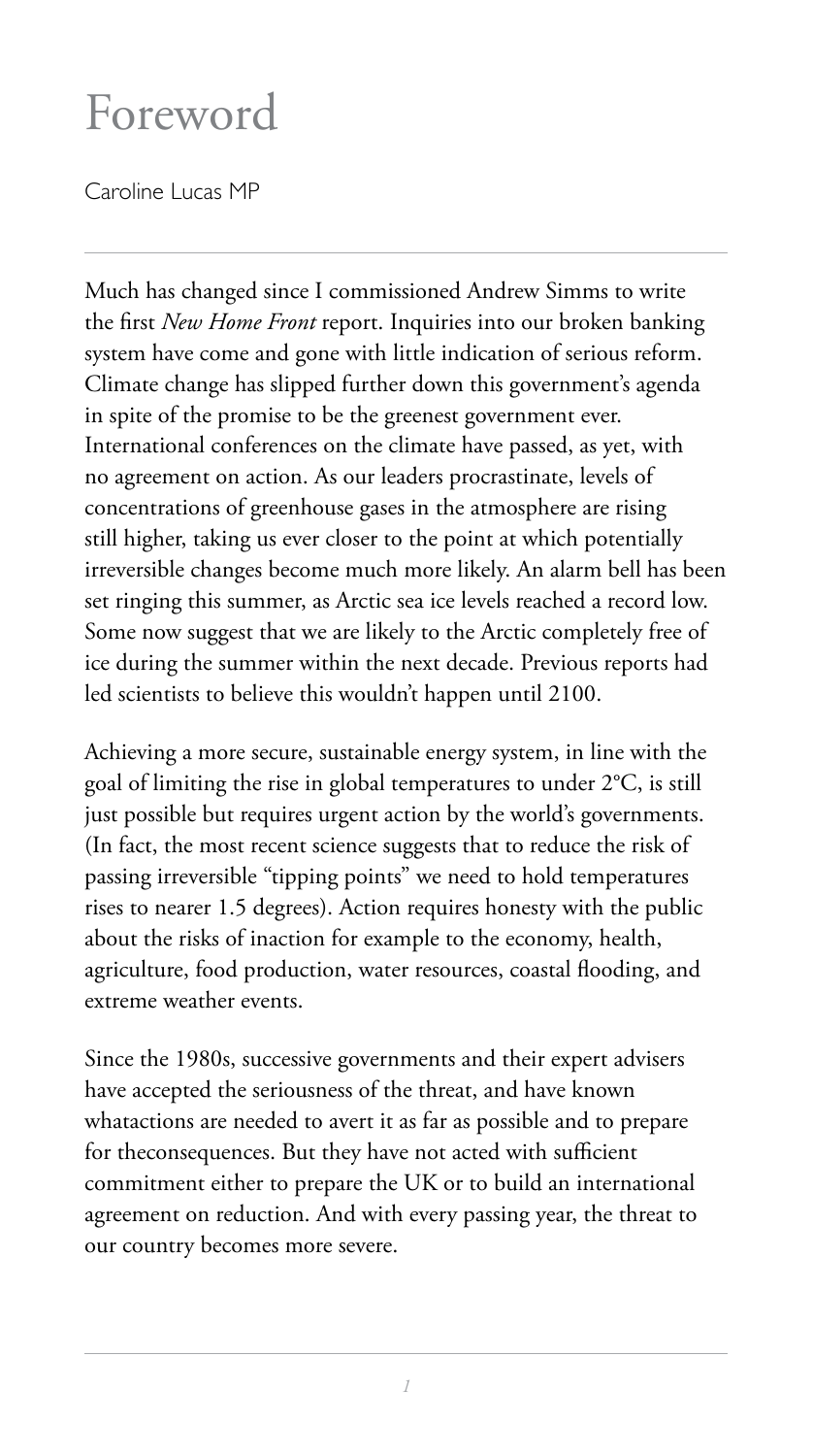I commissioned the first *New Home Front* report to explore what lessons we could take from history. There were many. In the 1930s,some politicians of all parties ignored the threat of war brewing in Europe and failed to take the necessary steps to deter aggression orprepare early enough for defence. At the time, the two main excuses put forward to justify inaction and appeasement were that there was not enough money to pay for proper defences, and that the British public would not support a government that took tough measures

British society has changed radically since the Second World War. The 1930s and 1940s were anything but a golden age and it would be wrong to romanticise those times. Yet many institutions which were active then in mobilising popular opinion and action, remain important actors today: voluntary and campaigning groups; churches and other faith organisations; schools, colleges, and universities; and public services such as fire, police, and health.

In wartime, government engaged the brightest and the best minds, and the most practical of people in meeting the pressing challenges that faced the nation. Today we are told that there is no alternative to the path that the coalition government is currently following The reality, I believe, couldn't be further from the truth. There are a myriad of innovative, practical policy proposals waiting to be put to work. That is why I have asked a range of leading thinkers and practitioners for their suggestions of what could be done. This collection is by no means exhaustive, it is not a comprehensive plan, but it is an illustration of just a few of the wide range of proposals that might be implemented if the courage of government matched the will and imagination of the people of Britain.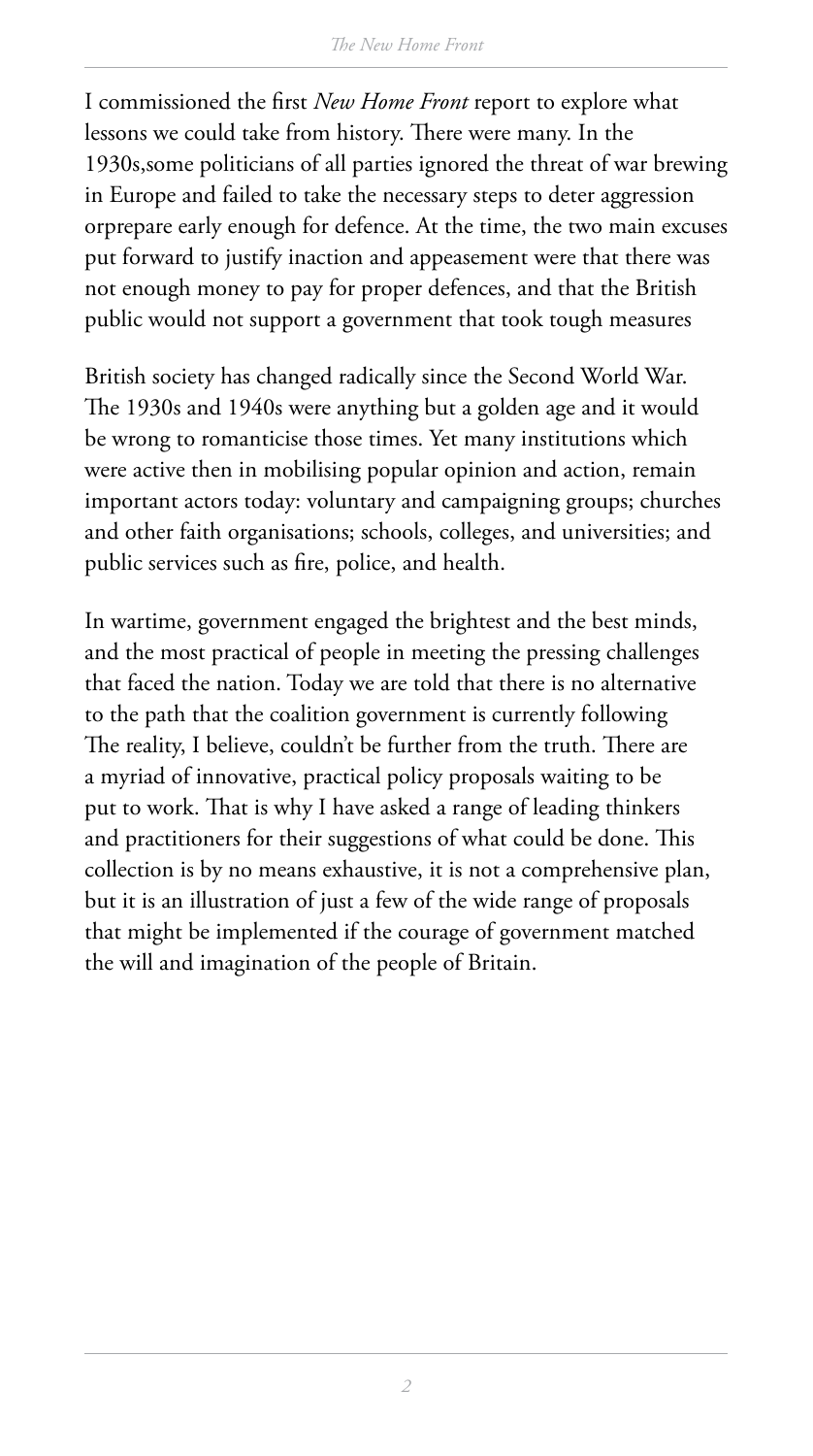# Be Just And Fear Not

Andrew Simms

How often does a nation come together? Increasingly rarely it appears, and then mostly in extremis. The rapid growth of personalised social media, coupled with the proliferation and diversification of online, television, and radio channels create cultural fragmentation. Unifying moments of collective joy, grief, or purpose seem harder to create and experience. But, if the structure of how we communicate militates against a sense of common purpose, the moments when, culturally, we do come together are all the more powerful because of it. Then, instead of fragmenting, our myriad modern communication channels can amplify the sense of being part of something bigger quite spectacularly.

One event remains irresistible to all forms of media, the Olympics. It is one of the very few truly global events, in which even the world's poorer countries have some stake. It is controversial, too, with its high Olympic ideals standing in jarring contrast to many of its commercial sponsors. Junk food giants complicit in pushing an obesity epidemic burnish their reputations with the Olympic rings, ironically symbolic of the highest level of sporting fitness. A pharmaceutical company found guilty of bribing doctors to give inappropriate anti-depressants to children provides the drug-testing kits used by athletes, and a giant fossil fuel company is its 'sustainability partner'.

But in the largely brand-free interior of the London 2012 Olympic Stadium, a global audience of billions found themselves watching something extraordinary when the opening ceremony began: it was a witty song of praise to the triumph of bold, creative, and collective endeavour. The person in charge, film director Danny Boyle, had asked himself a simple question – what is good about this nation, the United Kingdom. In a culture seemingly obsessed with fashion labels, football, and reality television, his answers made many people think twice about themselves and the world around them. The performance celebrated the establishment of universal primary health care, the creation of the open, public domain of the World Wide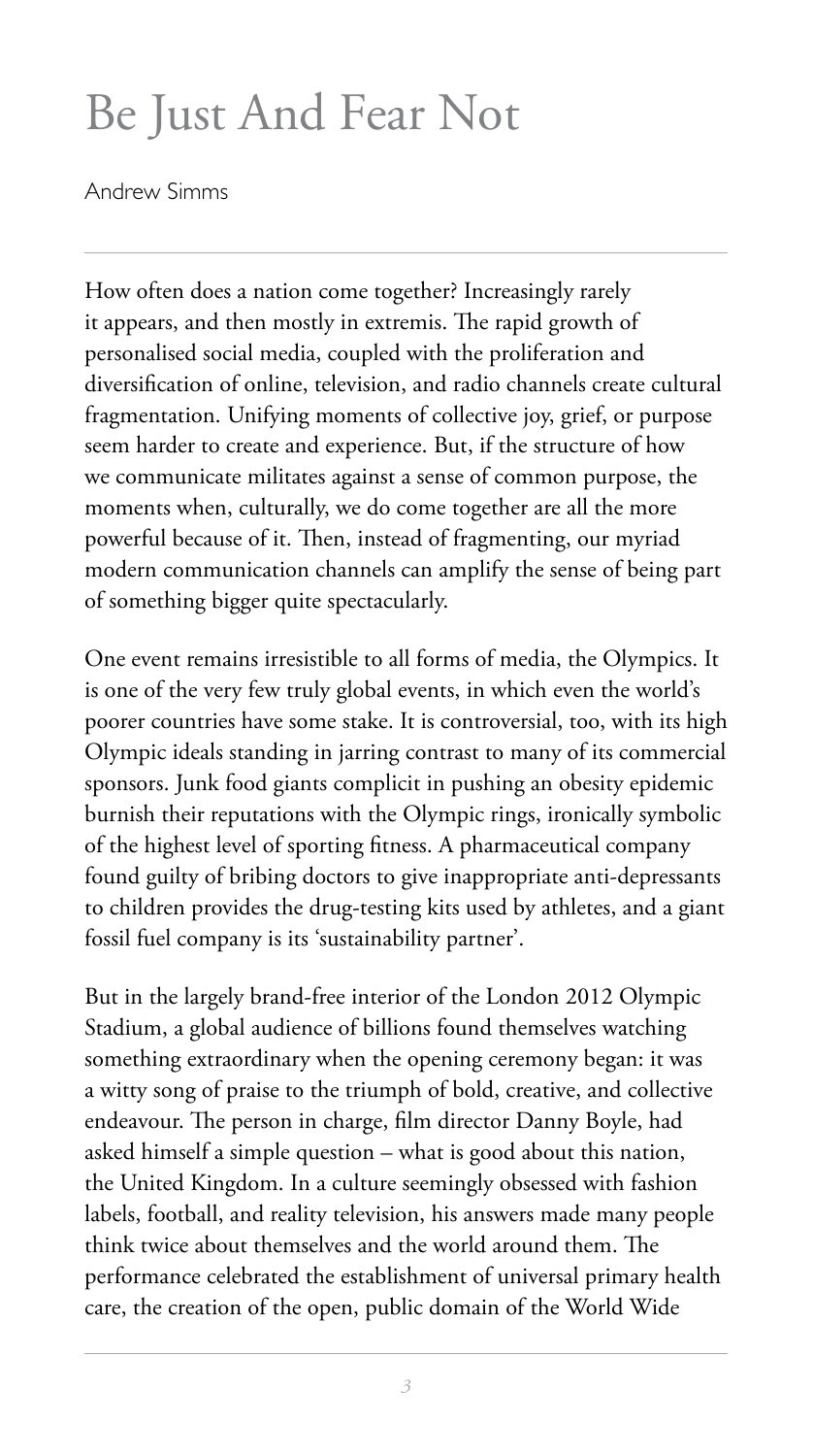Web, children's literature, music, and comedy; it lauded industrial development (while noting its costs) and held up the struggle for justice and universal suffrage. A single Suffragettes' banner held aloft seemed to capture the tone of the whole show, 'Be Just, And Fear Not.'

Perhaps most shocking of all for many, was the fearless and bold reminder that something other than markets and commercialism was axiomatic in our lives and how society gets the best from itself. Here was a very different way to appraise the true wealth and success of a people, far from the size of bonus pay, car model, or the trajectory of national income – its GDP. A London billboard advert to thank sponsors said that none of the pulsating, breathtaking moments of achievement would have happened without them. A flattering, deceiving fiction as the vast majority of costs, not just of the games, but the raising and training of the athletes themselves on the rapidly disappearing school playing fields of childhood, was down to the work and support of families and public infrastructure.

The celebration showed that it is possible for a people to be enterprising without the nature of the enterprise needing to be captured by the selfish individualism of the markets made by conventional economic theory. That said, there is something prior, deeper, better, and which has a more optimistic and hopeful view of human nature that can bring more good out of ourselves.

Many of the great achievements were in the face or aftermath of adversity. When we published the first *New Home Front* pamphlet, we showed that history could be our friend when approaching the daunting scale of the challenge of global warming. It imagined what a contemporary effort of bold, vigorous, and creative mobilisation might look like if we adopted at least the verve, focus, and ambition of past, successful attempts to face down enormous odds.

In this sequel pamphlet we move further, asking several key individuals, each expert on different subjects, to imagine what contribution their field of expertise could make to a new home front.

Learning to thrive on and share a finite planet will be our greatest act of common endeavour in which the past can inspire us, even if the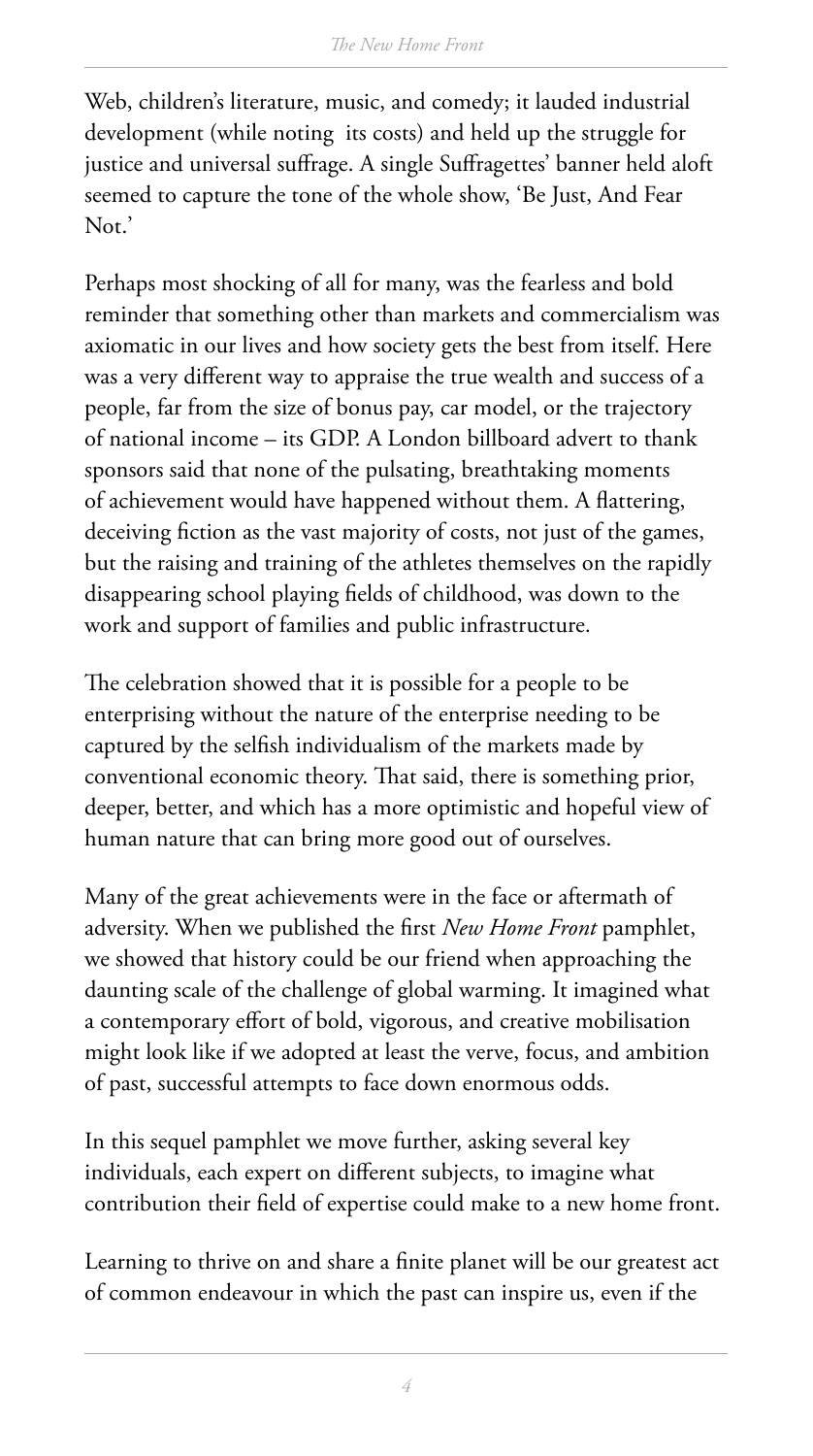challenge is new. Learning new skills as well as relearning old ones will help us build the path, not least in reinventing passive, disposable consumerism, with a richer, more rewarding culture in which we are more engaged in the production of the stuff of life, whether it is our own entertainment, food, clothes, or other things, each to their own. A Green New Deal is a modern vision to replace memories of the industrial revolution. And the greatest lesson, perhaps, is to follow the advice of those campaigners for universal suffrage to 'be just, and fear not.'

Several contributions address one of the greatest concerns of the original Home Front, namely, how to mobilise resources to pay for what needs to be done. Collectively they make clear that the resources are there for necessary action if the political courage to allocate them can be found. Whether through clamping down on tax avoidance and evasion, or through issuing new credit ear marked for productive green investment, lack of money is no excuse. There is also the potential to redesign existing financial institutions and manufacturing industry for new purposes – just as was done successfully on the Home Front. It has become common to speak of the burden on society of our currently aging population, but the New Home Front sees the older generation as a rich bank of knowledge and skills that we can learn from and be put to meaningful use.

Knowing how to avoid waste and live well with less is one of the simplest lessons they can pass on; the importance of community and how to value time too, striking better balances between formal work and life. As we re-imagine transport and food systems, their long view will also be vital to avoid the mistakes of the past, and in remembering a world in which car ownership wasn't treated as a human right. Perhaps most important of all, the voices in this pamphlet invite us to do the most important thing of all if change is to come. They ask us to break free of the conditioning that says the world cannot be meaningfully different from what we already see around us, and imagine how much better life could be if we did many of the things that must, in any case, be done. As the poet Carol Ann Duffy put it in her appreciation of the collective experience of the 2012 Olympics, "We sense new weather. We are on our marks. We are all in this together".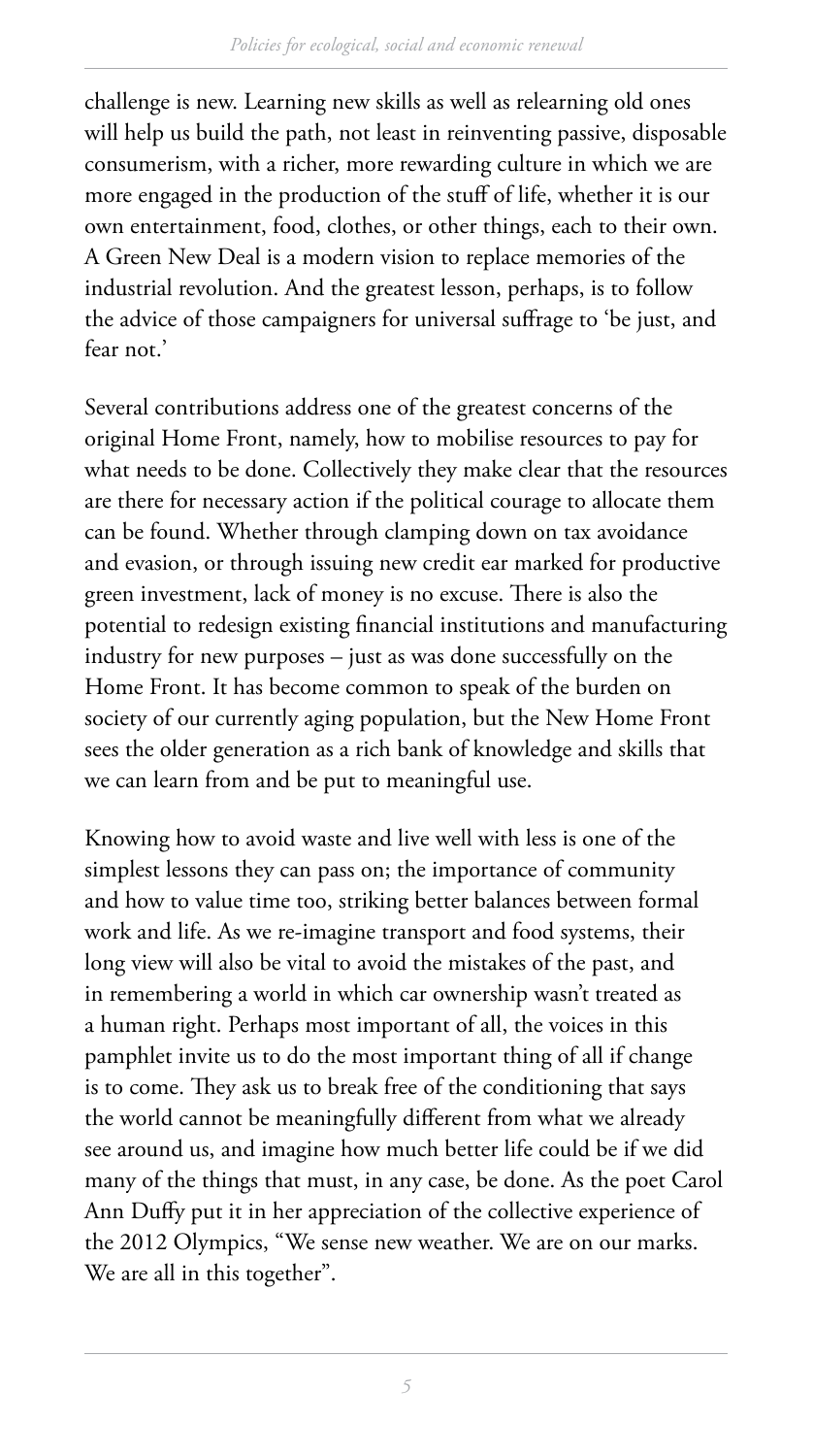# Know your neighbours

Bill McKibben

In time of great threat, it's important to know your neighbours. Not so you can turn them in for disloyalty, so you can work with them to build a new world.

If there's one thing that's marked the high consumer society of recent decades, it's a retreat into hyper-individualism. We've wasted much of our economic wealth building bigger houses farther apart from each other. In America, polls show that the average citizen eats meal with friends, family, and neighbours half as often as they did 50 years ago. The average American has *half as many close friends* as 50 years ago. Three-quarters of Americans don't know their next-door neighbours.

Given that we're social primates, this is a recipe for unhappiness (people's satisfaction with their lives has eroded, even as living standards have soared). It's a recipe for wasting resources: not only do you have to heat and cool all those starter palaces for entry-level monarchs, you also have to fill that hole in your soul with stuff.

It's also a recipe for powerlessness. The reason we lose the truly crucial fights to big industry is because we're separated, used to thinking of ourselves as individuals. In Margaret Thatcher's most telling words: 'There is no such thing as society. There are individual men and women, and there are families.'

If we let her theory rule, then we have no chance. But the fight back has begun. Take farmers markets, which in the USA have doubled and doubled and then doubled again in the last 15 years. They're the fastest-growing part of our food economy. That's good news ecologically – the five-mile tomato beats the 5000-mile tomato. (And good news culinarily – If I've travelled 5000 miles and I know how I feel when I stagger off the plane, that's how the tomato feels too.)

But the really good news is this: a couple of years ago sociologists followed shoppers, first around the supermarket and then around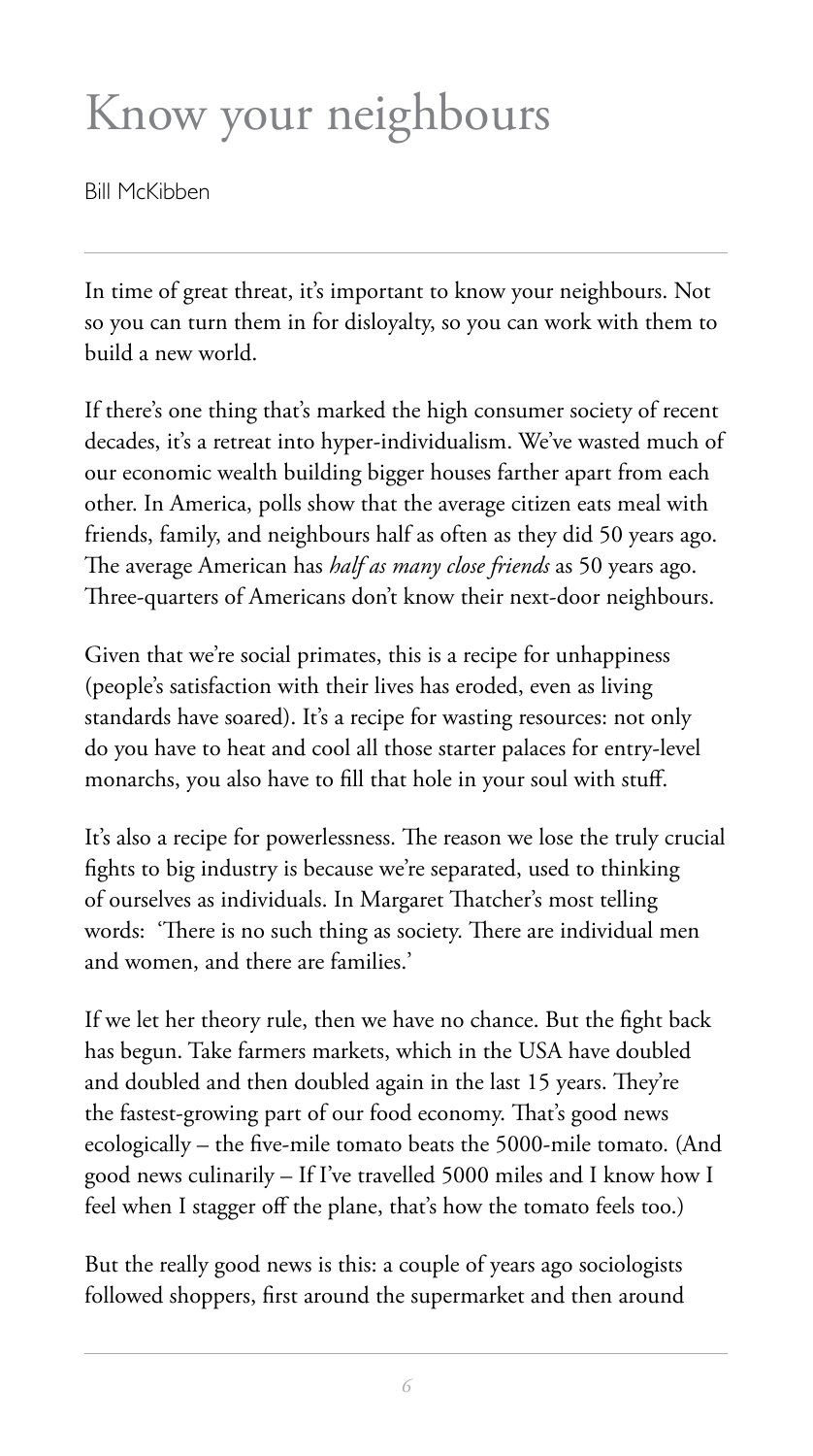the farmers market. You know the supermarket: you fall into a light fluorescent trance, visit the Stations of the Cross around the perimeter of the store, and somehow fill your cart with the same things as the week before. When they followed shoppers at the farmers market, they found that they were having *ten times as many conversations per visit.*

In other words, they were beginning to re-knit the society we've let unravel. They were doing the unconscious work that will make it easier to do everything else we need to do, including stand up to the corporations now wrecking the planet. We need a farmers market in electrons (solar panels on every roof!) and a farmers market in currency (local money systems!). And happily, we're evolving a farmers market in ideas: the Internet, where we all put in and take away.

But we've got to build this new society fast, because the physics and chemistry of global warming don't give us much time. And we've got to use this new society to make political change.

Know your neighbour. Knowing your neighbour is the key to the world you want.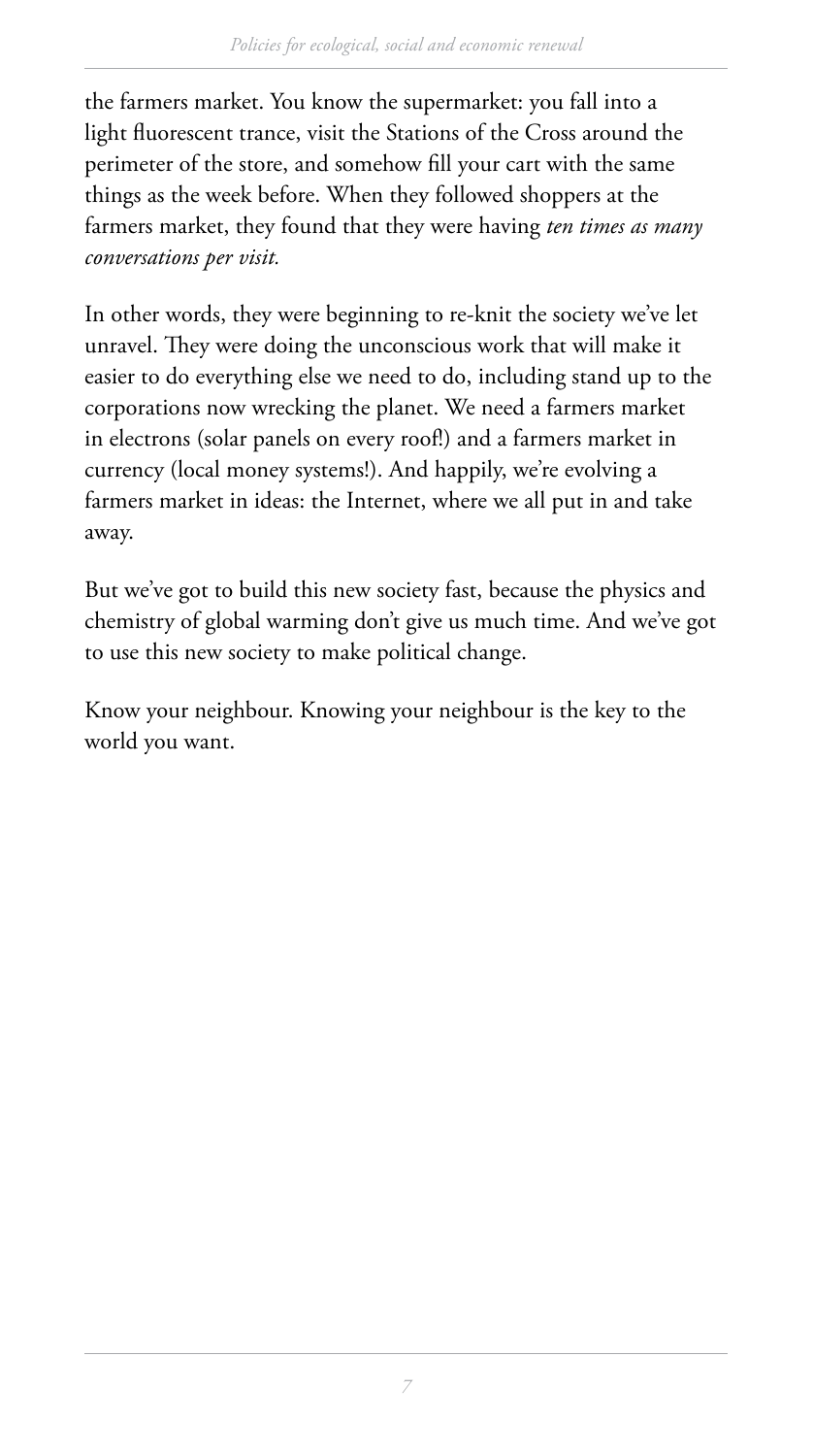# Mobilising the next generation

Rina Kuusipalo

The idea of sustainable development began with the rights of the young and future generations. The 1987 Brundtland Report stated: *'*We borrow environmental capital from future generations with no intention or prospect of repaying... We act as we do because we can get away with it: future generations do not vote; they have no political or financial power.' John Rawls saw this intergenerational inequity as requiring government intervention to manage 'social saving and investment' for the benefit of the least advantaged generations – the youth of the present and those yet to come.

In the summer of 2012, Rio+20 re-committed 'to ensuring the promotion of an economically, socially and environmentally sustainable future for our planet and for present and future generations'. The conference might not have achieved much on paper, but for the youth who mobilised around it, and for those who have been part of the global *Occupy* movement, the realisation of systemic failure, the need for transition, and the articulation of alternatives – that go 'beyond GDP', respect 'planetary boundaries', and integrate a 'social protection floor' – have become a more pressing reality ever before.

The planet's limits remain fixed, but social institutions to distribute fair shares and ownership within these limits mustn't. In keeping with the notion that we only borrow the Earth, intergenerational equity fundamentally places timeless collectivism instead of individualism as the heart of policy-making and law. The pending legacy of deteriorating ecosystem services requires a deep, concrete reflection on what it is legitimate for the present to take from those who will face the future.

In practice, this would mean enabling institutions to act as 'the guardians of the future against the claims of the present', as economist James Tobin argued. Actively integrating systemic and long-term planning, implementing this will also need legal guardians such as an Ombudsperson for Future Generations. To redistribute resources intergenerationally, the financial system should be actively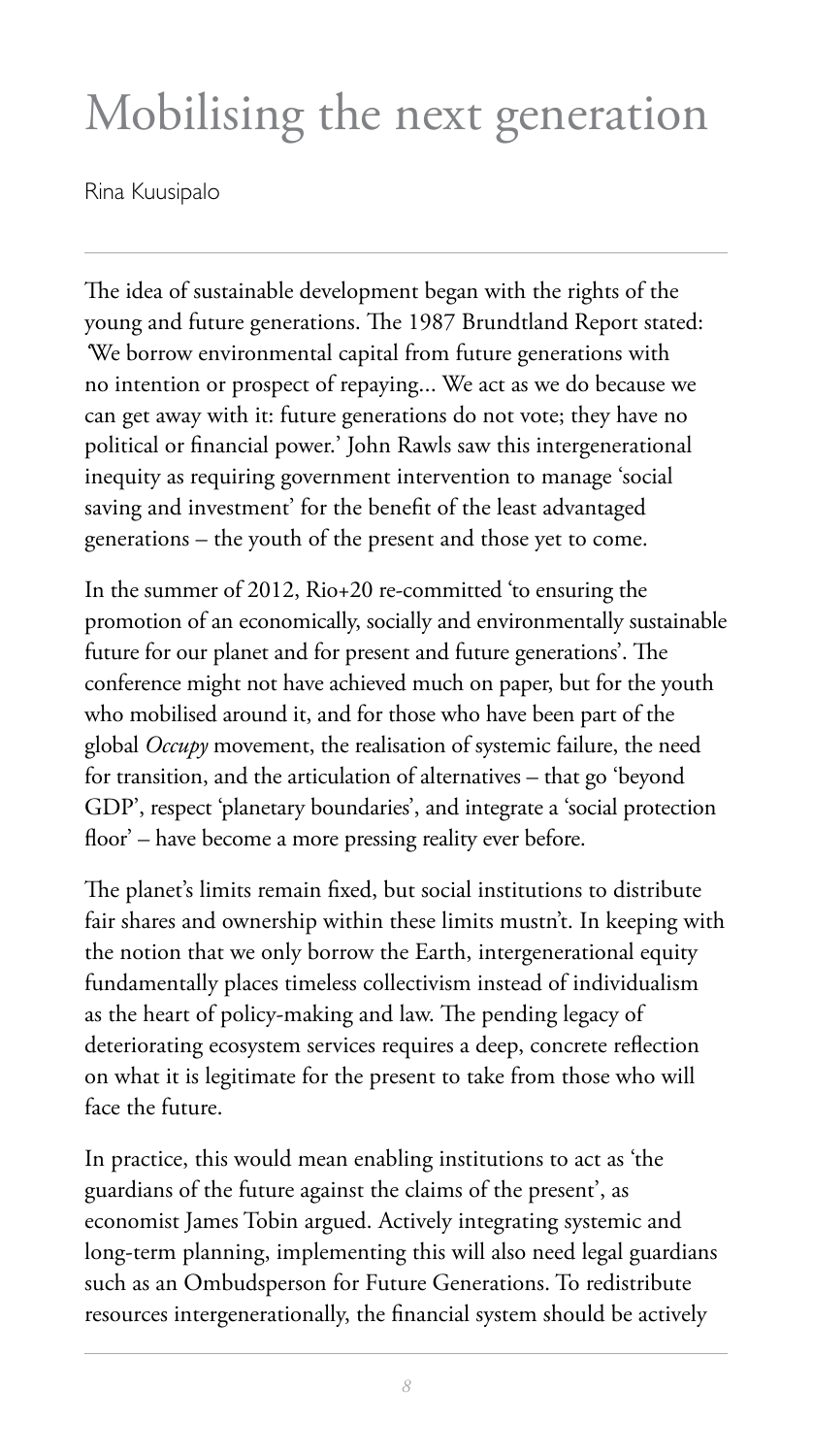harnessed to save for, and to deliberately invest in, the long term, rather than gamble for the short term.

If this generation has a chance of inheriting a world in which we can all flourish, an alternative accounting of prosperity and progress needs to be employed now. The economy must practically shift from the primacy of economic growth – which serves the short-term material interests of those vested in the system, excluding most youth – to long-term, well-being-focused objectives and indicators.

We can't do this alone. The government needs to foster and legitimise measures of alternative prosperity, so that the mobilisation for transition can reach all of us. This would begin with integrating systems thinking and new measurements into education to open new possibilities for young people, as Bhutan is demonstrating with its Gross National Happiness plan. This could shift us away from cultivating humans' selfish impulses to encouraging cooperative and social ones.

We also need to make sure that transition works for *all* young people. What last year's London riots and cuts protests revealed was the condition of a significant proportion of young Britain  $-$  that portion of my generation with little to lose, at odds in a world that doesn't hold much prospect. With one of the most unequal education systems in the global North, Britain must begin fixing its notably low social mobility by making initial allocations of prospects and possibility fairer. Investing in a more equitable childhood and youth would not only bring down child poverty rates, but also counter class divisions that are extremely detrimental to chances of *collective* mobilisation. Youth employment is also an issue where the state must take action. A Green New Deal, including good green jobs and provision of start-up capital for social enterprise, could help resolve the double crisis of unemployment and unsustainability, while directly engaging youth in the national transition.

To truly enable the young generation to collectively mobilise for the transition that our planet and societies direly need, the empty throwing about of the term 'youth' must be replaced with policies and laws that enable and empower youth to engage with hearts and minds in the daunting challenges faced by this young generation and those to come.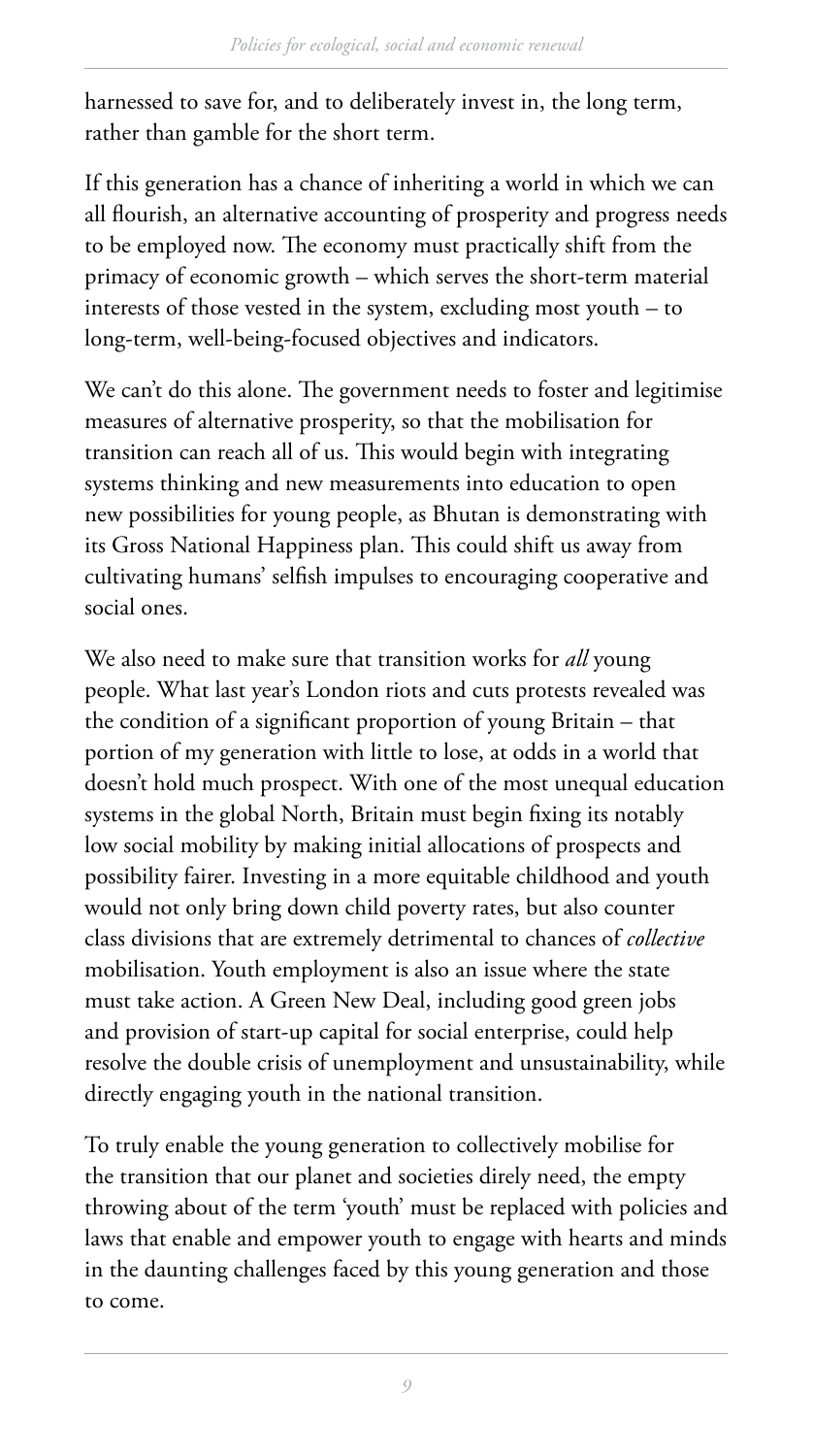### Lessons for a new land army

Ruth Bond

The Women's Institute (WI) movement in Britain began in wartime. Established in 1915, the movement encouraged countrywomen to get involved in growing and preserving food to help to increase the supply of food to the war-torn nation.

By the outbreak of the Second World War in 1939, the WI was a well-established and expanding network with an independence that the then Chairman, Lady Denman, was keen to maintain. Many WI members went into uniform, some joined the Land Army, others met the need for workers in the armaments industry. Tens of thousands of WI members, especially older women and young mothers, responded to the need for increased agricultural production by working on farms whenever and wherever help was needed. Many WI members became air raid precautions (ARP) wardens, firewatchers or joined such services as the Red Cross and St John's Ambulance Brigade.

At government request, the headquarters of the WI drew up a detailed plan for the evacuation of mothers and children from cities under the imminent threat of bombing. The evacuation was organised by the newly established Women's Voluntary Service and children arriving in villages were largely housed by WI members. The National Federation of Women's Institutes (NFWI) went on to publish a report based on a survey carried out amongst WI members: Town Children through Country Eyes. The report stimulated a national debate about support for families ultimately leading to the setting up of family allowances after the war.

WI members also initiated a number of projects designed to help the war effort. A War Savings group was formed, which among other activities organised house-to-house collections of rags and bones for government. Cotton reels were collected and surplus vegetables sold to the Navy. Lady Denman was asked to take charge of the Women's Department of the Ministry of Agriculture. Together with Mrs Inez Jenkins, a former WI National Secretary, she devised the plan for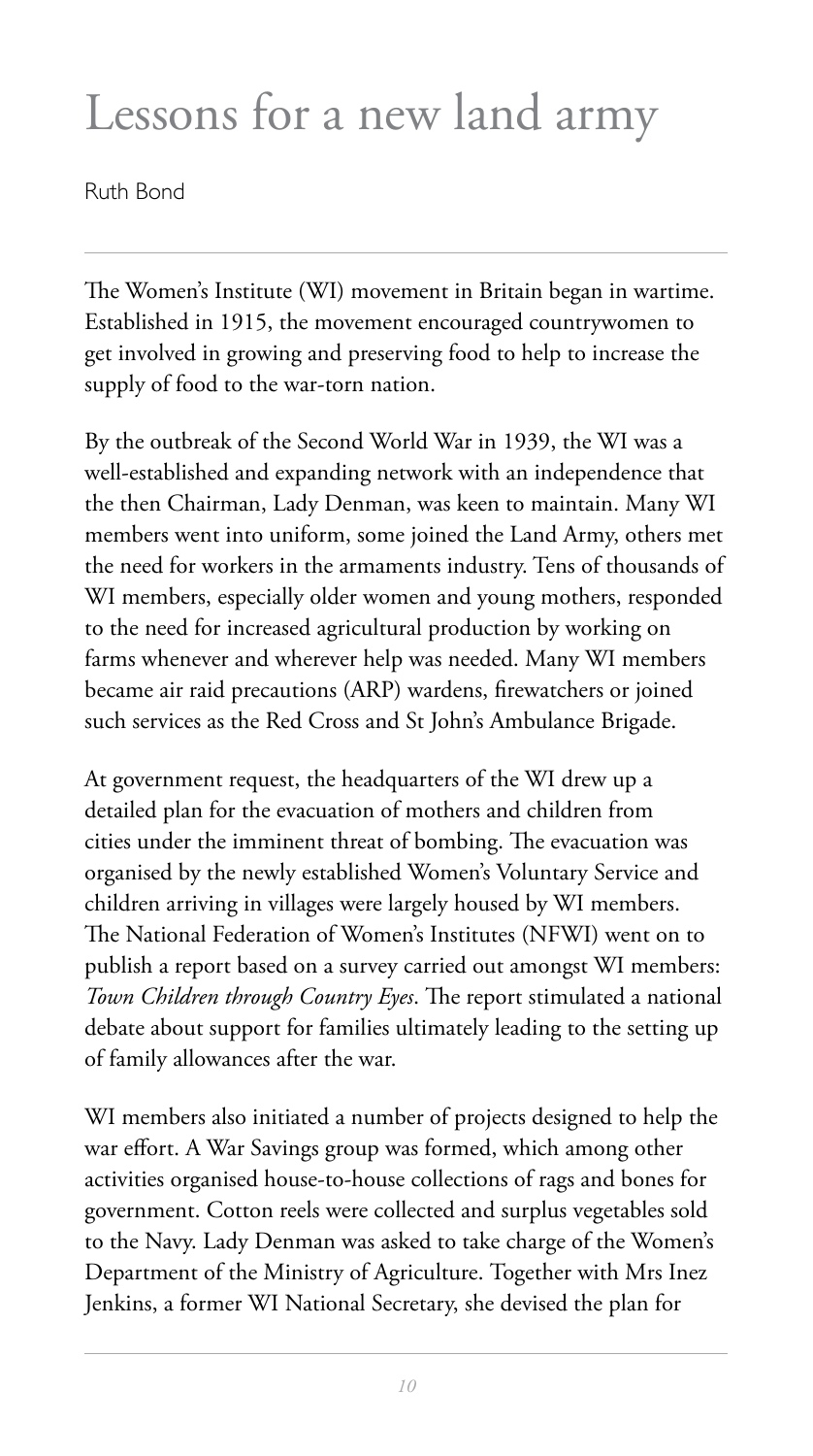the Women's Land Army with her house at Balcombe Park as the headquarters. Lady Denman organised correspondence courses on aspects of agriculture – ensuring that the women of the Land Army were qualified for better jobs once the war was over.

As the war continued, WI members were taught how to grow fruit and vegetables more intensively in their gardens and allotments. Fruit bushes and packets of vegetable seeds from WIs in Canada were sold through the newly established Guild of Produce. The Ministry of Food gave the National Federation a grant to administer the National Fruit Preservation Scheme. Five hundred home canners, oil stoves, preserving pans, and other equipment were sent from America to be distributed to WIs who 'fought on the jam front with pans, spoons and weighting sales and sheer stickability'. About £1400 worth of sugar for preserving was distributed to the Federation offices, and teams went from village to village canning what fellow WI members had picked. By end of 1940, the WI had cooked, bottled, and canned 1630 tons of fruit and vegetables in preserving centres set up in village halls and sheds, kitchens, or mobile canning vans.

WIs also continued their musical, dramatic, handicraft, and other cultural activities 'to relieve the strain of war' and maintain health, strength, and good spirits in the village. This spirit of participation survives to this day, the WI is once again growing and the organisation continues to be actively engaged in campaigns and projects around local food, growing and preserving vital preservation and cooking skills. Our war-time heritage is an important, and overlooked, national resource, demonstrating just how much can be done by a network of dynamic and well-organised women called to action.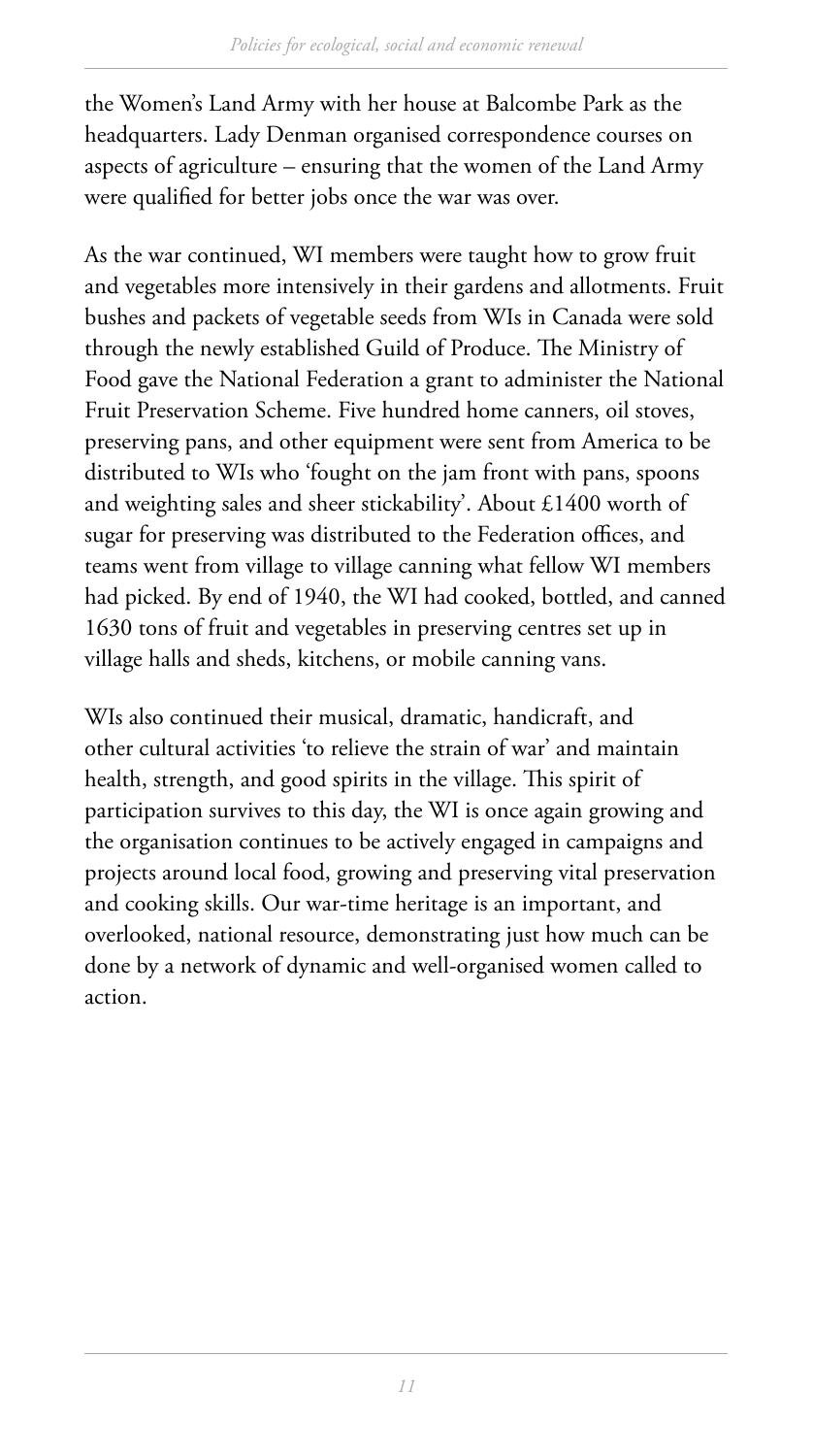# Learning from our grandparents

Mike Davis\*

Ideas as well as commodities were recycled in the war years. Much of the idealism of the early New Deal re-emerged in wartime housing, fair employment, and childcare programmes, as well as in the postwar economic conversion from military to civilian production. One particularly interesting example was the 'rational consumption' movement sponsored by the Office of Civilian Defense (OCD), which encouraged 'buying only for need' and set up consumer information centres that gave advice on family nutrition, food conservation, and appliance repair. The OCD consumer committees challenged the sacred values of mass consumption – the rapid turnover of styles, the tyranny of fashion and advertising, built-in obsolescence, and so on.

With millions of women wielding rivet guns and welding torches, traditional concepts of gender roles were increasingly contested. In April 1942, for example, the *New York Times* visited a trailer park near a Connecticut defense plant, expecting to find young wives yearning for the post-war future of suburban homes and model kitchens that the 1939 New York World's Fair had prophesied. Instead, they found female war workers who liked their industrial jobs and were content to live in simple quarters that demanded little or no housework.

Conservation also warred with luxury lifestyles. Although defense production was adding billions to the net worth of America's plutocrats, it became harder for them to spend it in the usual conspicuous ways. In order to force builders to meet the acute demand for affordable housing for war workers, the War Production Board (WPB) banned construction of homes costing more than \$500 (the median value of the average home was then about \$3000). Simultaneously, thousands of servants fled Park Avenue and Beverly Hills to take higher-paying jobs in defense factories, while many of those who remained joined the Congress of Industrial Organizations' new United Domestic Workers Union. Some millionaires retreated to their clubs to grouse about Franklin D. Roosevelt's latest outrages, but others accepted the servant shortage and moved into smaller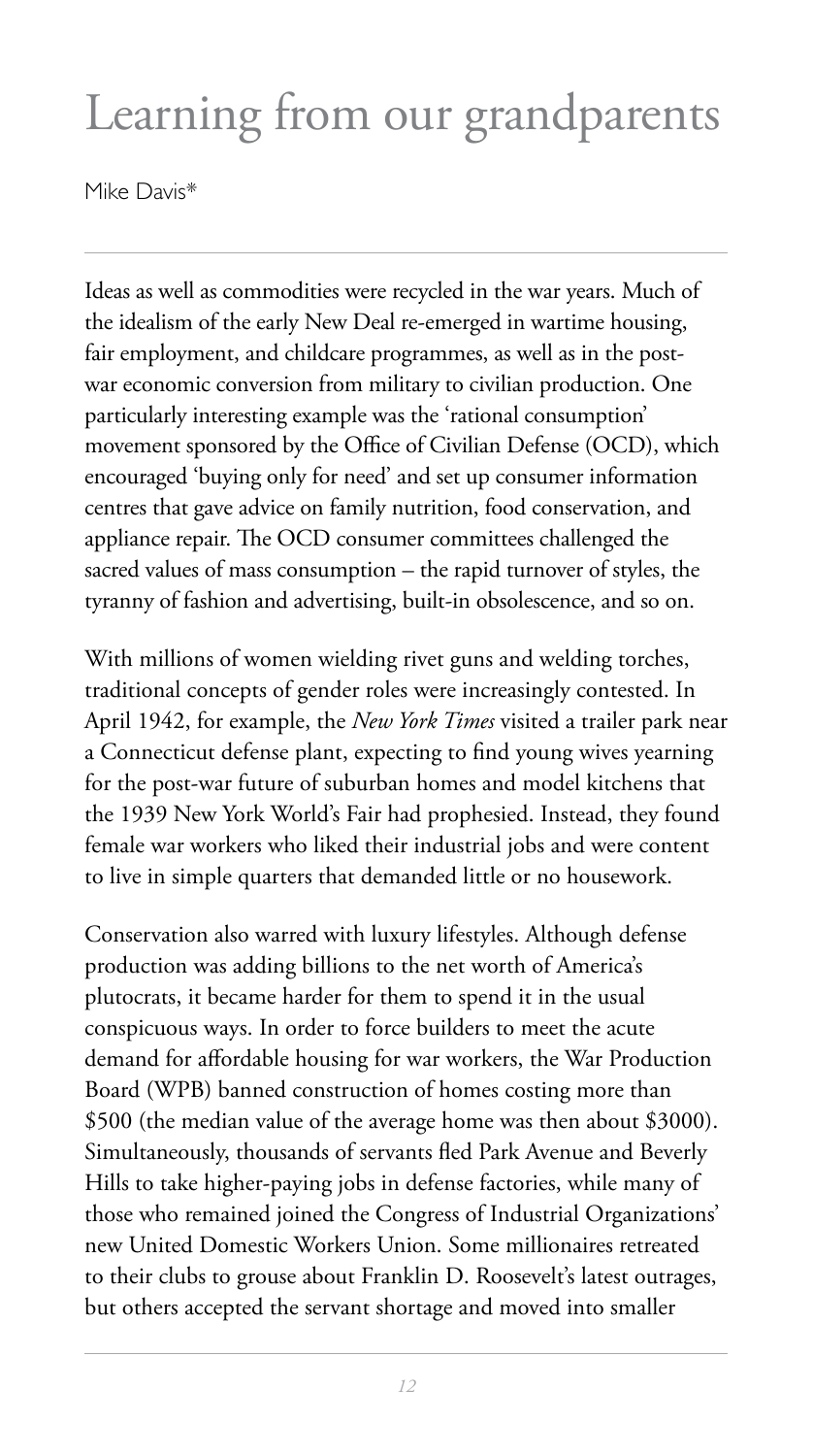(although still luxurious) apartments while allowing their mansions to become temporary war housing. In a typical story, the *Chicago Tribune* in July 1942 described the adventures of seven young Navy petty officers and their wives who were sharing an old robber baron's mansion. (Today we would call it 'cohousing'.)

The total mobilisation of the time was dubbed the 'People's War', and while it had no lack of conservative critics, there was remarkable consistency in the observation of journalists and visitors (as well as in later memoirs) that the combination of a world crisis, full employment, and mild austerity seemed to be a tonic for the American character. *New York Times* columnist Samuel Williamson, for example, monitored the impacts of rationing and restricted auto use on families in commuter suburbs that lacked 'the self-sufficiency of the open country' and the 'complete integration of the large city'. After noting initial popular dismay and confusion, Williamson was heartened to see suburbanites riding bikes, mending clothes, planting gardens, and spending more time in cooperative endeavours with their neighbours.

Without cars, people moved at a slower pace but seemed to accomplish more. Like Welles in *The Magnificent Ambersons*, Williamson pointed out that American life had been revolutionised in a single generation with many good things seemingly lost forever; the war and the emphasis on conservation were now resurrecting some of the old values. 'One of these', he wrote, 'may be the rediscovery of the home – not as a dormitory, but as a place where people live. Friendships will count for more.'

An alternative future lurked in Williamson's hopeful comment, but it was swept away by the backlash against the social and economic reforms of the New Deal and the post-war euphoria of abundance. Few of the core values or innovative programmes of the People's War survived either the Cold War or the cultural homogeneity of suburbanisation. Yet, even a few short generations later, we can find surprising inspirations and essential survival skills in that brief age of victory gardens and happy hitchhikers.

\* This is an edited version of an article first published in Sierra Magazine July/August 2007 and is published with the permission of the author.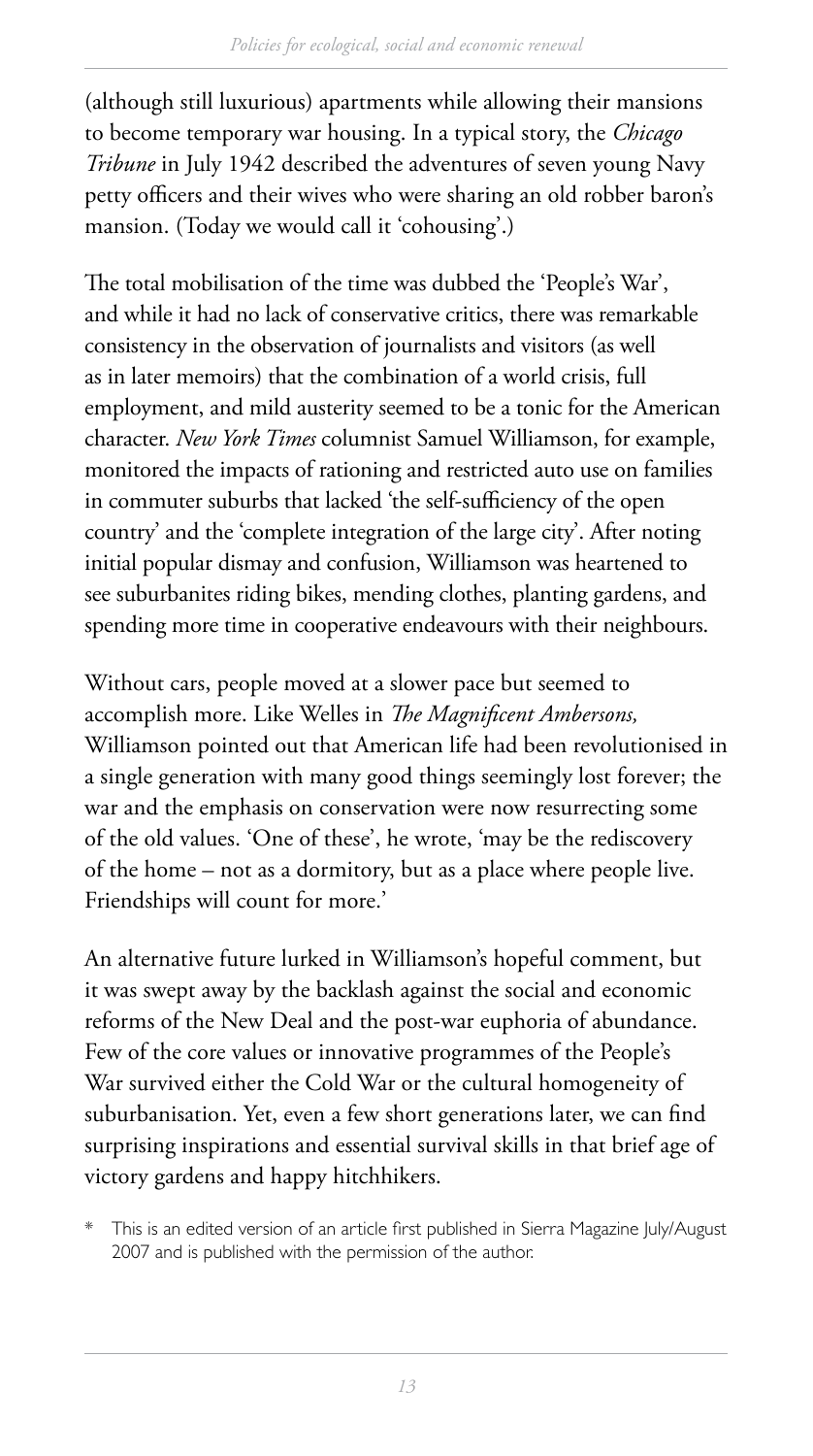# Making time for the New Home Front

Anna Coote

More than 70 years ago, the great economist John Maynard Keynes imagined that by the beginning of the twenty-first century, the standard length of the working week would be just 15 hours. He thought technological progress would cause such a formidable growth in productivity that we would no longer have to work long hours to satisfy our material needs.

He was right about many things, but spectacularly wrong about that. Since the Second World War, our definition of how much is enough to satisfy our needs has grossly expanded. In the last decades of the twentieth century, two-adult households added six hours a week to their combined paid workload. And most of us in the developed world are now consuming well beyond our economic means, well beyond the limits of the natural world and in ways that ultimately fail to satisfy us.

However, Keynes was right to envisage the need to think differently about how we use and value time. In the twenty-first century, moving towards much shorter hours of paid employment could be a critical factor in heading off environmental, social, and economic catastrophe.

We could get off the consumer treadmill and leave a smaller footprint on Earth. We could spend less on energy-intensive 'convenience' items designed to save us time – from processed foods and household gadgets to cars and airline tickets. We would have more time to care for friends and family, and to look after our own health. We could leave employment and claim our pensions later, with a much gentler transition to retirement. We would have more time to keep learning and take part in local activities. We might begin to reassess how we value different kinds of work, regardless of whether or how it is paid. We might give a higher rating to relationships, pastimes, and places that absorb less of our money and more of our time.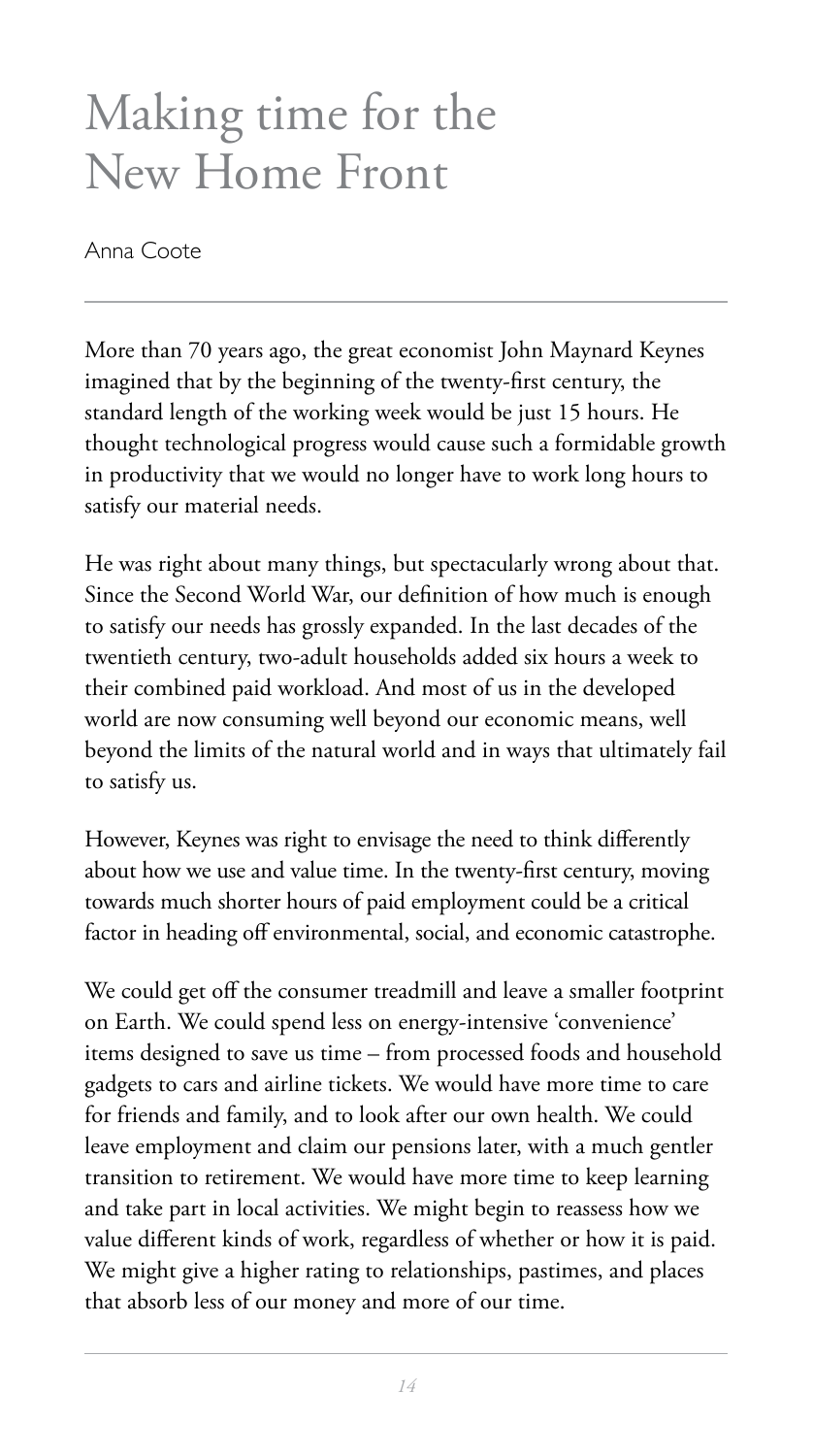There could be benefits for business too, with more women in paid employment, more men leading rounded, balanced lives, less workplace stress and greater productivity hour for hour. The driving force towards a prosperous economy would no longer be creditfuelled consumerism, which has proved so destructive, but financial stability and good work distributed fairly across the population.

This has to be seen as part of a bigger transition, over a decade or more, that will involve a radical shift in values and expectations. We shall need to put measures in place to ensure that work is fairly distributed, that everyone has enough to live on, that employers are encouraged to take on more staff, and that public attitudes change to support less materialist lifestyles and a revaluation of paid and unpaid time. These options are explored in more detail in the report, *21 Hours.*<sup>1</sup>

Social norms that seem to be firmly fixed can sometimes change quite suddenly. Take, for example, attitudes towards slavery and votes for women, wearing seatbelts and crash helmets, not smoking in bars and restaurants. During the Second World War, as Giorgos Kallis and others have pointed out, investments were shifted suddenly from private consumption to war effort: 'Cars were shared, hitchhiking became a popular way of transport, bicycles made a comeback, urban food gardens multiplied and recycling and thrift reached unprecedented levels. As a voluntary communal spirit reigned, conspicuous consumption became socially ostracised.'2

The weight of public opinion can swing from antipathy to acceptance, usually when there's a combination of new evidence, changing conditions, and a strong campaign. Our political imagination has been dangerously subdued. So much depends on how soon a critical mass of people can be convinced that the current combination of social, environmental, and economic crisis, is real, unprecedented and utterly toxic. Changing the way that work is distributed might just provide us *all* with the time, and the imagination, to bring in the New Home Front.

<sup>1</sup> Coote A, Franklin J and Simms A (2010) *21 Hours: Why a shorter working week can help us all to flourish in the 21<sup>st</sup> century.* London: **nef** (the new economics foundation).

<sup>2</sup> Kallis G (2011) In defence of de-growth. *Ecological Economics* **70**: 879.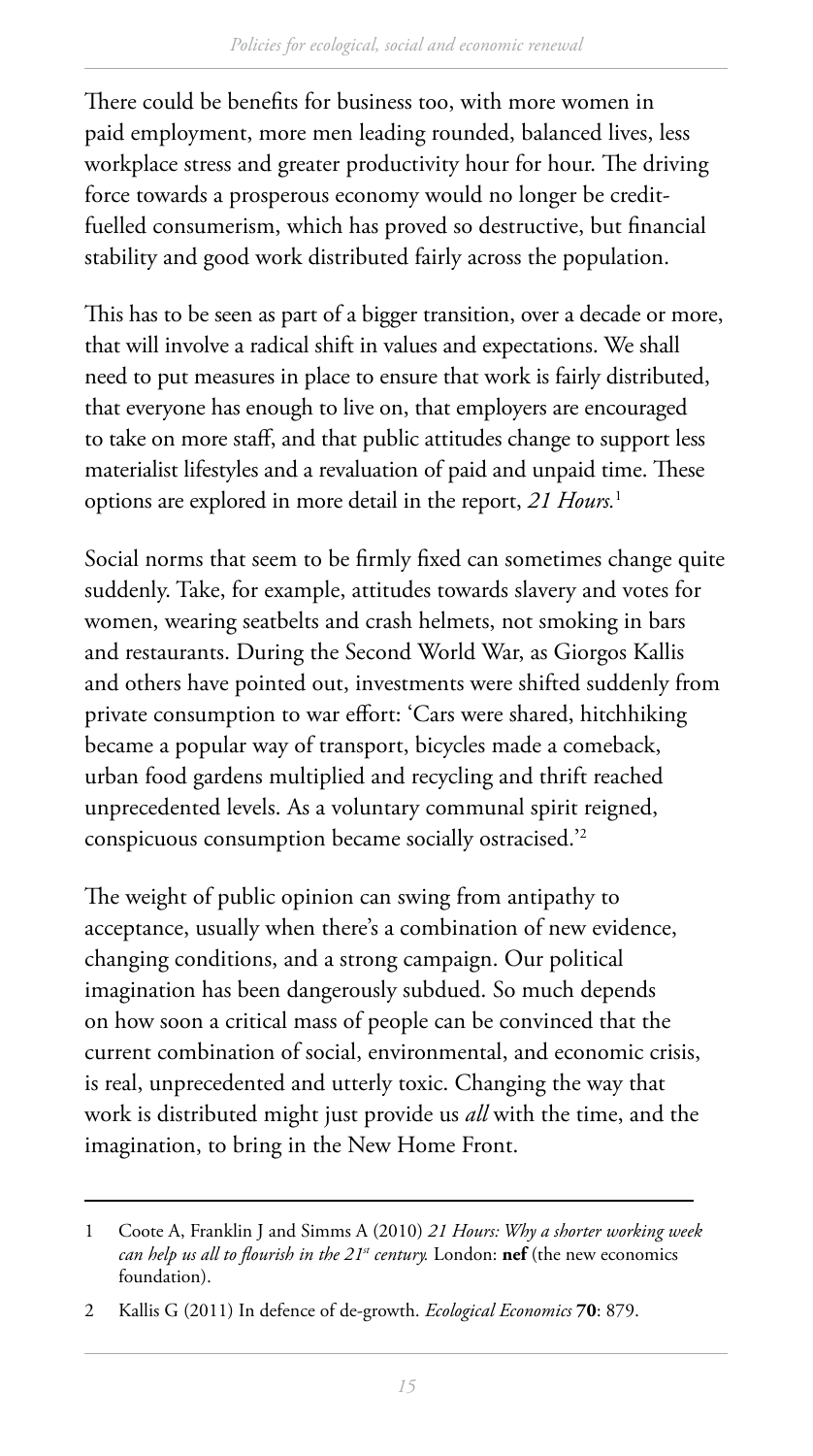# A green 'golden age'

Nick Robins

The era of financialisation is dead, but the flourishing of a new economy is obstructed by a litter of obsolete ideas. Amid the wreckage lie the broken theories of 'rational economic man' and 'efficient markets',<sup>3</sup> a quaint but dangerous naiveté about the fundamentals of financial biology ('where does money come from?'), $\frac{4}{3}$ a policy focus that favours temporary schemes over enduring institutions as well as a strategic vision that continues to sideline the imperative of delivering enduring well-being.

Taking the long-view, the credit crunch which precipitated the current crisis forms part of a cycle of technological revolutions and financial bubbles.<sup>5</sup> It was the age of mass production driven by electrical appliances and the automobile which pumped up stock markets in the 1920s and whose consequences Keynes dissected in his 1936 *General Theory*. Keynes's insight was that the laissez-faire economy on its own was unable to match this new productive potential with sufficient demand, resulting in structural unemployment and human misery. His remedy was 'a somewhat comprehensive socialization of investment' to harness private initiative to deliver the full package of economic goals.6 Tragically, it took the Second World War to drive through the economic frameworks that delivered steadily rising living standards in the age of welfare.

<sup>3</sup> John Kay in his analysis of Britain's investment markets concluded, for example, that the efficient market hypothesis provides 'a poor basis for either regulation or investment'. Kay J (2012) *The Kay Review of UK Equity Markets and Long-term Decision Making/* London: BIS.

<sup>4</sup> Ryan-Collins J, Greenham T, Werner R, Jackson A (2011) *Where does money come from?* London: **nef** (the new economics foundation).

<sup>5</sup> Perez C (2002) *Technological Revolutions and Financial Capital: the Dynamics of Bubbles and Golden Ages.* Cheltenham: Elgar.

<sup>6</sup> Keynes JM (1973) *The General Theory of Employment, Interest & Money.* London: Macmillan, p.378.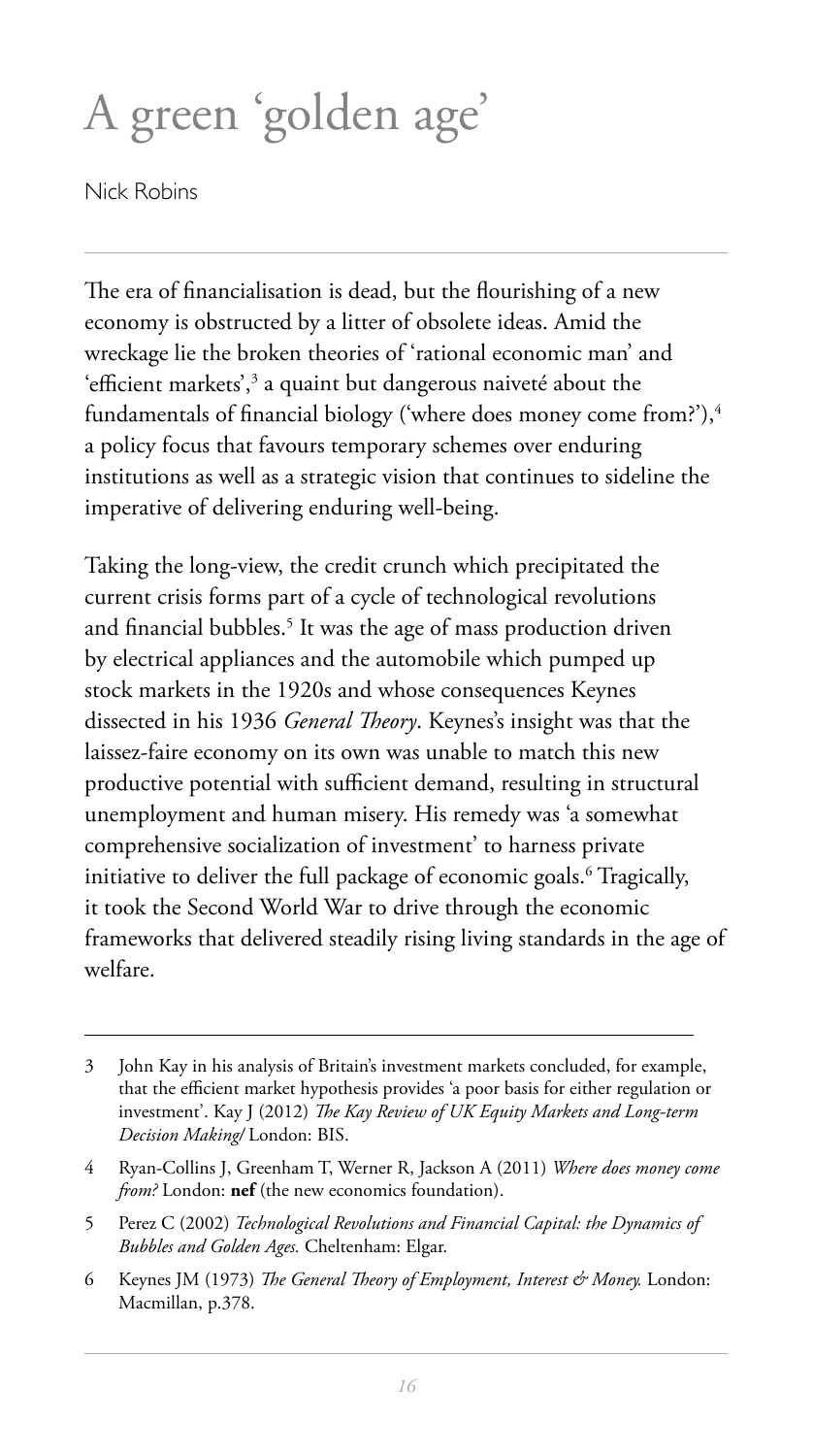As we know now, a break came in the early 1970s with the onset of a new technological wave led by information technology, the deregulation of credit and capital markets, the first resource shock that ended the long run of falling commodity prices in the twentieth century7 and the erosion of institutions to deliver broad-based benefits. After the inevitable bubbles and excess which punctuated the 2000s, the current task is to create the conditions for a green 'golden age' which deploys the technological logic of cheap information in place of cheap energy, which channels finance towards investment in environmental infrastructure, and which targets this at human priorities at home and abroad.<sup>8</sup> Britain faces a particular urgency to move along this path given the failure of its growth model relying on excess credit creation coinciding with its passage from a North Sea energy exporter to structural importer.<sup>9</sup>

Exiting the slough of stagnation will require not just a spring-clean of this intellectual litter, but also a set of decisive moves that propels the economy into new areas of activity that prepare the ground for an era of resource scarcity. To escape the prevailing 'paradox of thrift', individuals and institutions need confidence in these future markets if they are to invest at sufficient scale and speed.<sup>10</sup> Three mechanisms are needed that could help achieve this:

The first is to create the demand via a comprehensive national programme to renovate the housing stock, transport system,

9 !e UK shifted from a positive trade balance in energy in 2001 of £5.6 billion to its first recent deficit in 2005 of £4.4 billion which expanded to stand at £18.7 billion in 2011. See DECC Energy Statistics, Dukes Annex, 26 July 2012 update

<sup>7</sup> See Grantham J (2011), *Time to Wake Up*, which argues that 10 years ago we entered a new era of rising resource prices after a century of commodity deflation. See also Grantham J (2012) *Welcome to Dystopia! Entering a long-term and politically dangerous food crisis*, both via gmo.com

<sup>8</sup> Carlota Perez has expertly laid out the potential for this transition; Perez C (2010) *The Advance of Technology & Major Bubble Collapses: Historical Regularities and Lessons for Today*. Available at: http://www.carlotaperez.org/download/ PEREZTechnologyandbubblesforEngelsbergseminar.pdf [19 August 2012]. Jorgen Randers also lays out why the investment rate is set to increase in his *2052: A global forecast for the next 40 years* (2012) Vermont: Chelsea Green.

<sup>10</sup> Zengelis D (2012) *A strategy for restoring confidence and economic growth through green investment and innovation.* London: LSE.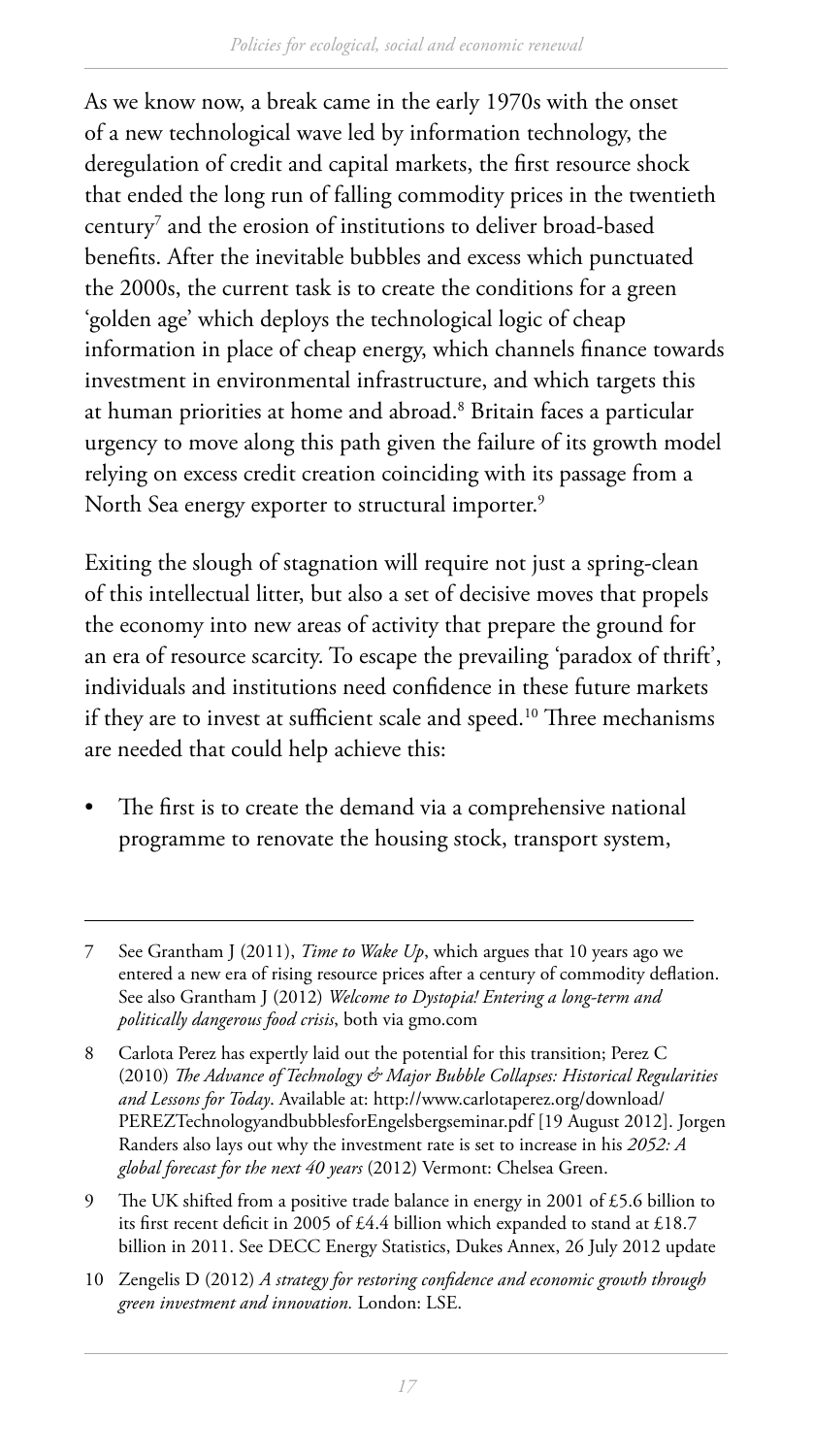aenergy network, and agricultural industry to twenty-first-century standards of resource efficiency and resilience.<sup>11</sup>

- The second is to provide the means by replacing undifferentiated 'quantitative easing' with targeted allocation of Central Bank money for the purchase of bonds issued to co-fund this programme. The aim would be to use the proceeds to drive down the effective cost of capital for individuals and institutions investing in these areas to compelling and attractive levels.
- The third is to mobilise the financial sector through an overhaul of the fiscal system to reward long-termism. Each year about  $£30$ billion – equivalent to c.2% of GDP – in tax relief is awarded for savings and pensions. But sustainability plays no part in the allocation, and much is allocated to the assets of the past (such as fossil fuels). As soon as possible, only investments that make a positive contribution to the green economy should be eligible.<sup>12</sup>

Three centuries ago, Bernard Mandeville shocked his age with his rhyming *Fable of the Bees*. Keynes quoted Mandeville approvingly towards the end of his *General Theory* for his prescience in understanding the need for effective demand to make economies flourish. For Mandeville, 'the enjoyment of all Societies will ever depend upon the Fruits of the Earth and the Labour of the People', two capital stocks that have been marginalised, depreciated, and liquidated in recent decades. There is no doubt that we have the technological capacity and financial potential to build a green economy, learning from Mandeville that 'they who would revive a Golden Age, must be as free, For Acorns as for Honesty'.13

<sup>11</sup> Spencer T, Bernoth K, Chancel L, Guerin E, Neohoff K (2012) *Green investments in a European growth package.* Paris: IDDRI.

<sup>12</sup> Robins N (2012) *Financing the Future* in Randers J (2012) *2052 – A Global Forecast for the Next Forty Years*. London: Chelsea Green. Hewett C (2012) *Saving for a Sustainable Future.* London: Green Alliance.

<sup>13</sup> Mandeville B (1705) *Fable of the Bees* in Keynes (1973), p.361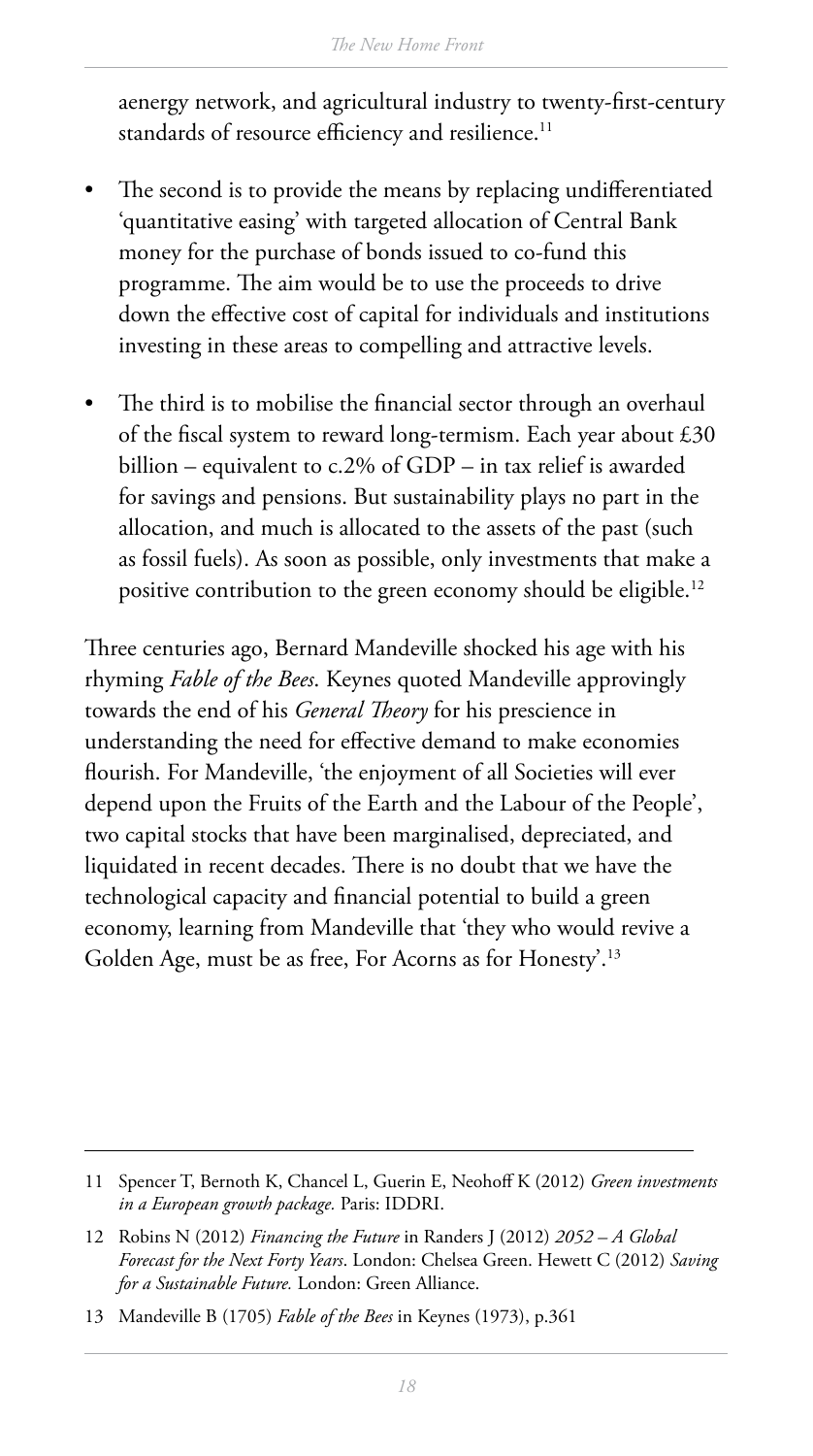## Taxation for the New Home Front

Richard Murphy

Unfettered global capital is assaulting our state and undermining our democracy through concerted attacks on our stability mounted from tax havens. It is capturing our resources through bank subsidies and is threatening our future by undermining our environment. A minimum four-part plan is needed to reclaim our democracy, and our economy:

#### 1. Mobilise resources

From 1997 to 2008 government income exceeded spending by £146 billion. The cumulative deficit since the end of this period is expected to be  $£397$  billion. If we are serious about meeting the deficit and stopping the assault on our economy, we have to mobilise resources to collect tax revenues owing to us.<sup>14</sup>

Government income and spending in current prices 1997–2014



14 Current government tax income and current government spending in current prices from 1997 to 2014 (the last two years being forecasts) based on HM Treasury data.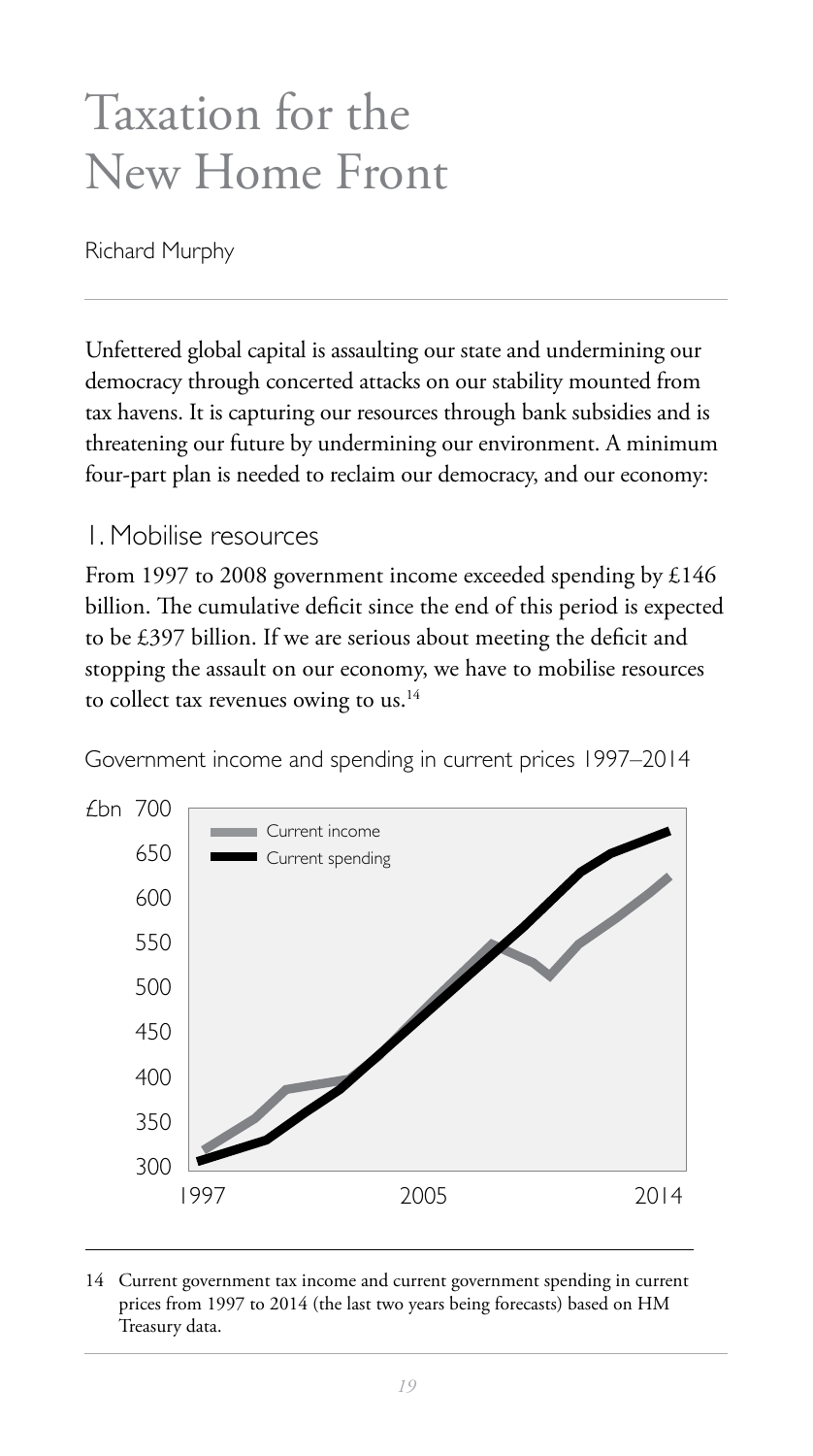We lose maybe £25 billion a year in this country to legal, but morally reprehensible, tax avoidance. A further £70 billion may be lost to tax evasion and at any time there is up to £25 billion of uncollected tax.15 Despite this, since the crash, the number of people employed at HM Revenue & Customs has been cut from about 90,000 to a little over 60,000. Another 10,000 are scheduled to go by 2015.<sup>16</sup> This is absurd. Parliament has reported each member of staff engaged on tackling tax abuse can raise at least 11 times their cost in tax revenues.17 We need to mobilise a whole army of new tax collectors to tackle the tax gap and stop the disastrous attack on our economy and its tax revenue.

#### 2. Pull together

People pulled together for the Home Front and must do again now. This means all taxpayers must contribute their fair share:

- *t* Multinational corporations must be made to account on a country-by-country reporting basis so we know where they are, what they're doing there, and how much tax they are and, as importantly, are not paying in each country in which they work.
- *t* Banks need to report to HM Revenue & Customs whenever they open bank accounts for companies, businesses, and maybe individuals so that those who refuse to pay what they owe can be tracked more easily.
- *t* A general anti-avoidance principle must be included in UK tax law to stop the tax avoidance schemes that have the sole aim of undermining the government's tax revenues.

<sup>15</sup> See details in Murphy, R, (2010) Tax Justice and Jobs: The business case for investing in staff at HM Revenue and Customs, Tax Reseach LLP, Available at: <http://www.taxresearch.org.uk/Documents/PCSTaxGap.pdf>(August 2012)

<sup>16</sup> BBC News, HMV Revenue and Customs staff striking over job cuts, 25 July 2012. Available at: <http://www.bbc.co.uk/news/uk-18575439>(Accessed August 2012)

<sup>17</sup> Kuchler, H, HMRC job cuts 'undermining' tax crackdown, Financial Times, May 24 2012. Available at: [http://www.ft.com/cms/s/0/423ece70-a57b-11e1-a3b4-](http://www.ft.com/cms/s/0/423ece70-a57b-11e1-a3b4-00144feabdc0.html#axzz20mTf7I47) [00144feabdc0.html#axzz20mTf7I47](http://www.ft.com/cms/s/0/423ece70-a57b-11e1-a3b4-00144feabdc0.html#axzz20mTf7I47) (Accessed August 2012)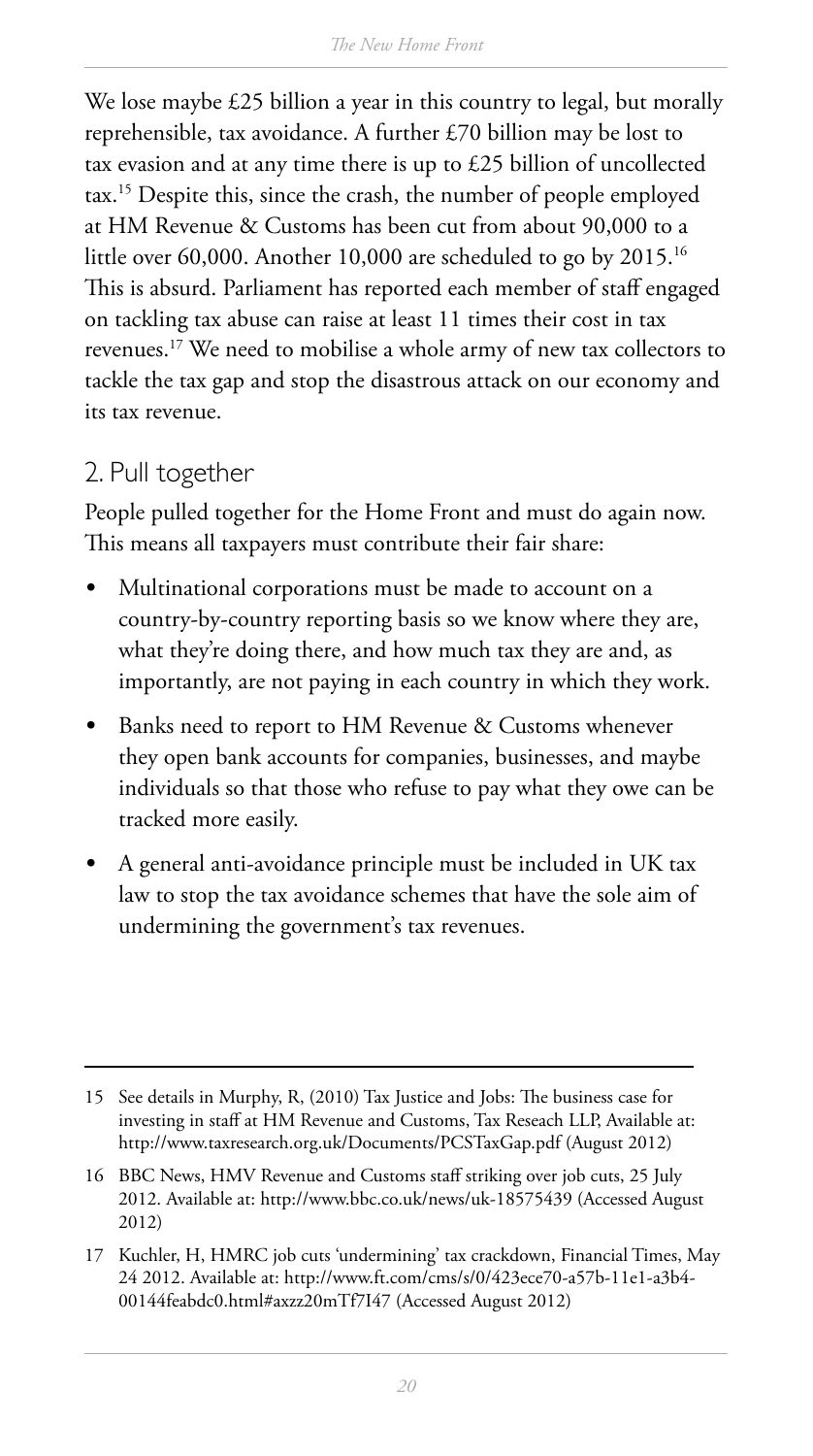#### 3. Tackle the havens

Tackling tax abuse in the UK is essential, but the assault on our revenues has come from offshore too, enabled by the world's tax havens. Tax havens exist to undermine regulation in other countries. Their sole purpose for passing tax haven laws is to let people who don't live in the tax haven use their laws to get round the law in the places where they live.18 We have to tackle tax havens, and we can. We can demand country-by-country reporting that shows which companies use them.19 We can demand the automatic exchange of information on who has accounts.20 And for those places that refuse, we could impose economic sanctions – including deducting tax at source on all payments going into such places or denying banks that work there licenses to trade in London. Sanctions were suggested by the G20 in London in April 2009. Now is the time to impose them. We can no longer afford the tax-haven-based assault on our economy.

#### 4. A new, green, world

We need to know what world we want when our work is done. So, as this process is going on, we have to prepare for the world that could be ours. That means we put in place the structures and infrastructure we need for a new, green, world.

- We must build a proper progressive tax system that taxes capital properly, frees the least well-off from tax, and ensures that 'bads' are taxed and 'goods' aren't. We have to create new taxes to ensure the tax system is fair, including land-value taxes to replace the iniquity of the current local tax system.
- We have to make our major companies accountable. They need employees on their boards, an obligation to pay living wages, a duty to recognise unions, and a requirement to provide pensions.

<sup>18</sup> [Palan](http://www.google.co.uk/search?tbo=p&tbm=bks&q=inauthor:%22Ronen+Palan%22) R, [Murphy](http://www.google.co.uk/search?tbo=p&tbm=bks&q=inauthor:%22Richard+Murphy%22) R, [Chavagneux](http://www.google.co.uk/search?tbo=p&tbm=bks&q=inauthor:%22Christian+Chavagneux%22) C (2010) *Tax Havens: How Globalization Really Works*. Ithaca, NY: Cornell University Press.

<sup>19</sup> Research briefing: Country by country reporting, Tax Justice Network, October 2010, Available at: <http://www.taxresearch.org.uk/Documents/CBC.pdf> (Accessed August 2012)

<sup>20</sup> Murphy, R, (2009) Information Exchange: what would help developing countries now, Tax Research LLP. Available at [http://www.taxresearch.org.uk/Documents/](http://www.taxresearch.org.uk/Documents/InfoEx0609.pdf) [InfoEx0609.pdf](http://www.taxresearch.org.uk/Documents/InfoEx0609.pdf) (Accessed August 2012)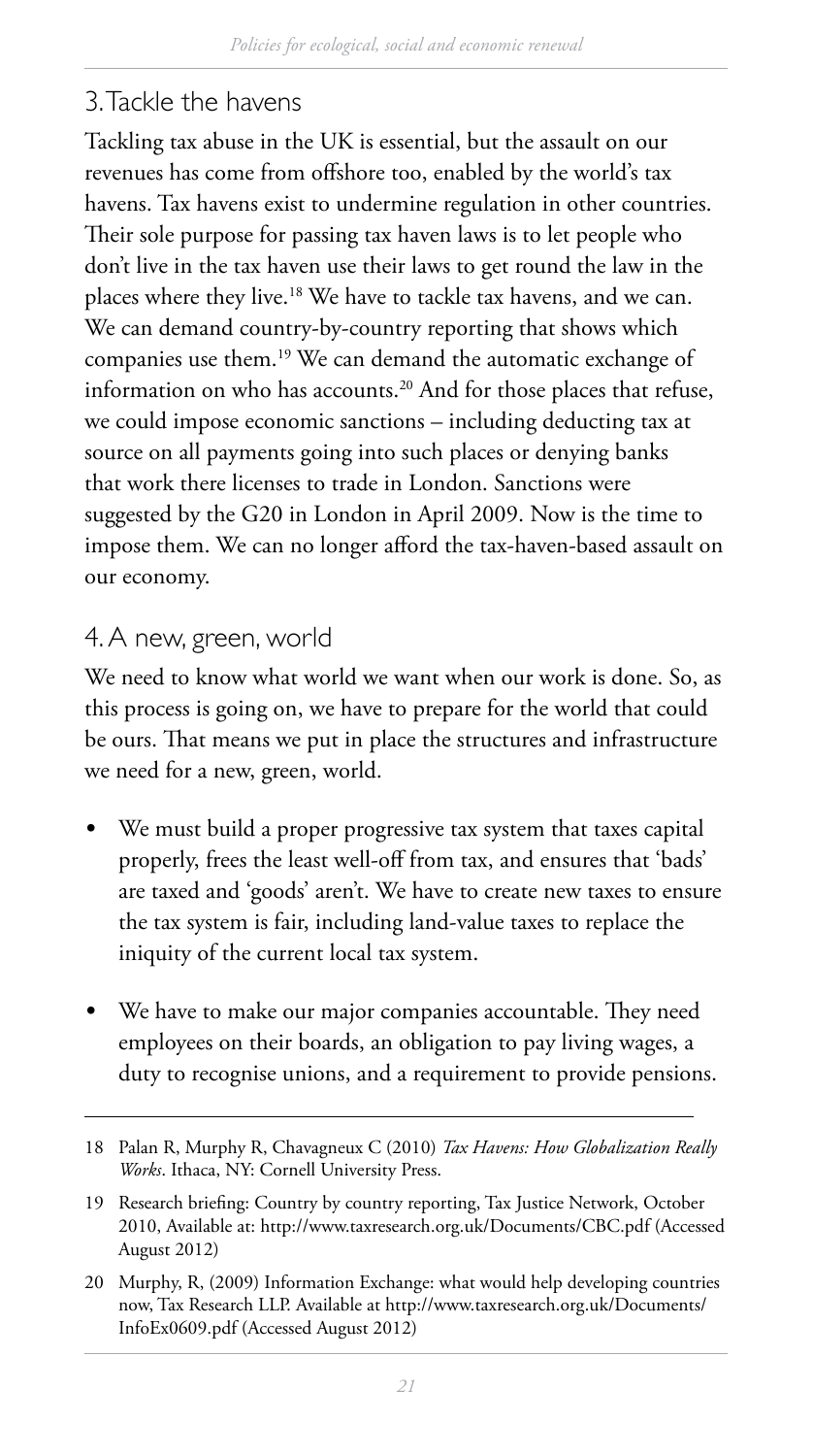- Pension funds must be invested for the good of pensioners, and not the City. So pension money must be committed for the long term and a significant proportion of pension-fund money must be invested to create jobs and the long-term infrastructure we need in the economy.
- We urgently need a Green New Deal unleashing a carbon army who can turn the UK into a low-carbon economy through energy efficiency and new forms of generation, and by emphasising the need for design for longevity that will reduce consumption.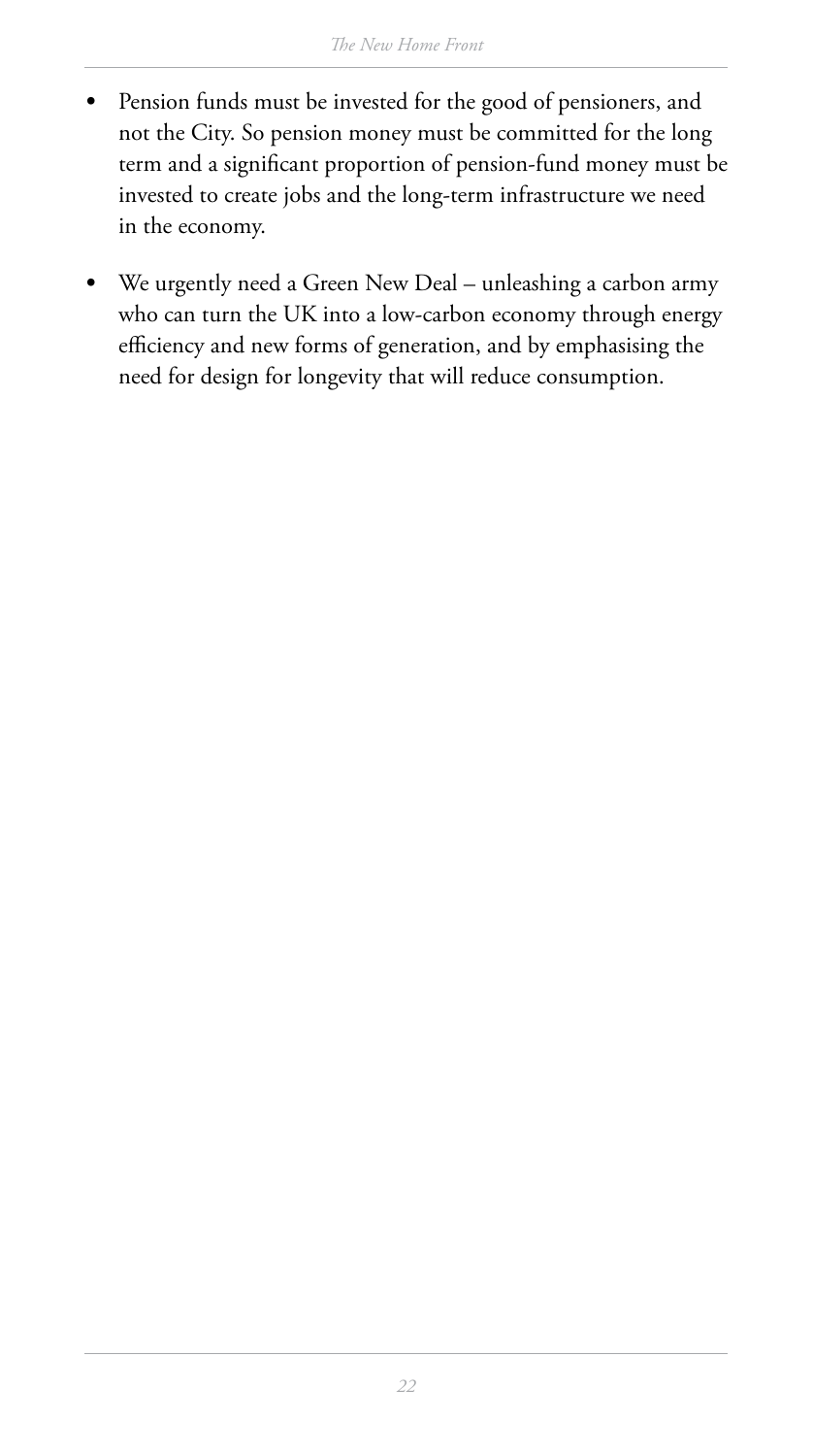# Pension funds for transformation

Colin Hines

Britain funded its involvement in World War Two by domestic taxation and by borrowing, both foreign and domestic. The National Savings Movement created to raise funds from the public to finance the war effort provided the framework for domestic borrowing. Now the UK government borrows by selling government bonds (gilts) to raise money internationally and domestically and most people save via the  $\pm$  trillion pension industry and personal saving mechanisms such as tax-free individual savings accounts (ISAs).

Building and adapting these funding measures to help pay for the enormous transition in society's infrastructure needed to meet the challenge of climate change will require Green Quantitative Easing (QE) and mobilising finance from the pension funds.

The biggest intergenerational problem of all is our present destructive approach to the environment. This problem can begin to be tackled by an act of intergenerational solidarity between those baby boomers born before the mid-1960s to start supporting younger job seekers through investing some of their pensions and other private savings in a massive labour-intensive, energy-saving programme, with the repayments coming from the resulting lower energy bills.

This multi-billion pound initiative would cut carbon by making every building in the country energy-efficient, while maximising the UK's use of small, medium, and large-scale renewables. Younger people would be the main beneficiaries through the hundreds of thousands of jobs and business opportunities created, particularly in urban areas where the vast majority live. A 'carbon army' of graduates and school leavers would need to be created and trained with skills ranging from energy finance and analysis, large-scale engineering for combined heat and power projects, through to draught stripping and loft lagging.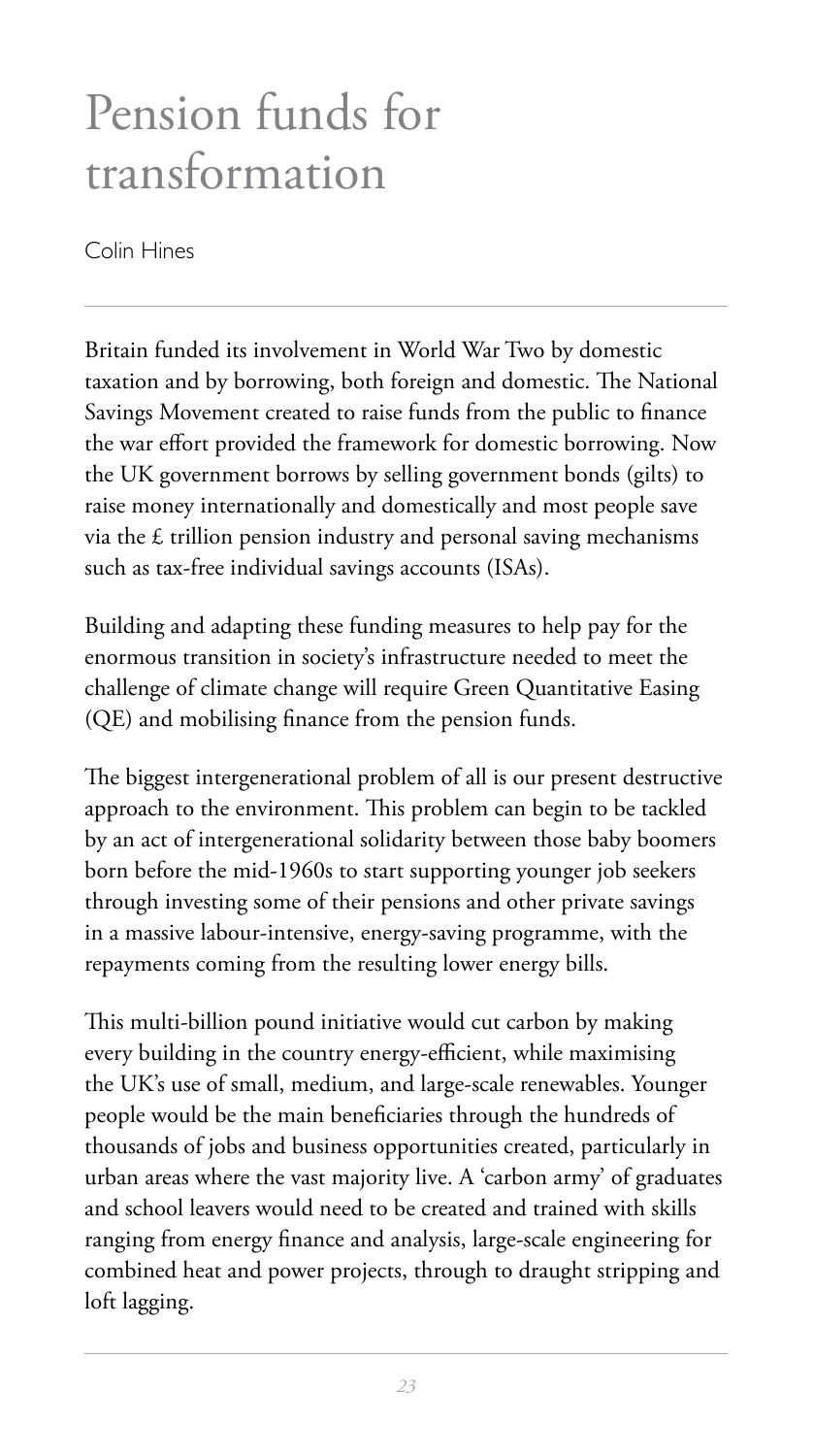Since such a Green New Deal initiative would also includes a fairer taxation system, it would ensure that all pay their share. The huge jobs programme and higher taxation from those who were responsible for the present economic crisis, or who benefited more from the boom that preceded it, will reduce inequalities and enable the replacement of intergenerational sniping with intergenerational solidarity.

Pensions funds could help finance the government's 'Green Deal', potentially a huge energy saving programme involving up to 14 million homes, by working with large-scale local authority programmes, such as the one underway in Birmingham.

#### **Birmingham shows the way**

Birmingham City Council is the UK and Europe's largest local authority. It plans to invest  $E/5$  million in a  $E100$  million programme at no long-term cost to the tax payer to carry out energy efficiency improvements in 15 000 homes and at least 40 public buildings in the City by 2016, with a further 45 000 homes and 1000 commercial buildings by 2020 funded through private finance

The initial  $£100$  million scheme is the largest so far proposed in the UK. The Council also plans to work with over 20 other local authorities and 10 public sector bodies including police and fire services and housing associations in the West Midlands and aims to bring £275 million of investment to the local economy over the next three years. The eventual goal is a  $£1.5$  billion self-financing initiative in the region by 2020.

The Council estimates that 12 000 jobs could be created and safeguarded by the initiative, ranging from installation engineers, to manufacturers and designers. Aston University and Birmingham City University are involved as they are seen as being at the cutting edge of research into and development of new green technologies.

It is expected that if banks are involved in funding the Birmingham scheme, then they will want to sell their interests in the first set of energy-efficiency programmes. It is at this point that the big players in the form of the pension funds could become involved. Provided around £300 million of capital is involved in these types of projects, there is a big enough pot that a bond issue could be raised against it and the pension funds could then be the purchaser. Their funds will then be used for the next round of investment in an even larger-scale energy-efficiency programme.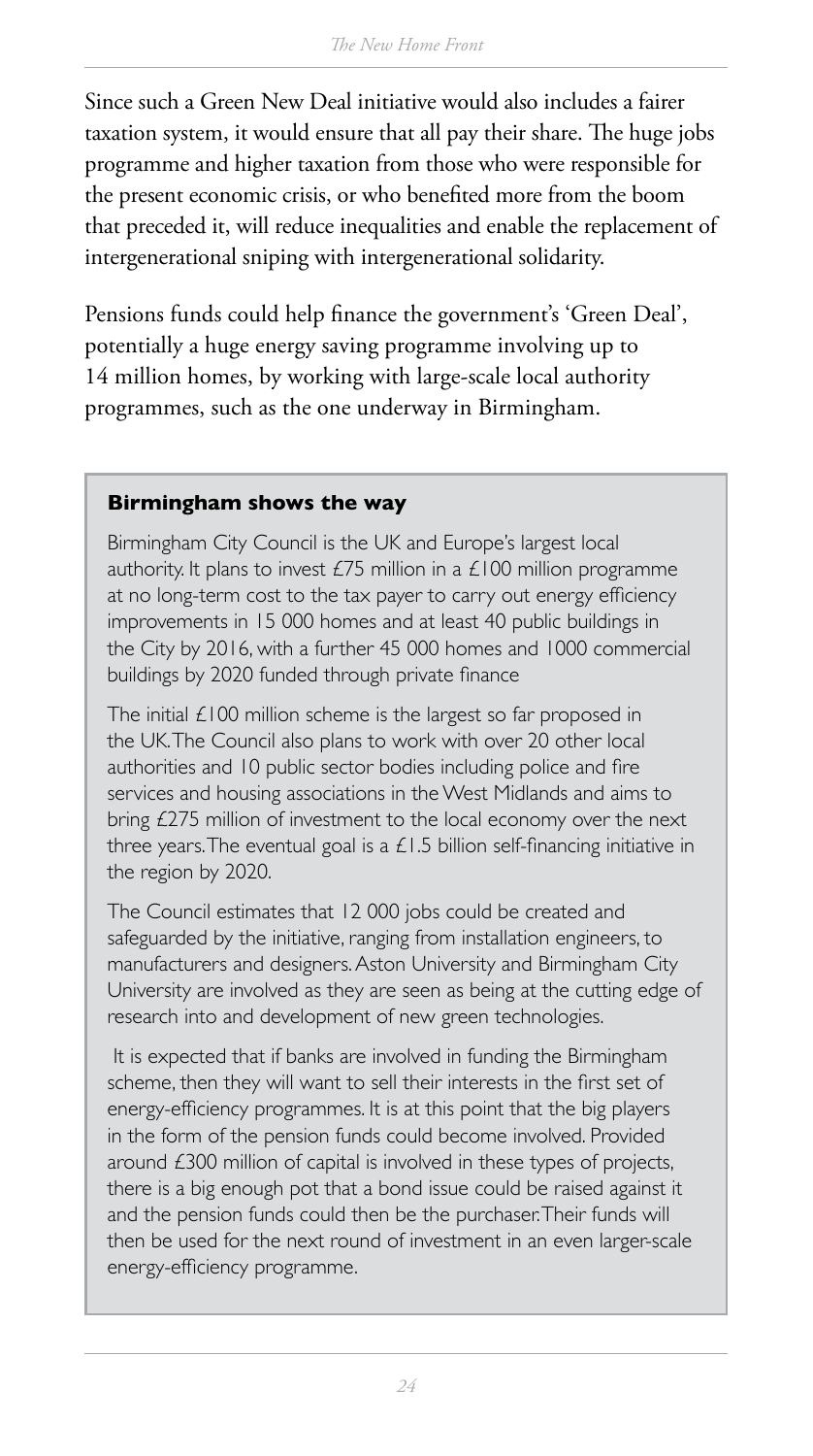# Moving our money for good

Danielle Paffard

Infuriated by the lack of action on bank reform following the global financial, in January 2012, Move Your Money UK began to raise awareness about local, mutual, and ethical alternatives to the big 5 banks. While the banks have failed to learn lessons from the devastating crash of 2008 – scandals continue to escalate in almost all aspects of their activities – and the government and regulators have yet to take appropriate action, more and more people are discovering that they have the power to change the banking system by voting with their bank balances.

Since our launch, Move Your Money estimates that 500 000 people have switched their current accounts to ethical alternatives such as Co-ops and mutuals. Building societies such as the Ecology Building Society have reported a massive 266% increase in website visits compared to 2011 and the peer-to-peer lending network Zopa has seen funding from lenders increase by 56%. Charity Bank reported a 200% increase in new customers during the first six months of 2012 compared to last year. And, according to our calculations, around 50 000 people have joined one of the UK's credit unions since January, taking their membership to over one million for the first time.

For many people, the seemingly unending series of banking scandals – from the crippling computer malfunction that denied people access to their accounts, to the mis-selling of products to small businesses, the serious systemic corruption revealed by the manipulation of Libor rates, and revelations of institutional involvement in money laundering on an unprecedented scale – has been the final straw.

In many ways, Move Your Money is providing a public service that should have already existed. We are a vibrant and dynamic public information campaign that has helped to raise awareness of the range of local, mutual, and ethical financial alternatives that exist in the UK – a message which is now being repeated, re-tweeted, and taken up by the mainstream media.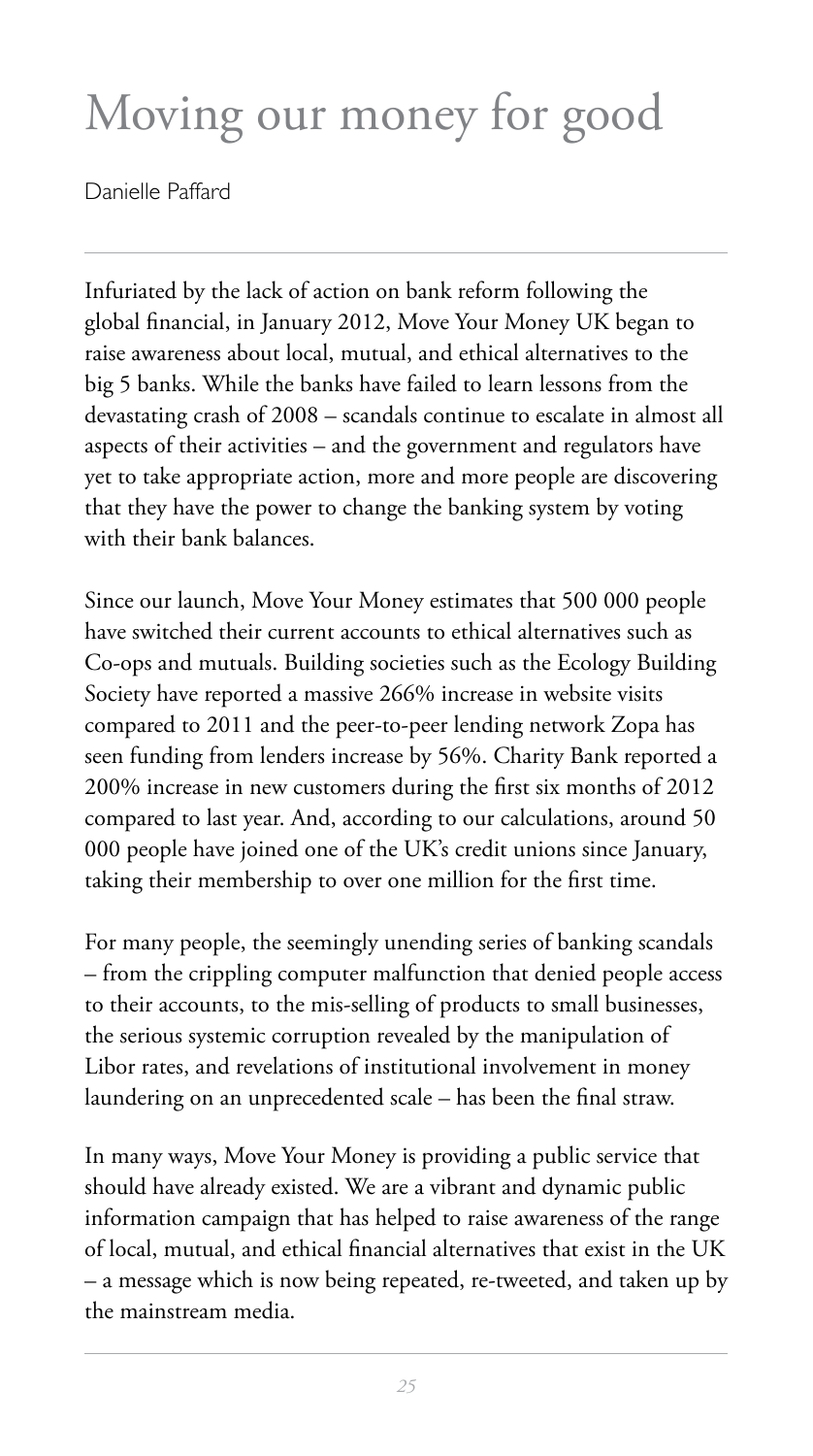As more and more people choose to move their money, the tide is turning. Inquiry after inquiry has found the system wanting, but the authorities have proven to be long on talk and short on action. From civil right activists creating local banking in the USA, to Barclays pulling out of Apartheid South Africa – change happens when ordinary people act. By acting together and moving our money, we can begin to change British banking for good.

People are not only sending a message to the big banks that business as usual is not going to be tolerated anymore; they are actively using their money to increase investment in projects that improve our environment and our communities, strengthening the ecology of finance that can help ensure that resources are irrigated through the system in challenging times to come. In wartime, government created schemes to channel savings into public projects – in the absence of government action and in response to financial and ecological collapse, this time, we're doing it for ourselves.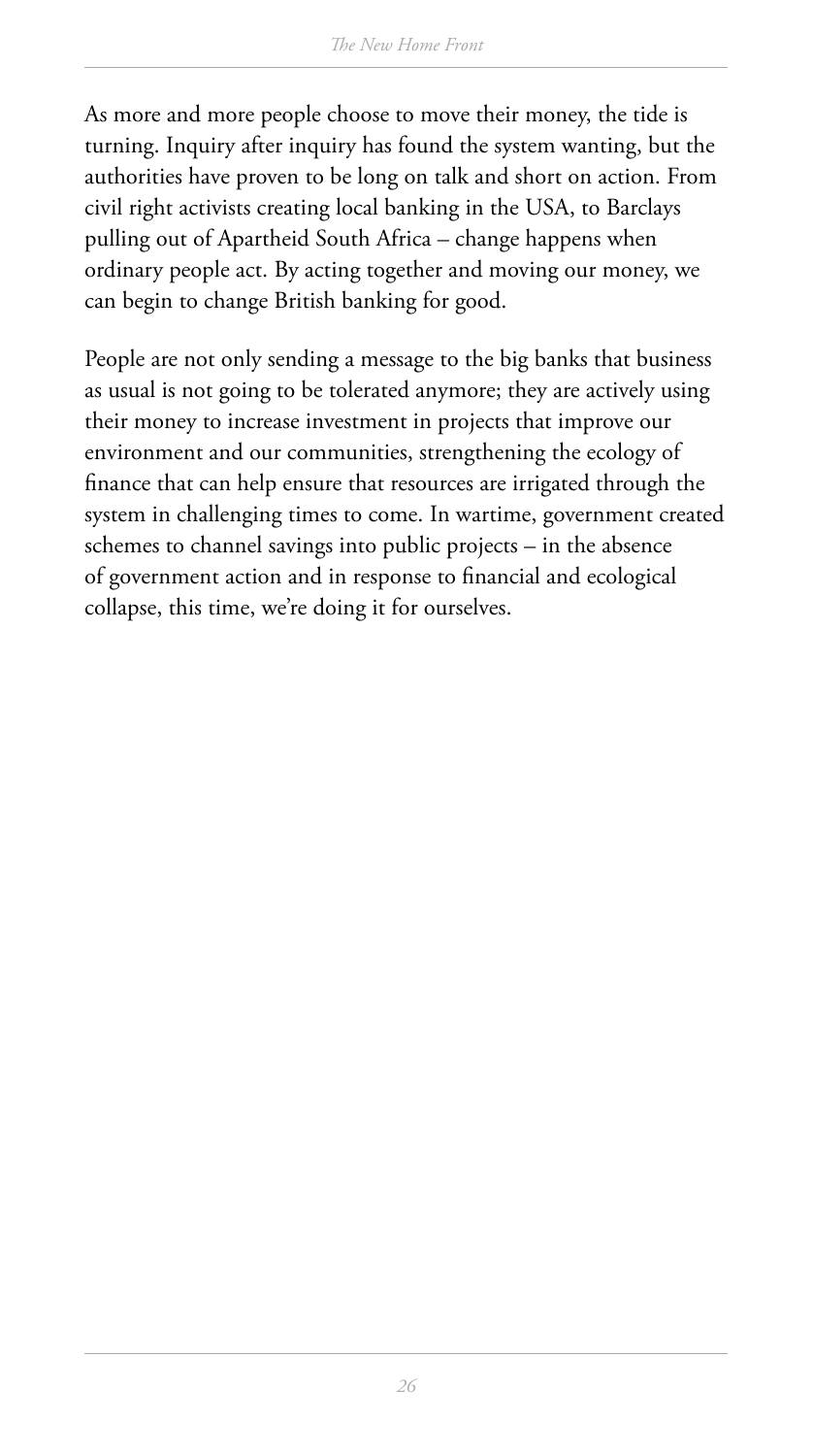# A Post Bank for the people

Lindsay Mackie

What we know of the banking crisis is that it was driven by some simple things like greed, carelessness and arrogance. It was sustained by some very complex things: re-racinated finance, insane computerised systems, the abdication of the idea of what governments are for.

One thing upon which all are agreed is that the results are further draining the remains of economic life from most of our towns and cities. Small businesses are not receiving the financial support  $$ which would include advice and assistance, not just loans – they need. The Treasury is interested in macroeconomics and is evincing precious little interest in sustaining the conditions in which most communities live.

But we who are interested have a golden opportunity to both protect our local economic environments and strengthen them. A Post Bank, a People's Bank based on the Post Office network, is an over-looked resource ready to be mobilised. It would use the trust in our Post Office and the financial and business skills of the staff and sub-postmasters.

Despite the cuts of recent years, there are still 11 500 post offices across the UK. The Post Office has successfully built up its financial services over the past few years. If it were allowed and encouraged to do more, it could build them up to be a strong revenue stream, and a local convenience.

Instead, the government, in all its purblind ideological myopia, is withdrawing public funding from the reliable Post Office network, and insisting that by 2015 it will need to be self-supporting. This at a time when the main high street banks which failed so badly in 2008 still enjoy substantial, and often hidden public subsidy.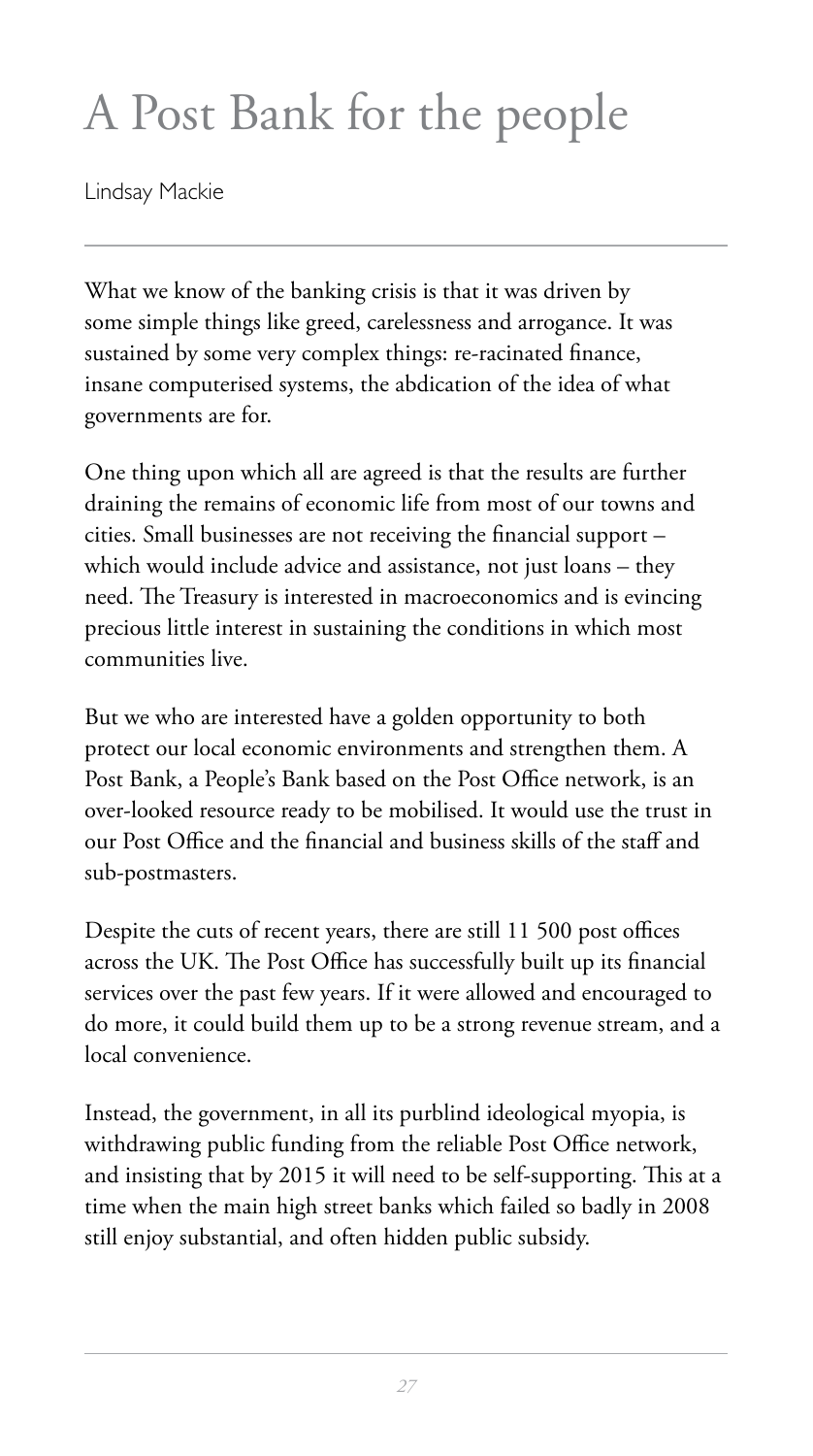Imagine what a Post Bank could do. It would obviously be able to provide banking services locally – something our major banks now signally mostly fail to do. It could be innovative and helpful, providing debt-management schemes, mobile-phone-based information and accounting. It could build a management structure where managers knew their local businesses and could lend or not, accordingly. It would welcome small customers and could save many from the preying hands of payday lending, and worse.

New Zealand has a highly successful Post Bank in the Kiwi Bank. It exists in Europe. We should demand – at the very least – that the government sets up a working party to examine seriously the potential of this idea.

We know, thanks to research by **nef** (the new economics foundation), that the impact of having a post office on the high street or anywhere else, increases footfall and business for other establishments. A post office can both create and sustain a healthy and convenient local ecosystem.

We have a sound, trusted, local network with the potential to grow, respond, and offer services which are new, necessary, and popular. The government and the management of Post Office Ltd seem to have other ideas. The new scheme, undertaken with minimal consultation, is to turn 2000 sub post offices into 'Locals'- based in supermarkets, petrol stations and the like, with no dedicated post office counter, and a much-reduced range of services. Banking and financial services at such counters are out of the question. They could be provided at 4000 main post offices – but these by definition do not cover all localities.

The Post Office is 500 years old. It has lasted because it has always responded to what the people needed. The banking crisis has shown in brutal relief that what we need now is a trusted, local banking system. A People's Bank at the Post Office would help provide it.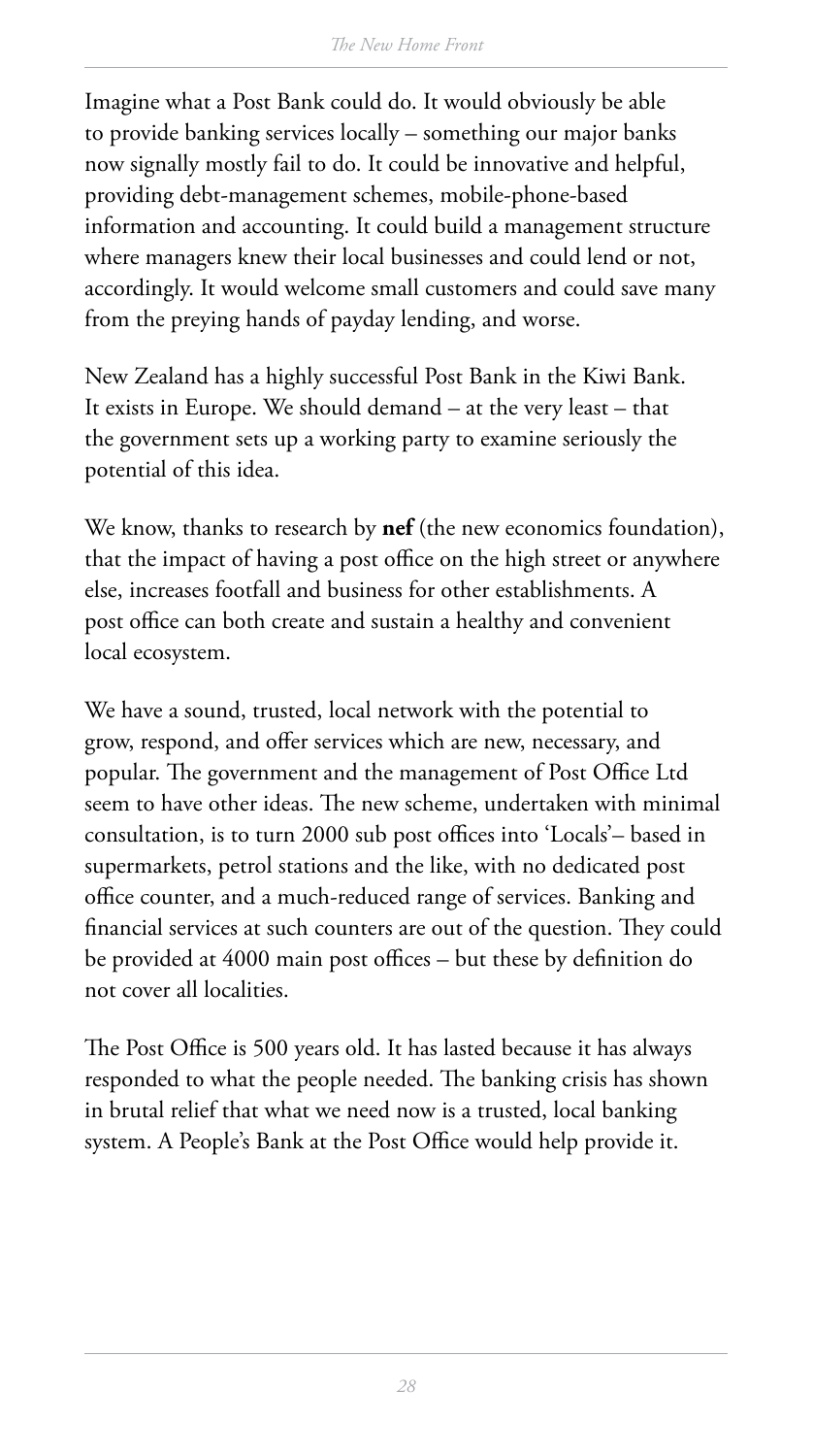# A National Business Rescue Service

Ed Mayo

Competition rules, we are told. Market economies are shaped by ideas of the survival of the fittest, with companies that can't compete, driven out of business so that those who can compete can win. If that sounds Darwinian, then that is no surprise, as economic policy has long borrowed the mantle of evolution as a way of explaining what works.

The trouble is that it is not only a partial reading of economic life, but an outright misreading of Darwin and evolutionary science since. It is a model championed by the winners, even though it rarely even describes their own journey to success. It is welcome, therefore, that economists such as Samuel Bowles and Herbert Gintis, authors of *A Co-operative Species*, are developing the theoretical and empirical base for a more rounded view of evolution, society, and economy that is based on co-operation, alongside the dynamic of competition.

Why does this matter? Because business policy tends to start with assumptions about how markets should work and then elevates those assumptions into the goal of policy. Liberalised energy markets, for example, should in theory be characterised by switching in order to keep firms competitive. But when consumers don't then switch, noone questions the model, just the reality. The focus of policy moves to encouraging people to do what they don't want to do rather than addressing the cartel-like behaviour of the big six firms.

There are thriving UK businesses that exemplify co-operative principles. Around 6000 co-operative enterprises operate in the UK, owned by over 13 million members. They operate on the basis of one member, one vote rather than one pound, one vote. In fact, the cooperative economy has grown by around 20% since 2008, compared to a static economy overall.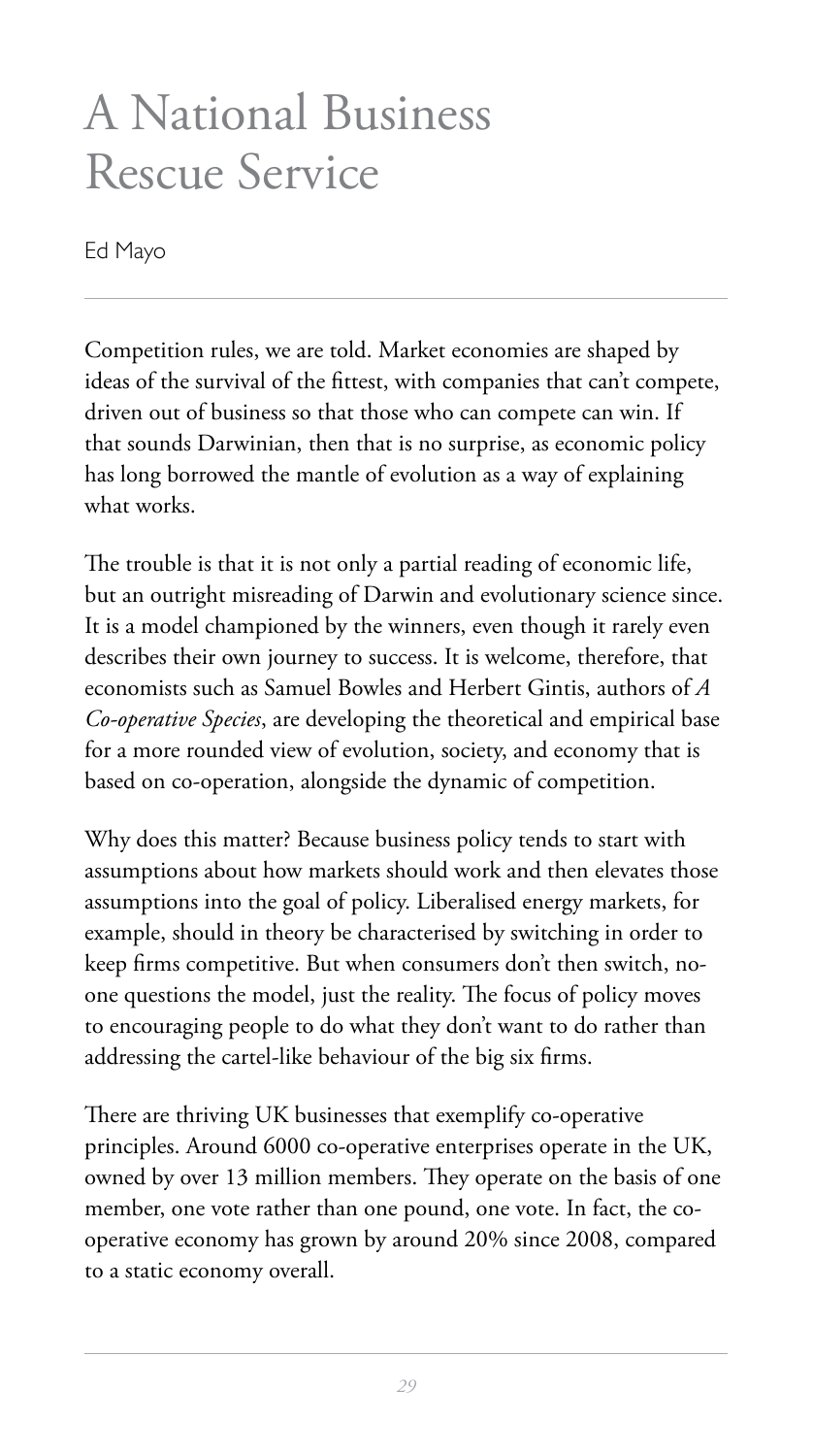The regions of the world that are most effective at harnessing the co-operative model are those that build it into the fabric of business life. In Italy, small businesses come together to get access to finance through co-operative guarantee societies. In France, farmers share machinery or marketing costs and win more of a food pound that is captured in the UK by the big supermarkets. In Spain, the Mondragon co-operative network runs a model of support for enterprises that are failing, in order to help them survive and turn around, generating a far more resilient local economy.

This model of saving business is one that the UK could benefit from. Administration is often a wasteful and costly process, both to employees and to the economy at large. Company insolvencies in the UK are currently running over 7% higher than a year ago, at around 17 000 businesses per annum. There are many companies that, on economic grounds, could be saved. A large number, 44%, are wound up because of poor management prior to insolvency. This represents a potential in theory to save up to 7500 enterprises.

With economic prospects poorer than ever, there may be an opportunity for the UK to learn from the responses to austerity elsewhere, including countries like Argentina where, in tough, overindebted times over a decade ago, businesses were occupied and taken over by their workforce as an alternative to bankruptcy and unemployment.

This approach has been enshrined in a 'right for workers to buy out the company' in crisis in Spain. The programme to create *sociedades laborales* has resulted in 120 000 jobs being saved or created through the formation of 12 000 worker co-operatives. Enabling legislation also exists in Italy, in the form of the Marcora Law. Both countries based the legislation on encouraging workers to become entrepreneurs in saving their jobs by taking their entitlements, and three years of projected social security payments, in a lump sum payment, and investing this in the new company. This is supported by government loans and advice.

Clearly, it is not straightforward to save businesses that are entering insolvency. Acting early matters; deciding whether there is a viable business if reorganised, getting good advice and access to supportive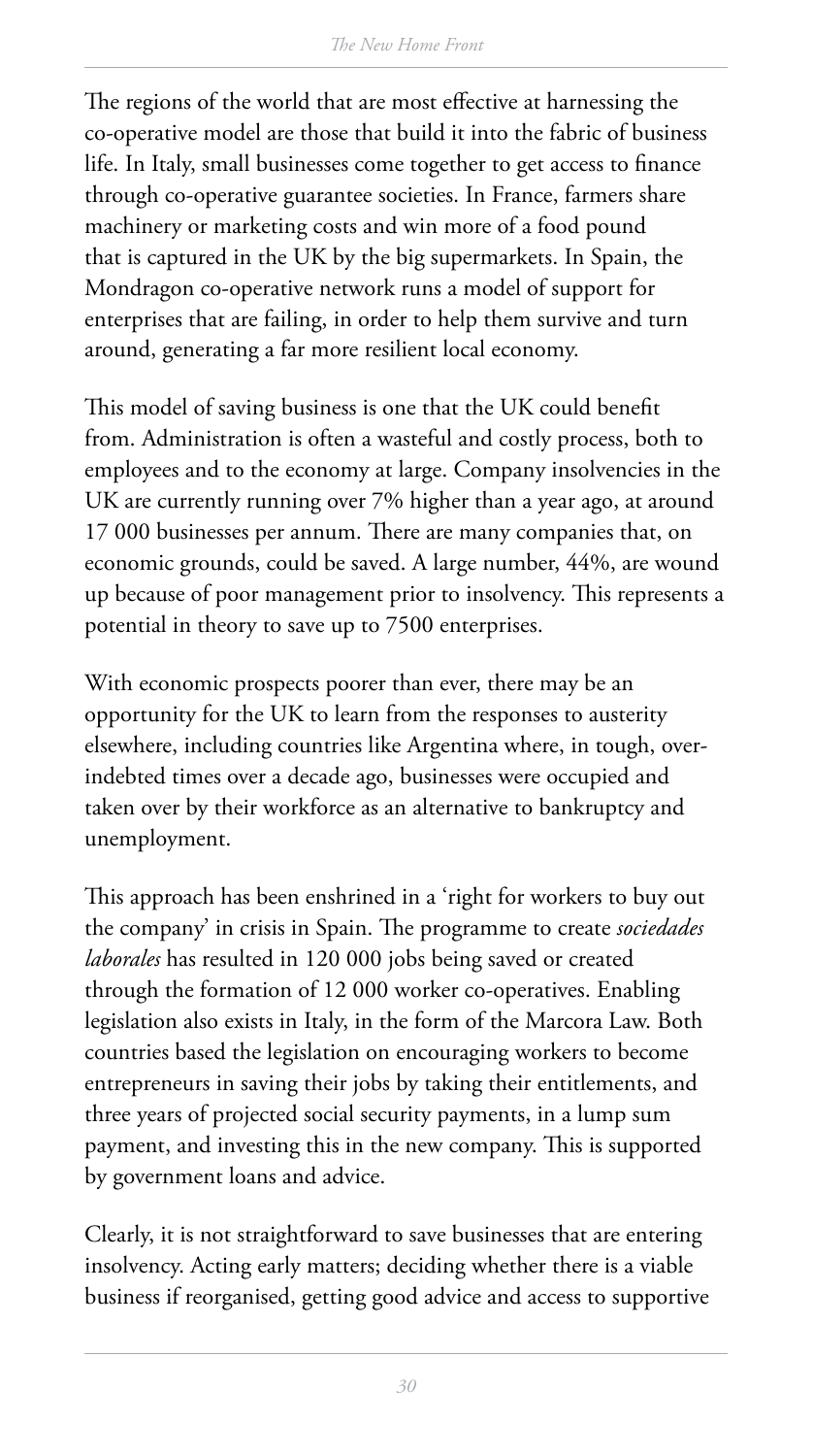finance are all critical. But if these conditions are in place, then the evidence from across the world reflects the fact that the workforce has expertise and ideas that traditional investor-ownership fails to unlock.21

The National Business Rescue Service for the UK would be focused and selective. It would target businesses where the workforce<sup>22</sup> could have the opportunity to run the enterprise as an employee-owned co-operative business. There are risks of stigma – after all, the cooperative and employee-owned model is highly successful at present, so aligning it with previously failed enterprises can be challenged. But, the idea is gaining interest. The *Nuttall Review of Employee Ownership* for the UK Government in July 2012 commended the idea of a right to request for workers and a pilot scheme in the context of insolvency.

The waste in terms of energy and materials of an economy focused on a linear model of production is mirrored in the waste in terms of people and livelihoods of a linear model of business success or failure. A circular model for our economy would stress business models that are more resilient and focused on meeting needs, taking steps to help new businesses and save existing business wherever that proves possible. To achieve this will take the simple step of giving a workforce the right to take democratic control of the enterprise they are part of.

<sup>21</sup> As Anthony Jensen of the University of Sydney has concluded: worker cooperative buyouts of insolvent businesses are successful across many countries as measured by their longevity, job saving and job creation and performance impact.

<sup>22</sup> The workforce is currently excluded from the process around insolvency.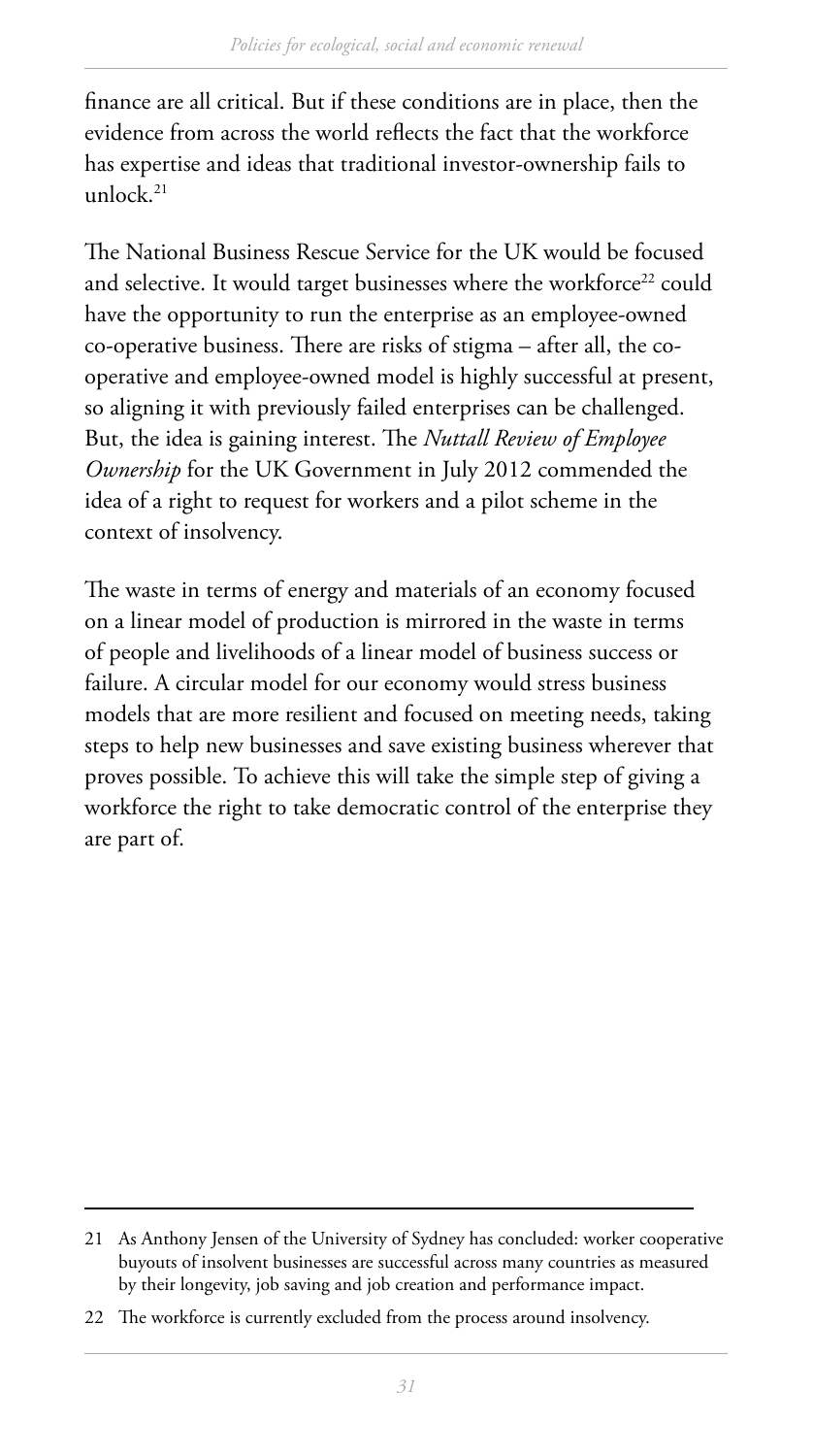# A home front vision for renewable energy

Leonie Greene

The UK currently produces under 4% of its energy from renewables. This is nearly a quarter of the EU average and a fifth of the global average. We sit almost at the bottom of the EU renewables league table. Yet we boast truly exceptional natural resources for renewable heat, power, and transport – and excellent engineering know-how on which to build.

Many credible analyses – including the Department for Energy and Climate's own Pathways Calculator – show a renewables pathway is no more expensive than business as usual, and that's *before* we factor in the huge environmental and social damage climate change is bringing. The benefits of investing in renewable energy are tremendous and far wider than is generally appreciated; not just diverse jobs and sustainable 'growth', but a lower-inflation more steady-state economy and a host of profound international relations benefits.

The failure to mobilise renewable energy solutions is in danger of becoming a distinctly British problem. More precisely: a Westminster problem. The regions and local government take renewable energy seriously. From Scotland to Cornwall, many local leaders have grasped the tremendous employment opportunities offered by the renewables sector in their own back yard.

But the regions can't do it alone. It is vital that central government sets out an enabling framework for investment. This needs to happen not only to meet binding renewable energy targets, but to costeffectively replace our ageing energy infrastructure and tackle our increasing dependence on importing fossil fuels. It would be crazy to lock ourselves in to a new generation of old technologies – when modern solutions are at our fingertips – and when the threat posed by climate change becomes ever more apparent. A strategic overview is essential. Climate change, after all, is ultimately an infrastructure issue.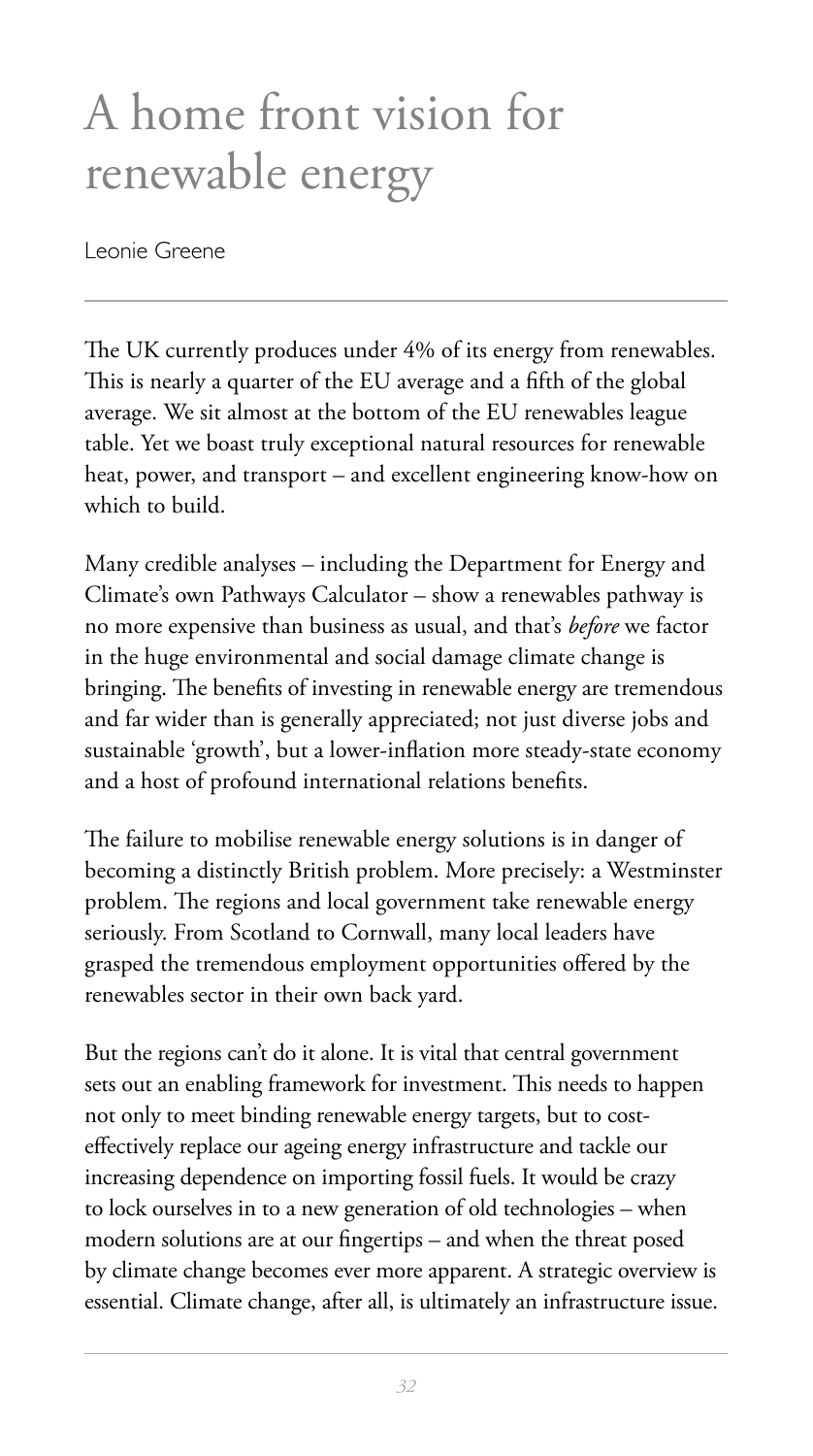There are hard economic reasons for taking local renewables generation very seriously indeed. In Germany, the great majority of investment in renewable power has come from over a million smallerscale investors. Last year, they invested billions of pounds, and for rates of return of around 7% – notably lower than returns expected by utilities. The smaller scale of investors makes them responsive to local renewable resources and makes innovation affordable. Their motivations are much more complex and holistic than satisfying shareholders. They might be farmers looking to diversify their income, or companies keen to take control of their carbon footprint, forward-looking pension funds, or enterprising councils spotting ways to help vulnerable homes save money while going green.

The UK government's slow and complex energy policy framework still treats this myriad of new entrants into the energy sector as niceto-have, but marginal. Policy for renewable power under Electricity Market Reform is directed squarely at the old big utility model and at big projects. The popular and successful Feed-In Tariff scheme has been constrained by a very modest budget, and by old thinking. There is better news for renewable heat, which is often overlooked, yet energy for heat is the UK's biggest source of CO<sub>2</sub>.

As with the Home Front, a mixture is needed of both big central initiatives, but also the mobilisation of thousands of communities, that meet the challenges of climate change and growing energy insecurity. This needs to be supported by a stable policy framework that makes it easy to invest in practice. And it means enabling the full spectrum of renewable energy technologies and understanding how complementary many of these are. There is a tendency to focus on the 'sexy' solutions like wind and solar, but bioenergy is the biggest contributor of renewable energy across Europe. Done sustainably, bioenergy can bring double-wins, for example preventing methane from agriculture or bringing our long-neglected woodlands back into active management for the benefit of biodiversity.

But something else is missing. The Home Front was guided by a compelling narrative and a clear message from central government about what needed to be done in the face of a clear threat, and why. That's what we need for renewable energy: an inspiring vision to galvanise a collective national effort. Climate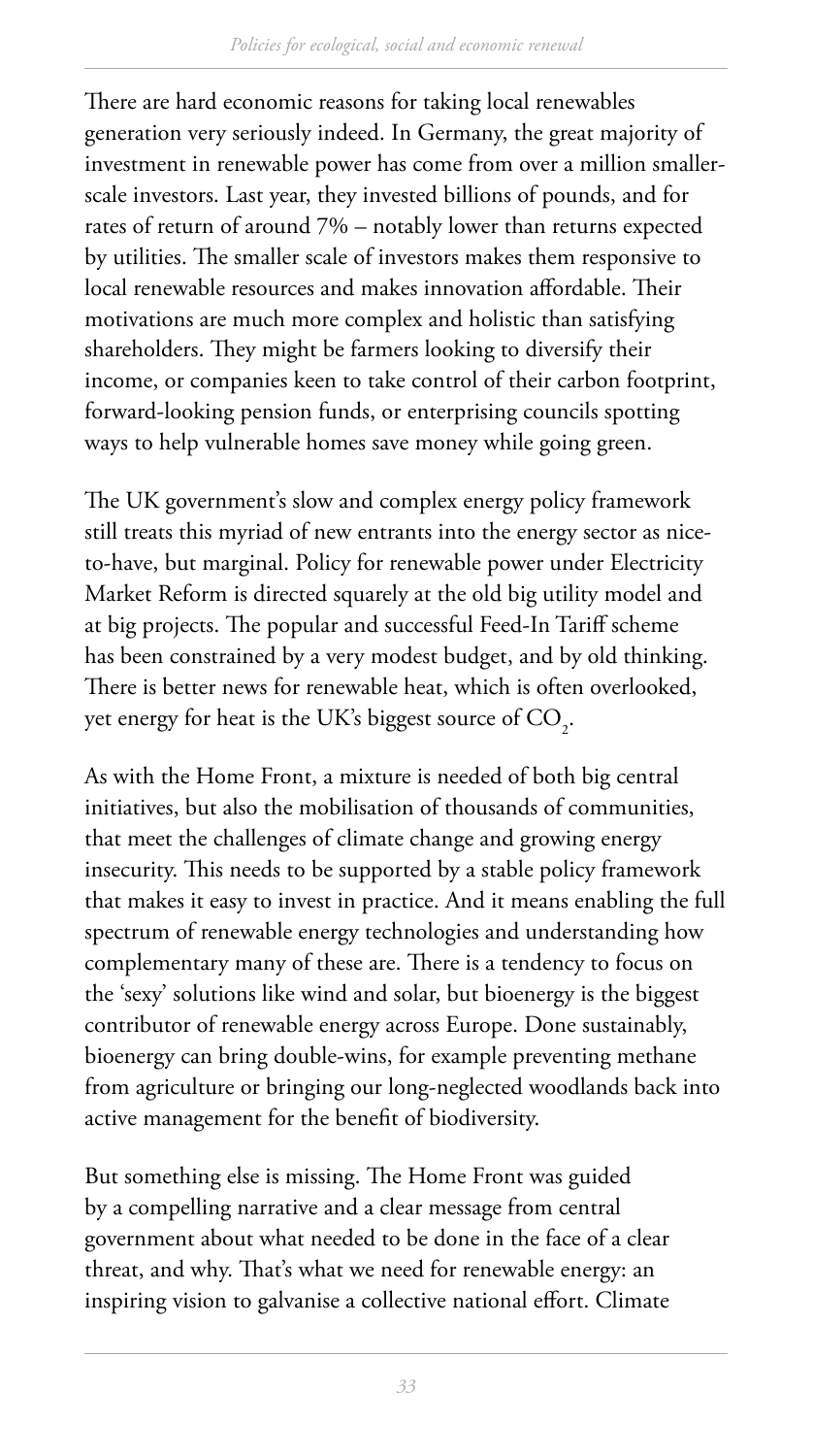change presents us with a challenge so profound it must transcend party politics. What we have is some patches of good leadership from Government – for example on offshore wind – but not a comprehensive programme covering the very wide spread of renewable technologies, and addressing the huge skill needs across the sector.

An Olympian Team GB effort is needed, guided by a determination to succeed on the international stage. The solutions to our climate and energy crisis are not in short supply. Polls repeatedly show that the great majority of the public are fully behind the expansion of the renewable energy sector. What are missing to date are the all-toohuman ingredients of will, courage, and determination.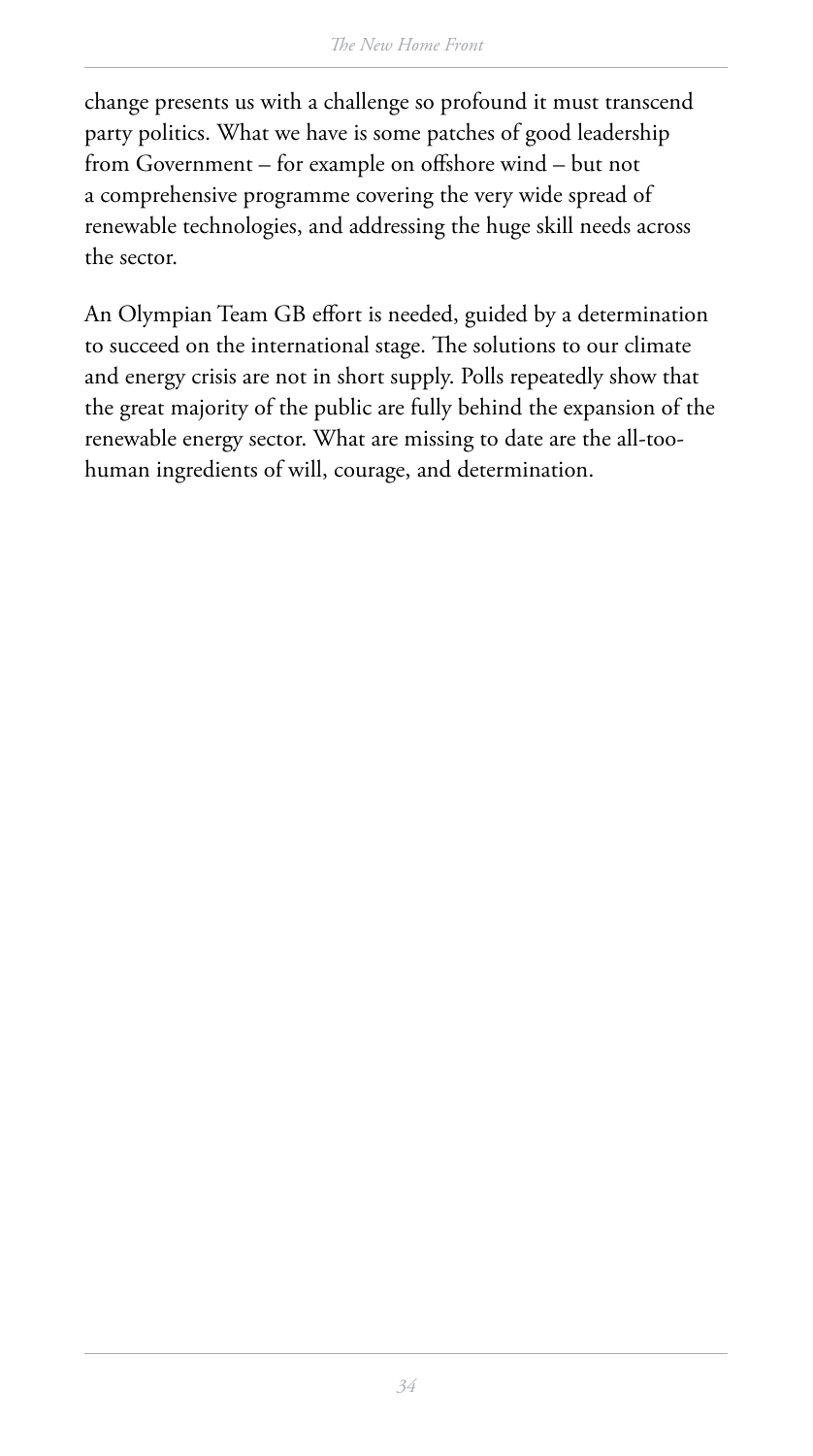# A climate budget for a fairer future

Sean Chamberlain

The Climate Change Committee sets carbon budgets for the UK, but one key question remains unanswered – how can we actually achieve these budgets, ensuring that the whole UK economy remains within the cap while allowing society to thrive?

In wartime the response to a similar supply/demand imbalance was rationing. Comparing contemporary challenges to the wartime experience, Historian Dr Mark Roodhouse, argues: 'The use of taxes alone to control consumption was rejected in the World Wars, and they would not achieve the quick, dramatic cut in carbon consumption that we need now to avert environmental disaster. Tradable carbon rations would have a real impact, if the public could be persuaded that they are necessary, temporary and fair… Just as they do now, politicians and economists in the past debated whether rationing was really necessary or if taxation and other measures could achieve the same ends. They concluded that rationing was the only way to achieve swift and dramatic cuts in consumption without feeding inflation or causing social unrest.' <sup>23</sup> The core benefit of carbon rationing is that it provides a means of guaranteeing that carbon budgets are actually achieved, while providing an equal entitlement for everyone.

Modern carbon rationing (known as Tradable Emissions Quotas, or TEQs) would, however, have two important differences from its wartime cousin. First, the rations would be electronic, doing away with the need for physical coupons; and secondly, the rations would be tradable, learning the lesson of history that prohibiting the exchange of rations has always led to substantial black market activity and unnecessarily criminalised otherwise law-abiding individuals. Tradability is also essential as the demand for carbon-rated energy

<sup>23</sup> Roodhouse M (2007) Rationing returns: a solution to global warming?. *History and Policy*. Available at: [http://www.york.ac.uk/admin/presspr/pressreleases/](http://www.york.ac.uk/admin/presspr/pressreleases/carbonration.htm) [carbonration.htm](http://www.york.ac.uk/admin/presspr/pressreleases/carbonration.htm)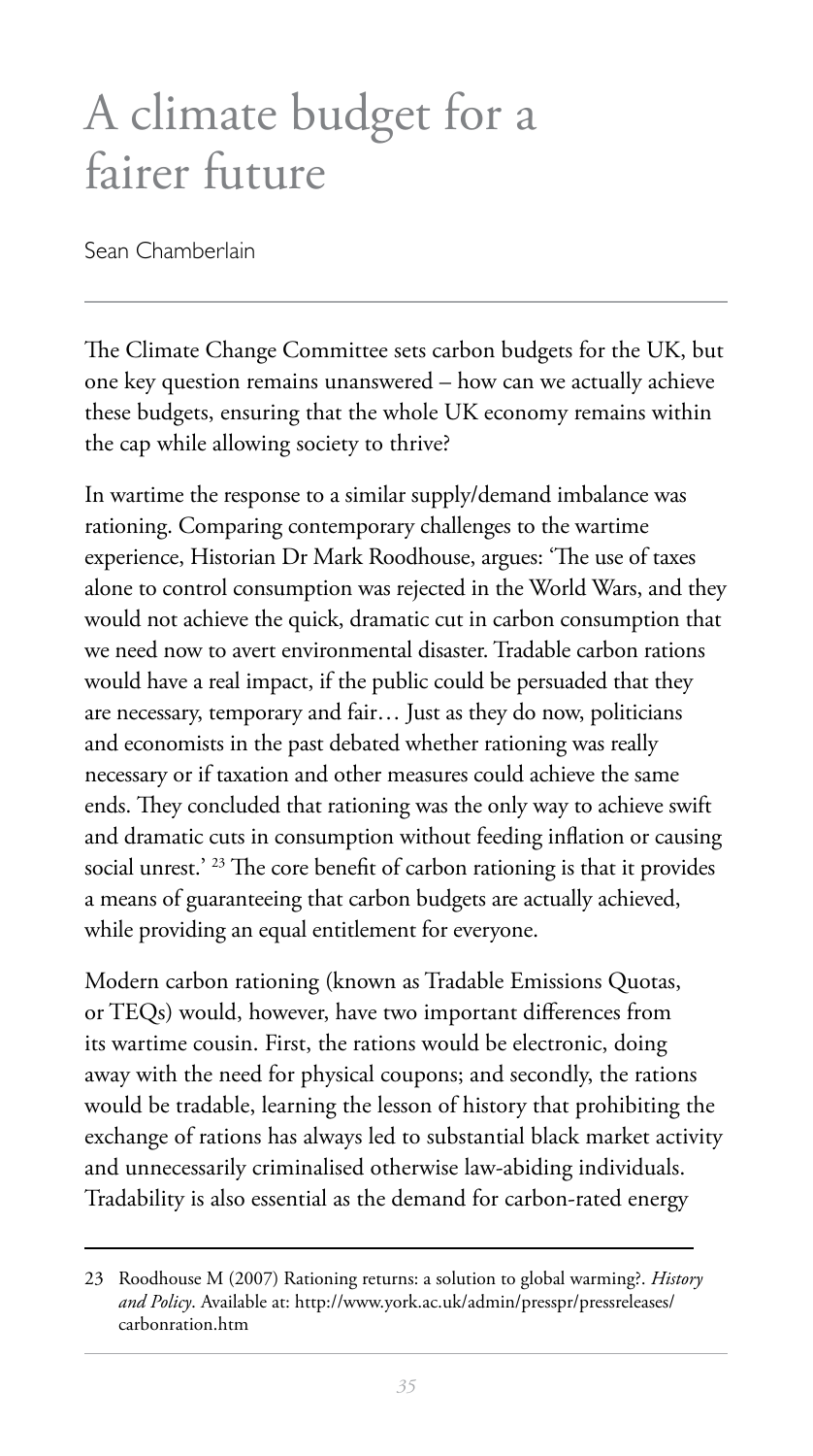differs from demand for food; while we all require comparable amounts of food, certain vocations intrinsically require more energy. For this reason, a *non-tradable* equal entitlement to carbon would simply destroy many professions.

The purpose of TEQs would be to fairly share out the necessarily shrinking carbon/energy budget across the whole economy, while allowing maximum freedom of choice over energy use. Everyone would be guaranteed a basic entitlement, and those who lived within their TEQs entitlement could sell their surplus, rewarding their carbon-thrift and providing for those who needed to purchase additional units. Since the poor use less energy than the rich, numerous studies have confirmed that the scheme would have social benefits too, through redistribution. The alternative of continuing the present arrangement of 'rationing by price' (i.e. the richest get whatever is in short supply) brings only inequity, suffering, and resentment in times of constraint.

TEQs would also bypass the endless costs, complexities, and compromises of the current piecemeal approach of embodied emissions calculations, carbon labelling and emissions trading. As the Chair of the Environment Agency, has said: 'Rationing is the fairest and most effective way of meeting Britain's legally binding targets for cutting greenhouse gas emissions.' 24

With supply fixed, any reductions in national demand would lead directly to lower prices for all, making it transparently in everyone's interest to work together in finding ingenious ways to reduce collective energy demand and increase low-carbon energy supplies. This cooperation will be essential, since the transformation in infrastructures necessitated by climate change requires collaboration between households, businesses, local authorities, transport providers, national government, etc., united in a single comprehensive scheme easily understood by all.

TEQs are explicitly designed to engender the same sense of common purpose that in wartime Britain was known as the 'Blitz spirit', with the fluctuations in the single national price at which rations are traded providing a clear indicator of how successfully the country is moving towards the shared goal of thriving within our emissions constraints.

<sup>24</sup> Webster M (2009) Carbon ration account for all proposed by Environment Agency. *The Times.* Available at: [http://www.timesonline.co.uk/tol/news/environment/](http://www.timesonline.co.uk/tol/news/environment/article6909046.ece) [article6909046.ece](http://www.timesonline.co.uk/tol/news/environment/article6909046.ece)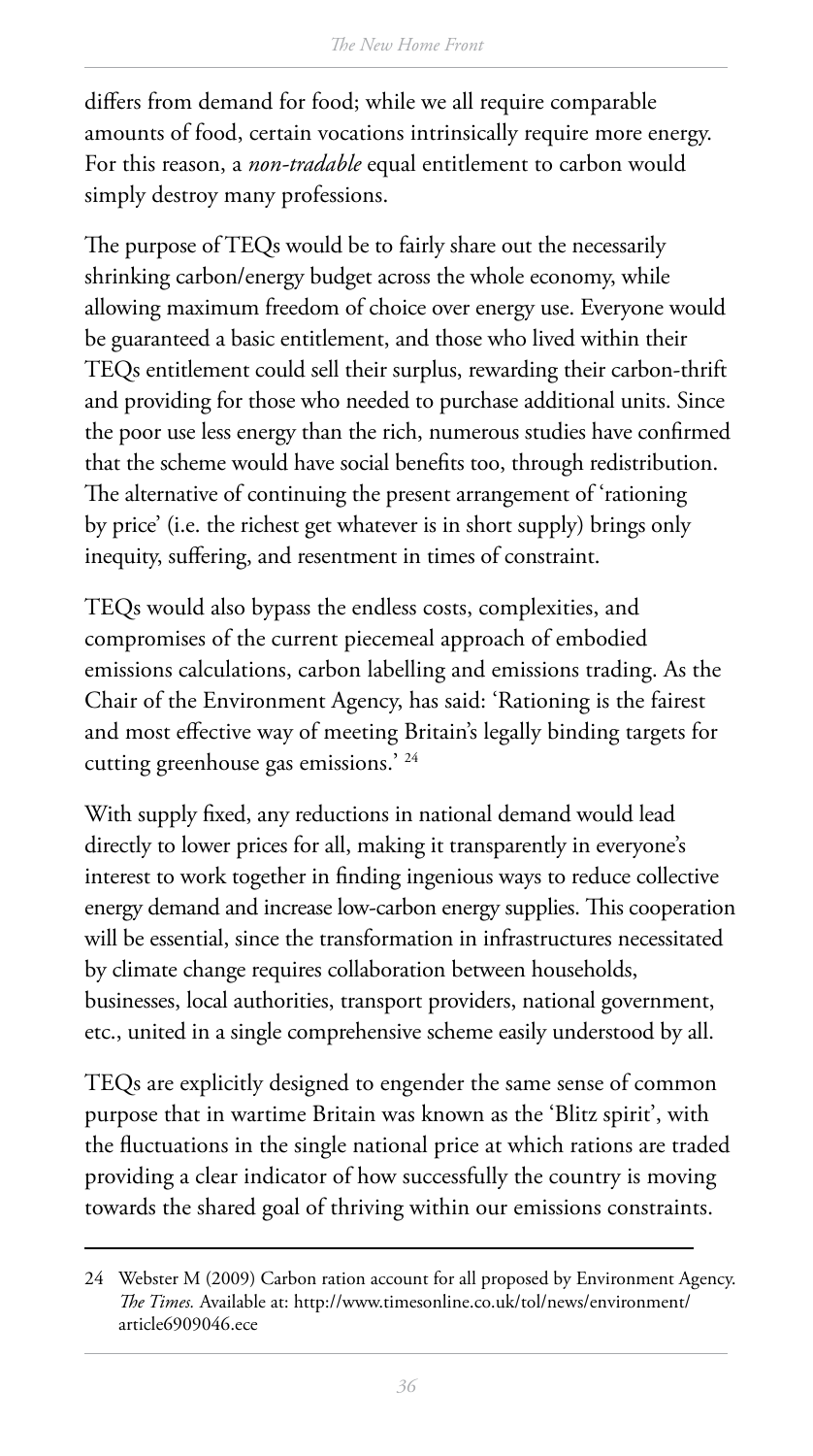# A Royal Bank of Sustainability

PI ATFORM

In the years since it was effectively taken into public ownership, the Royal Bank of Scotland (RBS) has used public money in ways that often look little different to its use of private money previously. This has included extending billions of pounds in loans to companies that own or are building infrastructure to extract tar sands oil in Canada – an endeavour that has been slammed for its devastating impact on climate change, local ecosystems, and indigenous peoples. This is just one example of RBS's post-recapitalisation finance of fossil fuels.

In the same period of time, the British Wind Energy Association publicly called for some form of targeted government intervention for the UK to achieve its renewable targets. We approached a number of green energy associations looking to speak to someone who had attempted to obtain finance from RBS for their projects, but we were told that no one would waste their time in such a fruitless effort.

The report that Platform and others commissioned at the end of 2009, *Towards a Royal Bank of Sustainability*, was about attempting to democratise financial institutions. We, as taxpayers, have paid for it, so we should have some say in how the RBS is run. Financial institutions should exist to finance the needs of society rather than as a means of making large amounts of money for small numbers of people. The political opportunity to assert the public ownership of RBS comes at a time when there is a stark contrast between the social need for low-carbon and the business-as-usual approach of fossil-fuel finance.

The hands-off approach of the Treasury is looking increasingly untenable – far from maximising the public good in terms of Return on Investment, RBS shares have slumped to new lows. It's not just progressive economists and environmentalists who are challenging this position. Jeremy Scott, the global financial services chairman of PricewaterhouseCoopers, has said: 'Governments need to accept, given the limited likelihood of a quick extraction from the sector, that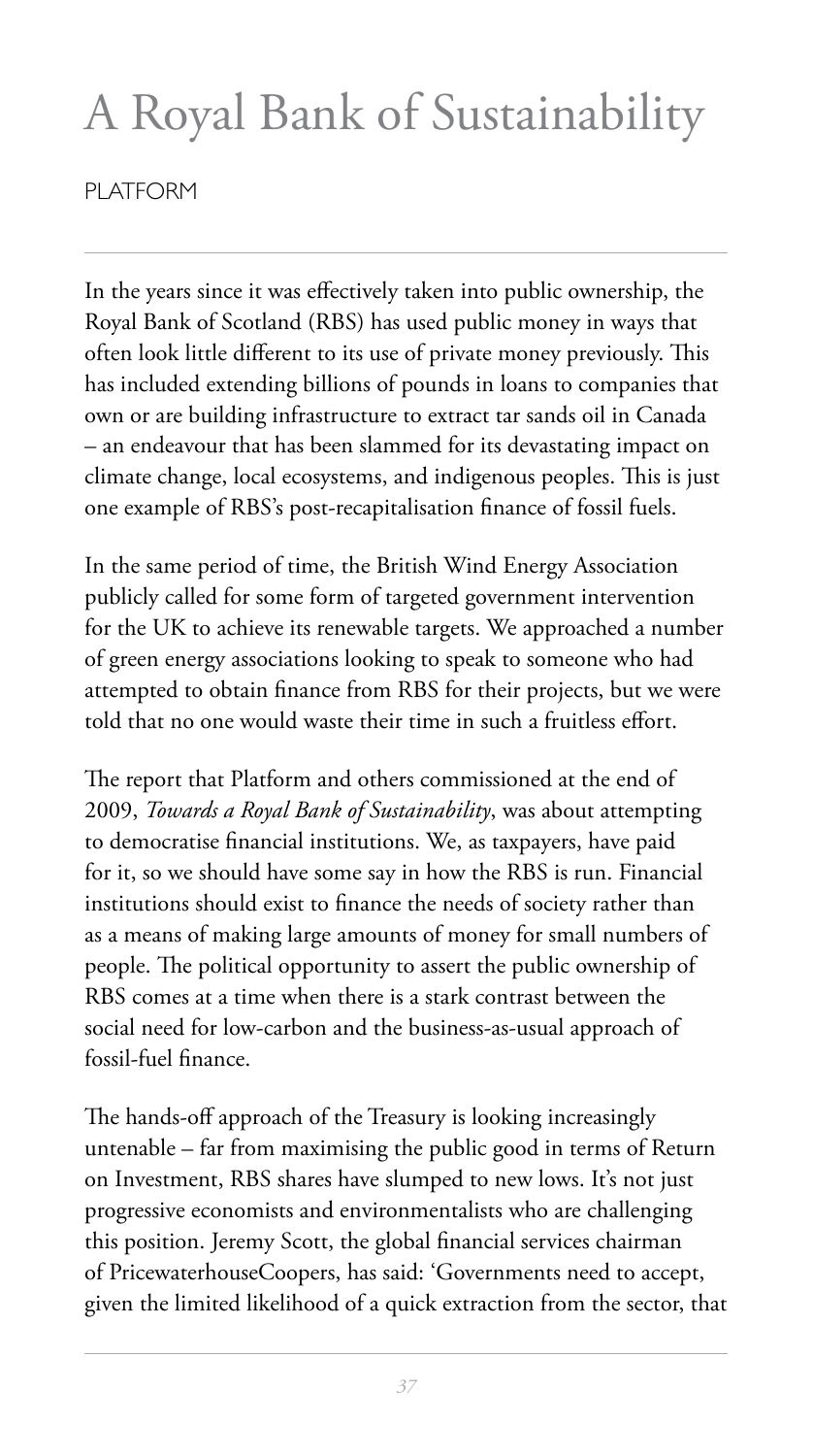their main focus needs to be on the positive role they can play given they are "inside the tent".'

If we put aside for a moment the obsession with short-termist profit maximisation that characterises our economy, there is a clear business case for banks to divert the flow of capital away from new fossil fuels and into clean energy. The government-commissioned *Stern Review* on climate change clearly laid out that the longer we delay the changes we need to make to our societies and our economies, the higher the annual percentage of GDP we will have to pay to adapt to the consequences of the destabilised climate.

Since the idea of the Green Investment Bank was first mooted, people have discussed the idea of transforming RBS into the Royal Bank of Sustainability to suit the purpose. Some argue that the change in institutional culture might be too great for a bank like RBS, and that new financial architecture would be necessary. The fact remains that any new green infrastructure will need to be accompanied by the withdrawal of banks such as RBS from the fossil-fuel sector. An infinite number of windmills won't help if they continue to extract and consume coal, oil, and gas at the same rate.

The spectacular losses caused by reckless financial practices have been socialised. But the banks continue to insist that the profits remain privatised – and, importantly, the decisions as to how to go about creating those profits remains firmly in the hands of the banking executives. The fact that RBS is majority owned by the public provides an enormous opportunity to demand a much-needed dose of public involvement in financial institutions that up until now have been entirely unaccountable and opaque to the wider public.

The UK taxpayer has paid and will keep paying an enormous price to have kept the banking sector afloat. Possibly the only silver lining to be found in this situation is the political potential to take major steps in dealing with the threat of climate change at the heart of one of the biggest financial structures in the country.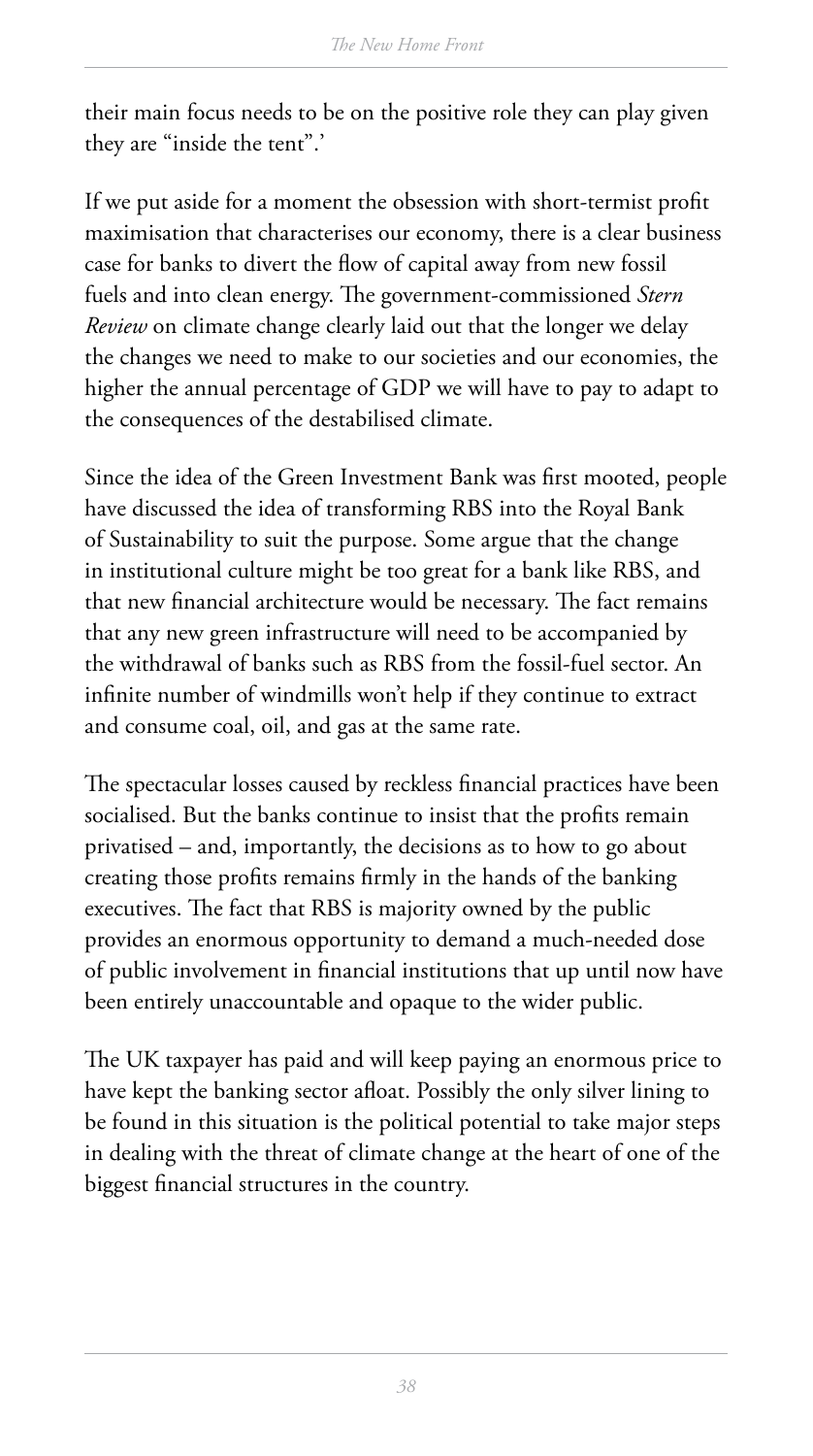# A transport system for all our futures

Sian Berry

It is well known that, despite shortages of some foods during the Second World War, or rather because of them, people's diet and health improved significantly. But it's less well known that an equivalent transformation occurred in transport.

Mobilisation didn't just mean a massive expansion of the armed forces but also a substantial adjustment to the transport system. Car manufacturing almost ceased on both sides of the Atlantic and there was strict petrol rationing. Even on public transport people were urged to restrict their usage. One of the most famous UK propaganda posters asks: 'Is your journey really necessary?' The 1940s marked a peak in the proportion of journeys to work made by bicycle and the proportion made by bus, train, and underground were also close to their all-time highs.

Clearly, the transport system could easily adapt to meet such a challenge again. Climate change provides the challenge: ground-based transport currently accounts for roughly a quarter of UK carbon emissions and cars for about half of that.

The top priority should be to tame traffic, returning the streets to people, which would then create a ready-made network of safe walking and cycling routes. Social spaces and low-cost homezones could be provided so children could play securely outside their homes. This would help foster a revival of local shops, town centres, and educational, health, leisure and other amenities that could be reached on foot, by bicycle, or by local public transport. And it would free much of the massive amount of space currently allocated to car parking for more productive use such as food growing, or playing fields.

Of course we don't need to restrict ourselves to twentieth-century technology. There is a larger place for the application of modern technology to transport: smart-phone technology can help to provide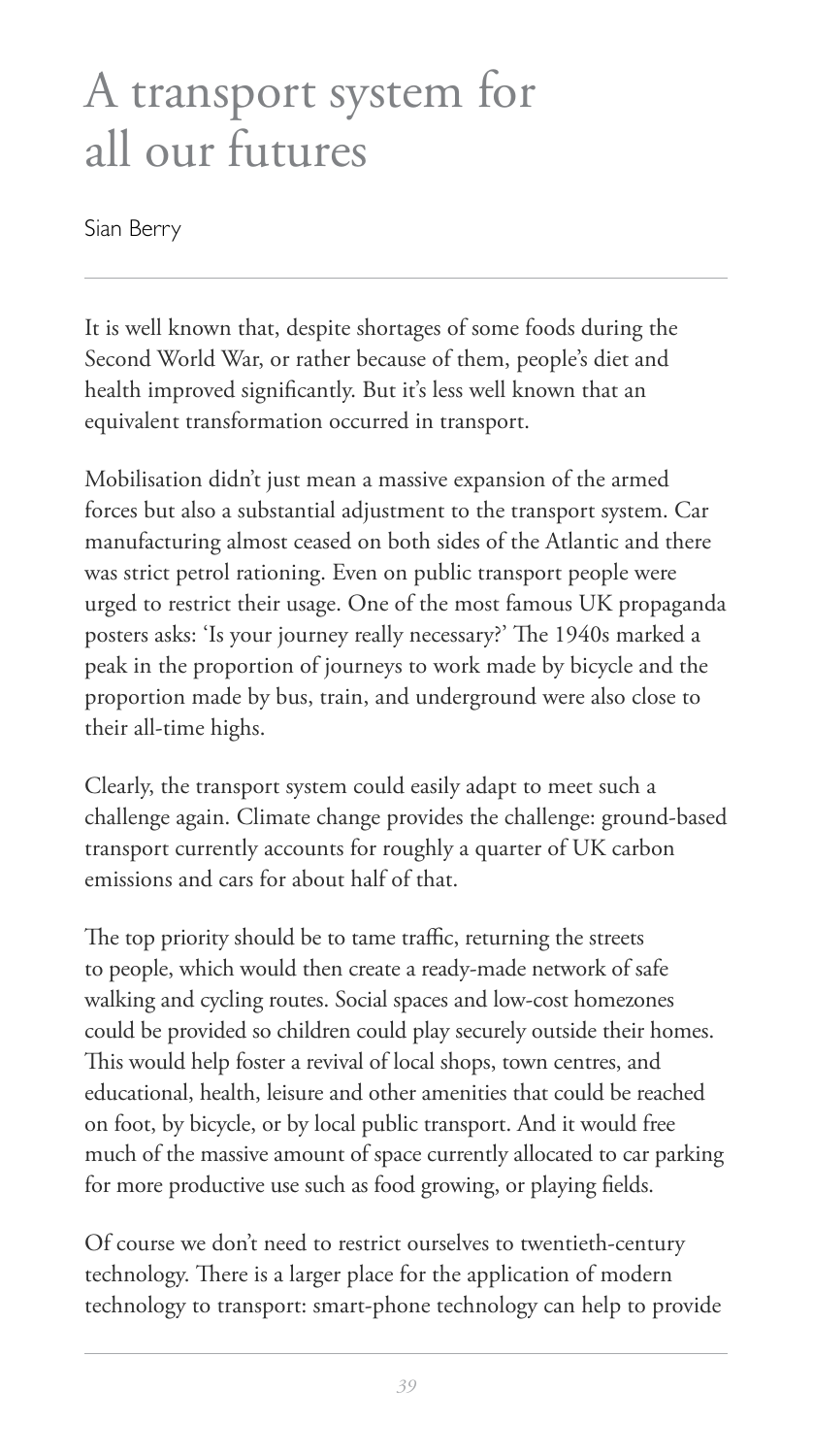public transport information that eliminates waiting and uncertainty or enable people to call up services on demand. We've hardly begun to explore the potential of so-called smart measures, such as workplace travel plans, that create the space for new travel habits without the need for expensive new infrastructure. For some people, and for some journeys, cars are essential or at least very helpful, but they could be more efficient and less polluting. We can also use new technology to reduce the pressure to be full-time owners of cars through car clubs and other forms of sharing

Mobilising the transport system to cut carbon emissions would need a big change in the costs of travel. Over the last 20 years, public transport fares have increased significantly while motoring costs have fallen. This has suppressed demand for public transport and boosted car travel and these incentives must be reversed. Meanwhile, a 'feebate' scheme, as Campaign for Better Transport has proposed, would reward buyers of low-carbon cars, including hybrid and electric vehicles, while owners of gas guzzlers would pay more.

Transport resources have been mobilised before to help meet an ambitious common goal. There's no reason we can't organise such a transformation again. And as with the 1940's diet, we might find we're all the better for it.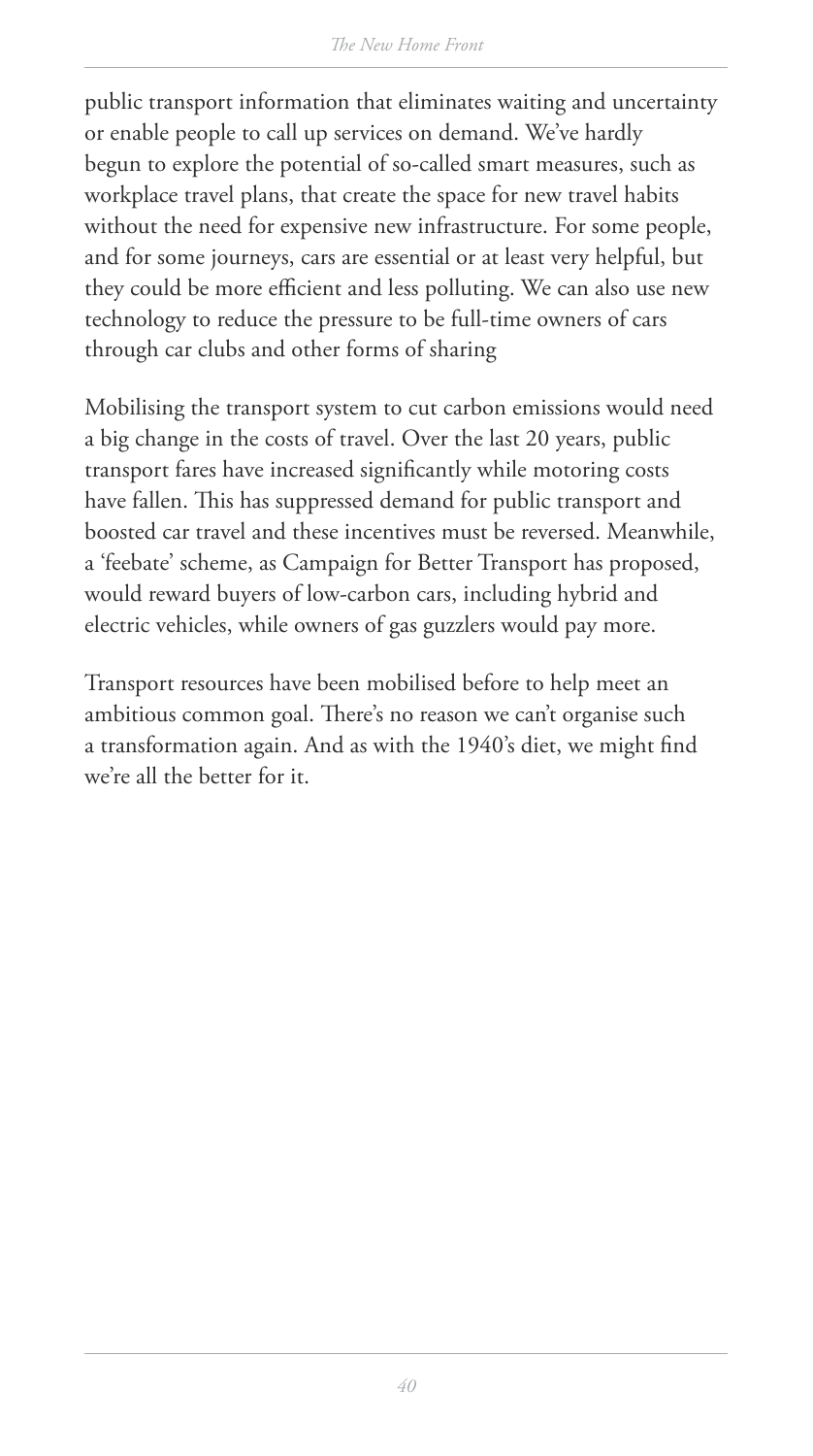# Bring back British Rail

Ellie Harrison

It is essential to remind ourselves that transportation is not just a question of how an individual gets from A to B. It is a social question; an ethical question. An outstanding public transport system (based on a fully integrated train, tram, and bus network) offers the potential to help solve many of the problems we face – from climate change, to inequality and social unrest. Not only could it prove vital in reducing  $\mathrm{C0}_2$  emissions by supplanting many of the individual journeys made by car and plane, it could also improve the living environment in our cities, offer us better air quality, and assist with social cohesion, as people from all walks of life become accustomed to travelling together.

There is no better place to look for this reminder than post-war Britain. It's no coincidence that British Railways was inaugurated in 1948, the same year as our National Heath Service. Both were part of the Labour government's revolution inspired and supported by the real sense of community engendered by the war effort, to ensure that government had control over the infrastructure it needed to provide the essential services that we all need to live happily and well (health care, transport, communications, and fuel).

These huge initiatives were driven by a desire for moral success and progress, rather than financial gain. On opening the NHS, Nye Bevan declared that it made us 'the moral leaders of the world'. Even in this stricken, bankrupt, war-torn country, there was a clear future vision. The founding statement of our new publicly owned rail service proclaiming 'Plans for modernisation and improvements are ready and are being carried into effect as materials become available. Difficulties will be overcome; the plan is to make British Railways the best in the world.'

Prior to British Railways, our trains were run by lots of privately owned companies. Although these had been responsible for building the foundations of the system as a means of facilitating the Industrial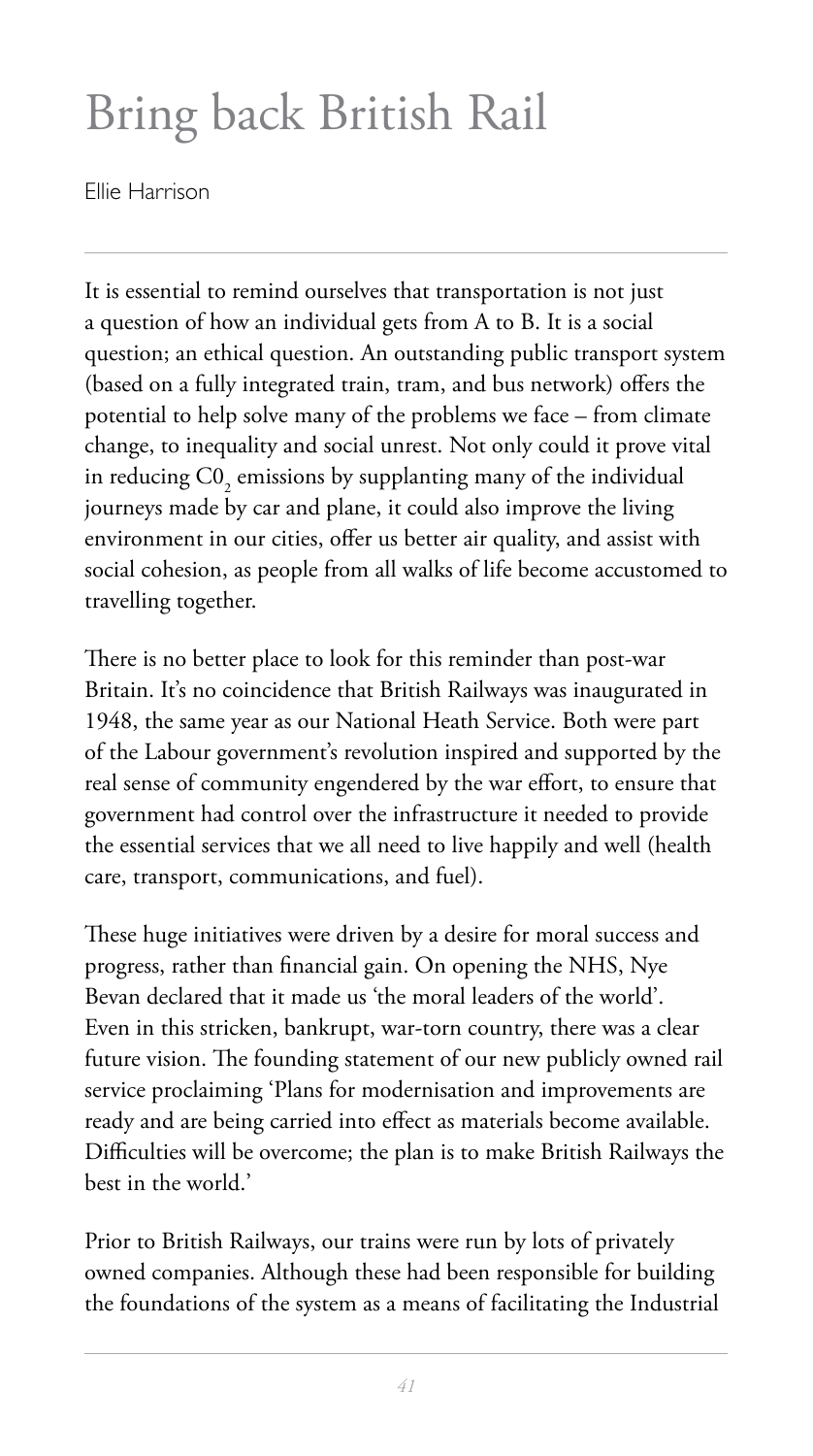Revolution, they had left our country with a railway network that suffered from uneven regional investment and lacked an overall cohesive structure or long-term plan for development. This core public service had been left to the whim of private interest. And yet, since the misguided and opportunistic privatisation of our railways in 1993, we have allowed ourselves to retreat on the moral ambition of our ancestors and have been left with an expensive and dysfunctional public transport system as a result.

Think of the frustrations you have experienced buying tickets and travelling on our trains today and dare to imagine a radical policy – the creation of a fully integrated public transport system spanning the nation, run by proud employees as a service for the people. Imagine knowing that you could walk up and buy a ticket to go any where in the country at a fair price. Imagine a universal and comprehensive 'National Rail Service', providing the basic human need to travel to work and for leisure. How much less stressful would this be? How many more journeys would you choose to make by train?

The two commonly cited hurdles – public support for the idea and  $cost - are not in fact hundreds at all. The popularity of the$ *Bring Back British Rail* campaign (and others like it) shows that there is widespread dissatisfaction with the present system and a massive desire for a radical rethink of the way our railways are run. And there is clear evidence (in the recent *Rebuilding Rail* report and other studies) that renationalising the system – removing the inefficiency and added bureaucracy caused by fracturing the system, not to mention the private profits continually being leaked out would actually save us billions each year. The only real challenge is convincing those in power that there are some things in life – some basic public services – which should remain ring fenced from the profiteers. We need to popularise the notion of nationalisation, so that it no longer a dirty word but rather plain common sense. Because this is the only way we can be sure that we – the people – have the control necessary to build that outstanding public transport system, which will make all our lives better in the future.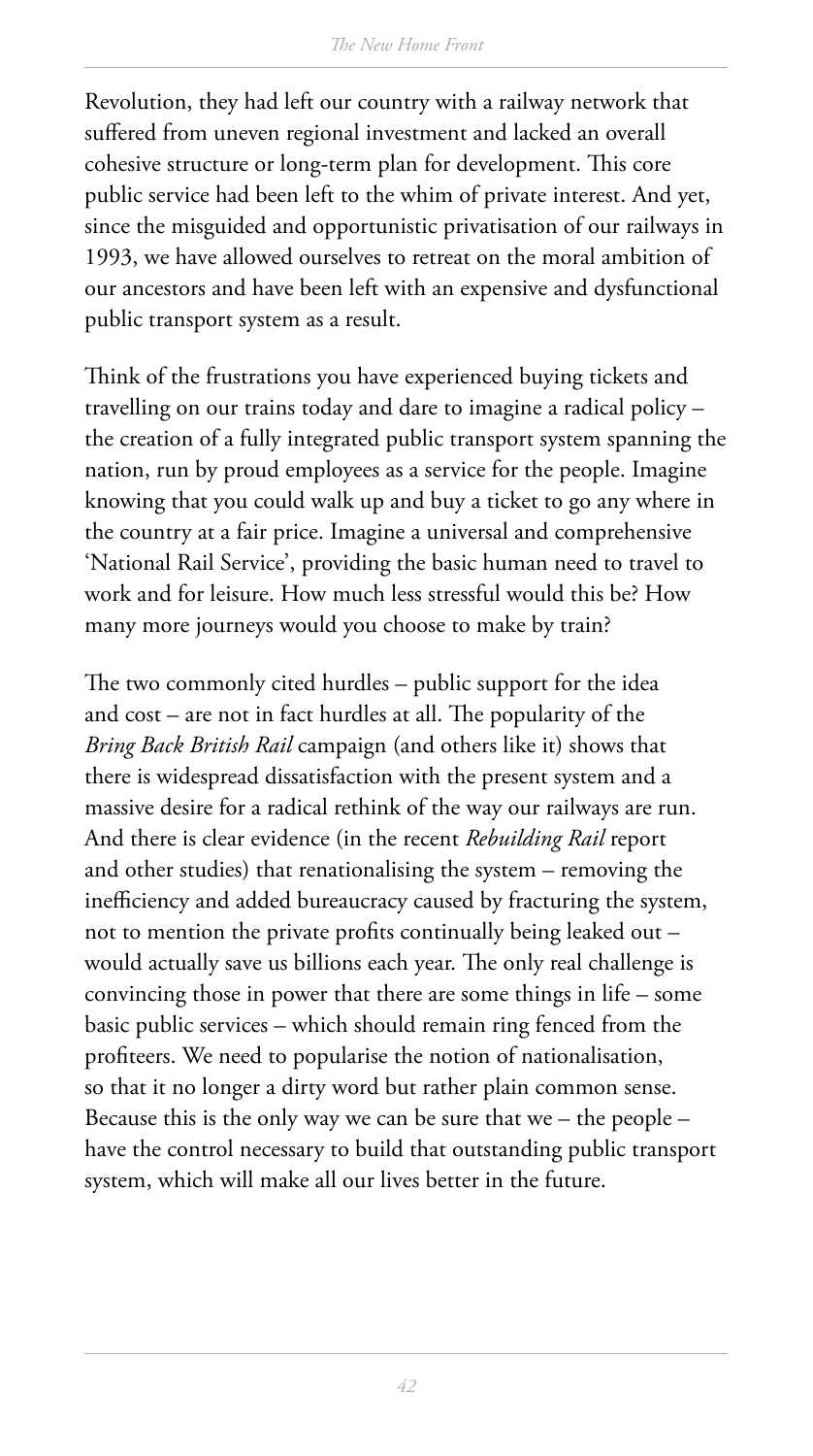# Yes in my back yard: guinea gardens and a design for plenty

Molly Conisbee

*Let every beginner remember that...superior gardening...is the result of collective experience* 

*Peter Kropotkin, French Gardening*<sup>25</sup>

*...a generall and universall Plantation of such wholesome fruit...as might be for the relief of the poor, the benefit* of the rich and the delight of all... The light of nature *will teach us that a common, and publike good is to be preferred to all private profit* 

#### *Samuel Hartlib, A Designe for Plentie<sup>26</sup>*

One of the most popular, and enduring images of World War Two, was the *Dig for Victory* campaign, which helped to drive a national narrative of food self-sufficiency. The United Kingdom, as one of the first economies to industrialise, with its concomitant dependencies on women working outside the home, had pioneered mass-produced, industrial food (canning, battery production, and pre-packaged convenience food, amongst other innovations). This made the prewar food system very vulnerable to external shocks, which were quickly exposed once imported supplies became blockaded.

The *Dig for Victory* campaign while driven by necessity was enthusiastically embraced. The attraction of domestic food production has not been lost on contemporary diggers and growers, and although the martial language of war and national self-sufficiency does not sit entirely comfortably, (equitable and sustainable trade, of food as well as other products, is surely a part of our eco-

<sup>25</sup> Kropotkin, P, in Smith, T (1909) *French Gardening*, London: Utopia Press

<sup>26</sup> Hartlie, Samuel ,(1652) *A Design for Plentie*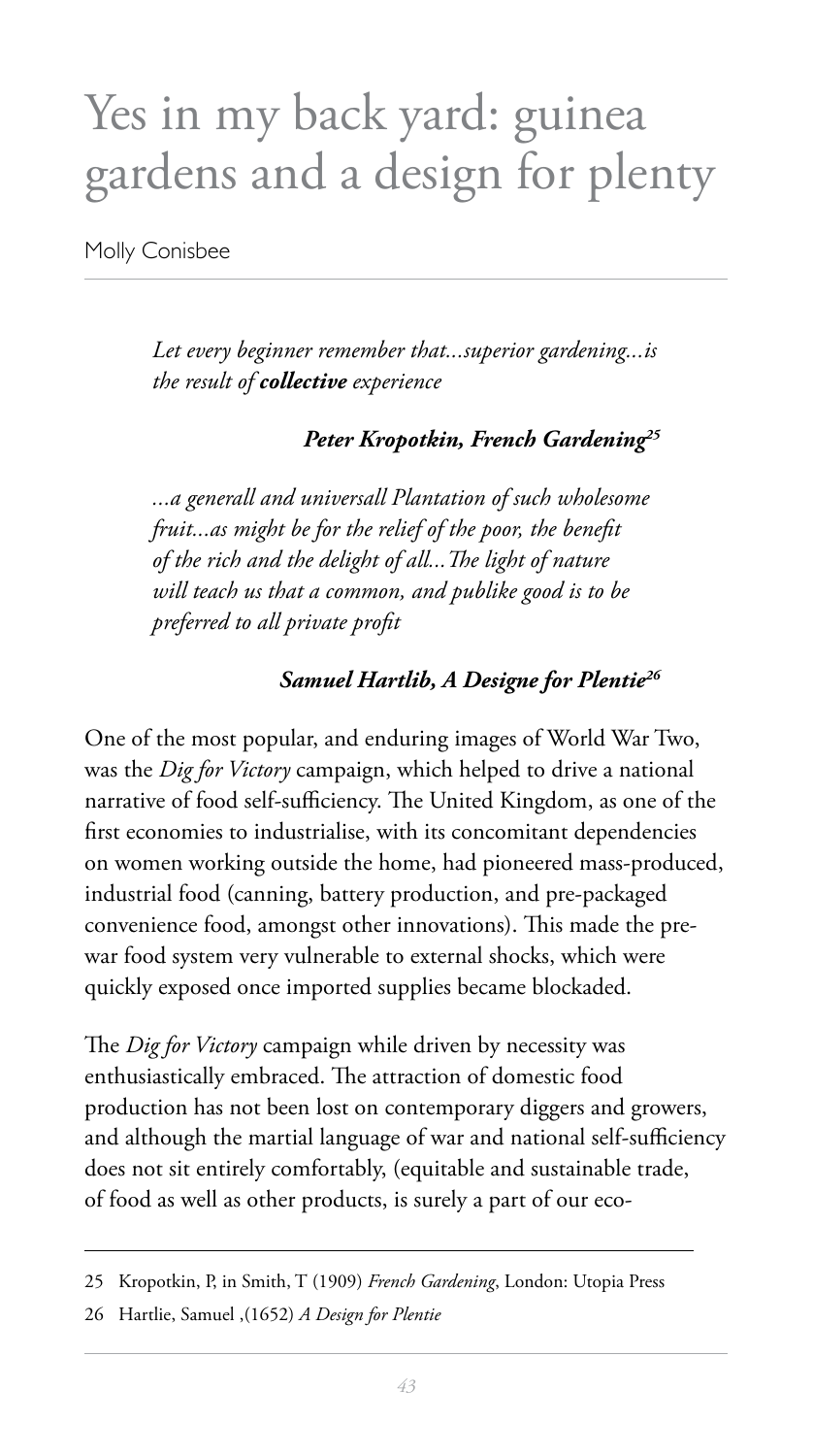cosmopolitan future) connecting communities to food production and its pleasures is a worthwhile enterprise for any progressive landscape.

The health and well-being benefits of allotments and other forms of domestic food growing are well documented. Given our essential need for food, our divorce from its means of production within a few short generations has been striking. If nothing else, better knowledge of how to grow it ought to lead to less waste and a deeper appreciation of the soil and environment.

But there is also potentially a deeper gain, which is why a policy of *guinea gardening* should be core to a New Home Front. As well as celebrating the allotment for its practical benefits, the earlier incarnation of the guinea garden – so named for its modest cost of rental – builds on a Commonwealth idea of planting fruit trees and other edible and beautiful plants in hedgerows and publicly accessible herb gardens. Identifying new, publicly accessible spaces to grow – such as railway sidings and canal banks – was one of the liminal practices of Victorian radical gardeners. And a less well-known feature of war-time victory digging was to plant roadsides and other cracks in the urban fissure with flowers and herbs for everyone to enjoy. It is an approach that has been taken up, and rapidly spread by the *Incredible Edible* project. A design for plenty has the potential to transform our relationship with the food we eat and with our communities.

Food is essential. But so are aesthetics, joy, and proximity to growing things. While today's 330 000 allotments must be protected, and further opportunities for domestic and local food production actively pursued, the space for play-ground and pleasure gardening – central to the philosophy of the guinea garden – should be reclaimed for communities everywhere.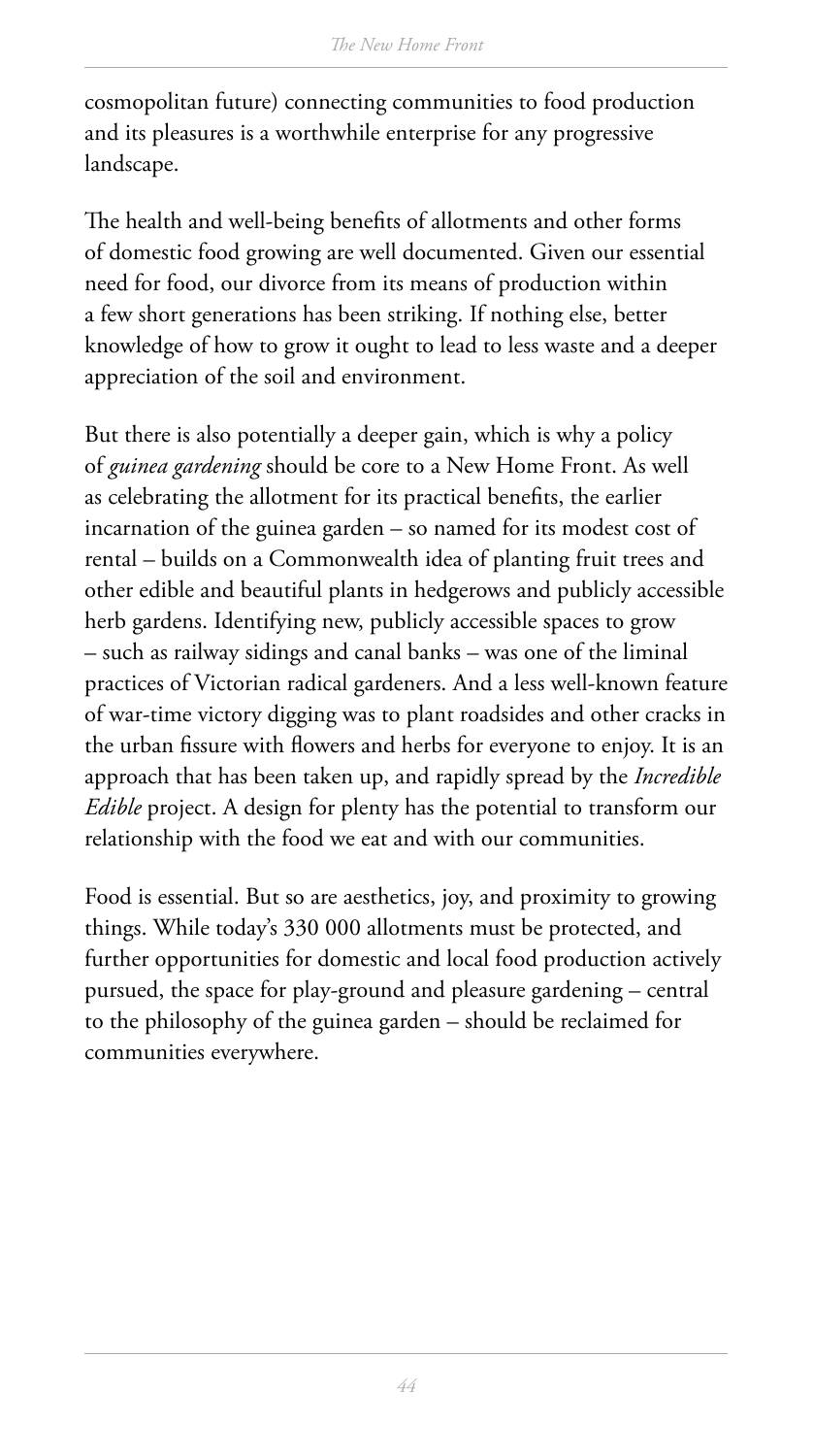### Eat the excess: a celebratory vision for waste reduction

Caitlin Shepherd

Food unites humanity through the common experience of eating, and ties people to the natural world. Natural resources such as water, soil, organic matter, land, and ecosystems, underpin the production of food; yet these resources are under increasing pressure from human activity. Buddhist economics views excess production as a sign of a disfunctioning system. In the UK, we currently throw away more than a third of the food that we produce; industries edible excesses must be redirected, and feasted upon.

The global food system is estimated to account for 30% of global greenhouse gas emissionswhile 10% of the greenhouse gas emissions from the West come from growing food that is never even eaten. Food waste is a big problem for climate change, and a sign of an economic system that just isn't working for people or the planet. The UK alone generates between 16 and 18 million tonnes of food waste every year. Globally it is estimated between 30 and 50% of food produced is wasted, while one in seven people in the world still do not have enough food to be healthy. What can be done to set such injustices and inefficiencies straight?

*This is Rubbish*, an energetic food waste campaign, wants to see largescale food waste stopped through the implementation industry-wide regulation. The campaign uses ceremony and experience to inform the general public, policymakers and businesses of food waste solutions*. !is is Rubbish* invites people to digest the problem, and eat it!

Over 2011, *This is Rubbish* delivered an eight-date food-waste feast tour, and worked with government and the food industry to devise food-waste prevention plans. Curating community feasts that included a full programme of poetry, physical theatre, puppet making, cooking food waste prevention workshops, as well as pop-up food-waste feasts for between 30 and 100 people.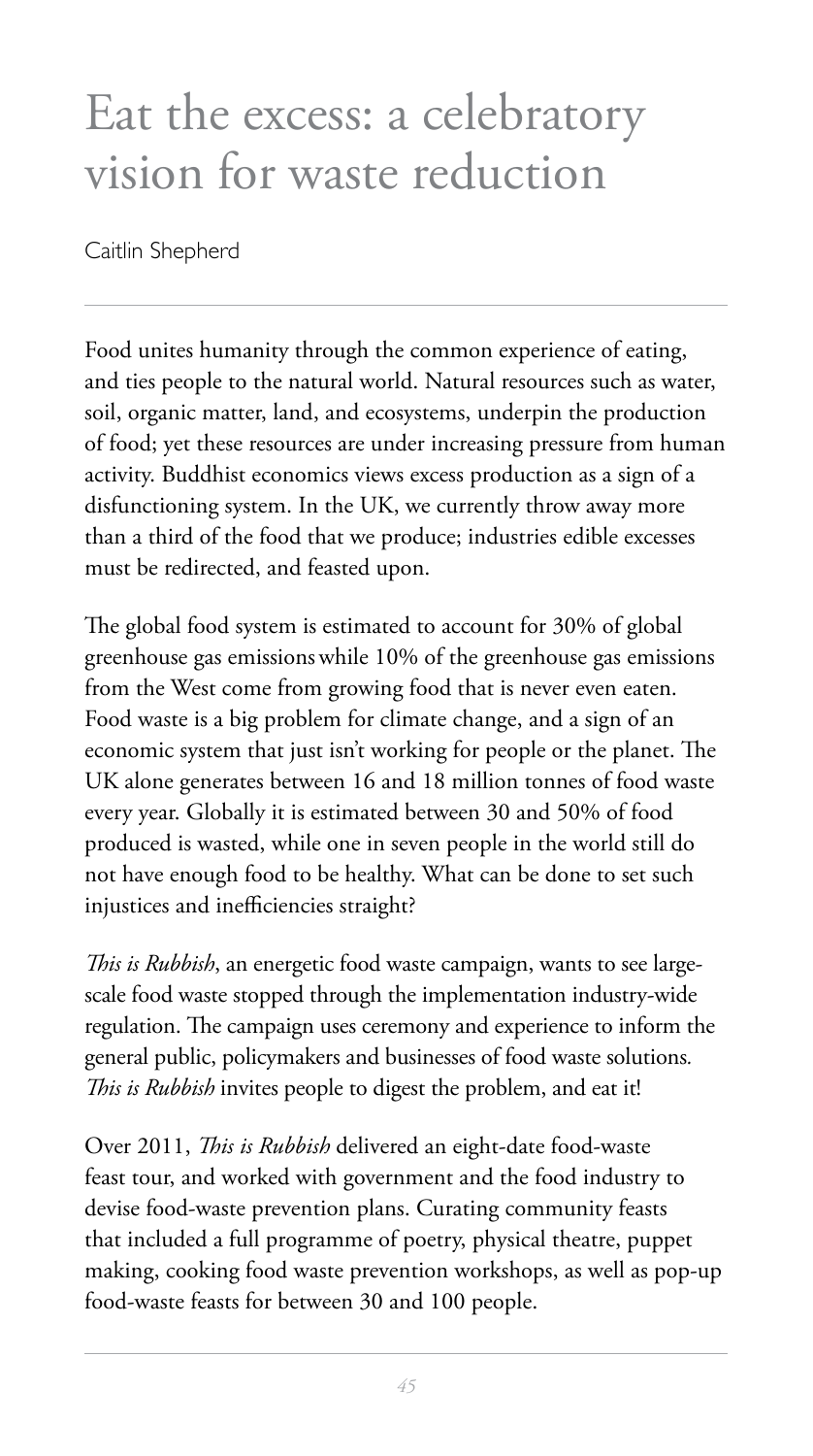This is Rubbish campaigns for an alternative food supply chain on entirely inclusive and embodied terms by showing what can be done by what is currently seen as 'waste'. Feasting is *This is Rubbish's* preferred medium of communication that results in an experience greater than the sum of its parts. The sourcing, preparing, making, and serving of food all happens before the feast, and engages many people in the process. It is an effort based on contribution, cooperation, community, and creative thinking.

This is Rubbish believes that two key policies could dramatically reduce the environmental, economic and social impact of food waste:

- *t* Introduce a mandatory annual food waste audit, assessed by an independent ombudsman. Annual accounts could be kept, and reductions in waste judged as a measure of national progress.
- *t* Introduce mandatory ambitious annual food-waste-reduction targets. Targets could be set to reduce waste in the food system to minimal levels by 2020: the onus would be placed on industry, with householders and producers playing a part. Schools could include workshops on preservation and excess fruits and vegetables could be transformed by local groups for consumption and sale.

*This is Rubbish* continues to spread the foodwaste prevention message through mouths, bellies, and political proposal, uniting a common interest in the advocacy of a sustainable food supply chain that prioritises the prevention of food waste. Join the movement and speak our cultural foundations with your mouth full!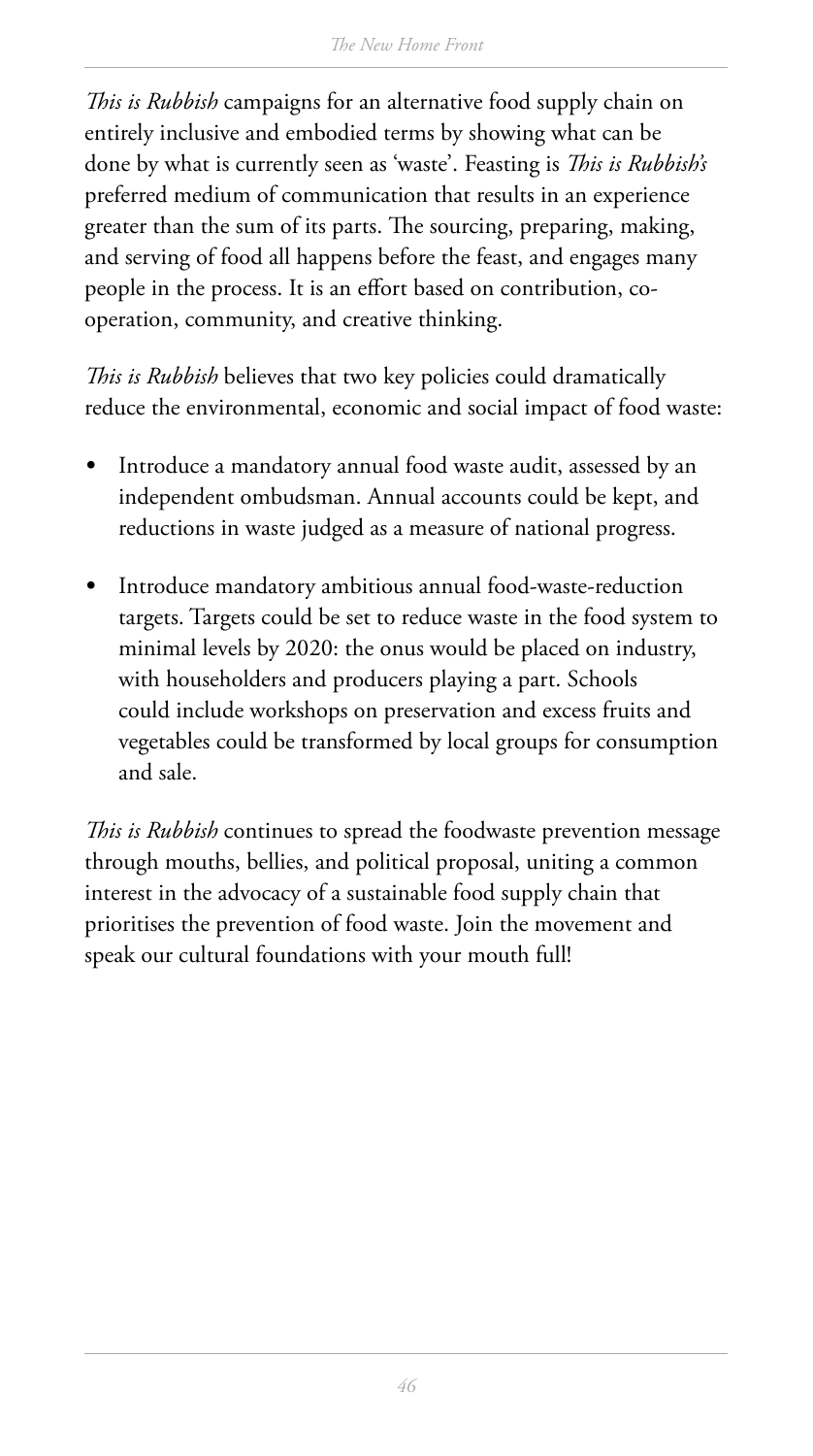### Guaranteeing our cultural foundations

James Humphreys

The 1930s and 1940s were hard times for Britain – but something of a golden era for the Arts in Britain. T. S. Eliot and W. H. Auden, William Walton and Benjamin Britten, Laurence Olivier and Peggy Ashcroft, Barbara Hepworth and Henry Moore, Margot Fonteyn and Frederick Ashton: from literature to music to theatre, and even in fields such as sculpture and dance where there was no tradition to build upon, Britain was home to a host of artists with international reputations whose work remains part of our national inheritance.

Nor was this art produced by or for an elite. Penguin, the BBC, the Workers Education Association, local institutes, self-funding companies, and commercial impresarios all found eager audiences for the best of art and culture. Sometimes, particularly after the creation of the Arts Council in 1945, there was public subsidy. Often philanthropists would support the arts. But people were also prepared to pay for the best, even when money was tight, reflecting the value that ordinary people put on the arts. Even during bombing raids, it was a point of honour for patrons to stay in their seats – and musicians, actors, or dancers on the stage – rather than take shelter.

Today we still have outstanding artistic work in Britain, and still have companies and promoters who seek out audiences. There is still subsidy of a kind, though the Arts Council has been hacked back once again, and the BBC remains a colossal – though threatened – sponsor of the Arts. What has changed, though, is the value put on the Arts themselves. No longer are they seen as essential to people's everyday existence or to society as a whole. The time when off-duty soldiers read poetry or munitions workers flocked to watch the ballet seem an age away. Yet against the current backdrop of economic crisis and austerity, and the even deeper threats from over-consumption, pollution, and dwindling natural resources, the Arts matter more than ever.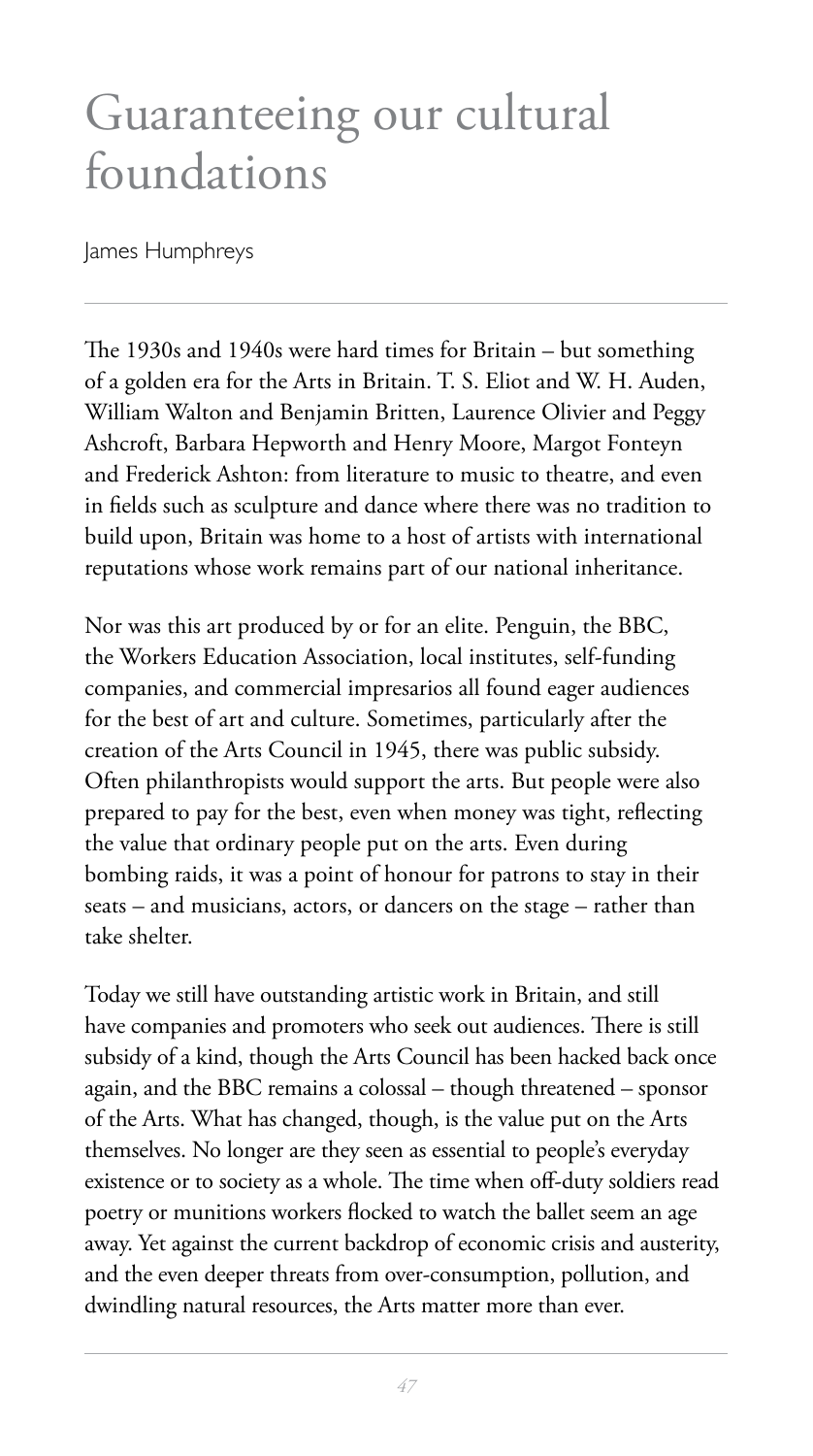Partly this is utilitarian: just like sports, the Arts offer all kinds of economic and social benefits, from tourism and employment to mental and physical health and self-esteem. At a time when the desire for investment in school sports is at a peak, it would be a huge missed opportunity not to see a need to expand and secure all extracurricular activities. Sport should not be in competition with the Arts, and neither in competition with the 'traditional' curriculum. All are needed to educate the whole child.

Gathering the social and economic benefits of the Arts needs other practical steps. One would be to secure existing Arts funding both through the Arts Council and the BBC, and for Arts Council funding to be guaranteed by law (rather than the good intentions of ministers) for a period of years, much like the BBC licence fee. This would give the sector more confidence as well as allowing for longer-term planning.

Another step would be for the Department for Culture, Media and Sport (DCMS) to build and develop its expertise in the economic and social benefits of Arts investment, including developing the evidence base. Developers motivated by profit will always have the incentive to claim that extra jobs will be created, and the cash to pay for the research to prove it. Arts organisations need help and support so that their potential contribution to employment and sustainable development is not pushed aside.

We should also encourage individuals to support the Arts financially through more generous tax rebates, though companies who seek to whitewash their anti-social activities through giving should not benefit.

But it would be an error to see the Arts only in utilitarian terms. They enrich our lives so fundamentally, in so many different ways, and provide an increasingly vital alternative to a culture designed only to sell. And as they do not depend on consumption, they can benefit future generations rather than leave a legacy of pollution or depleted resources.

Perhaps the most vital role for the Arts in these increasingly threatening times is to help us  $-$  as individuals, and as a society  $-$  to make sense of those threats and explore how we should respond. In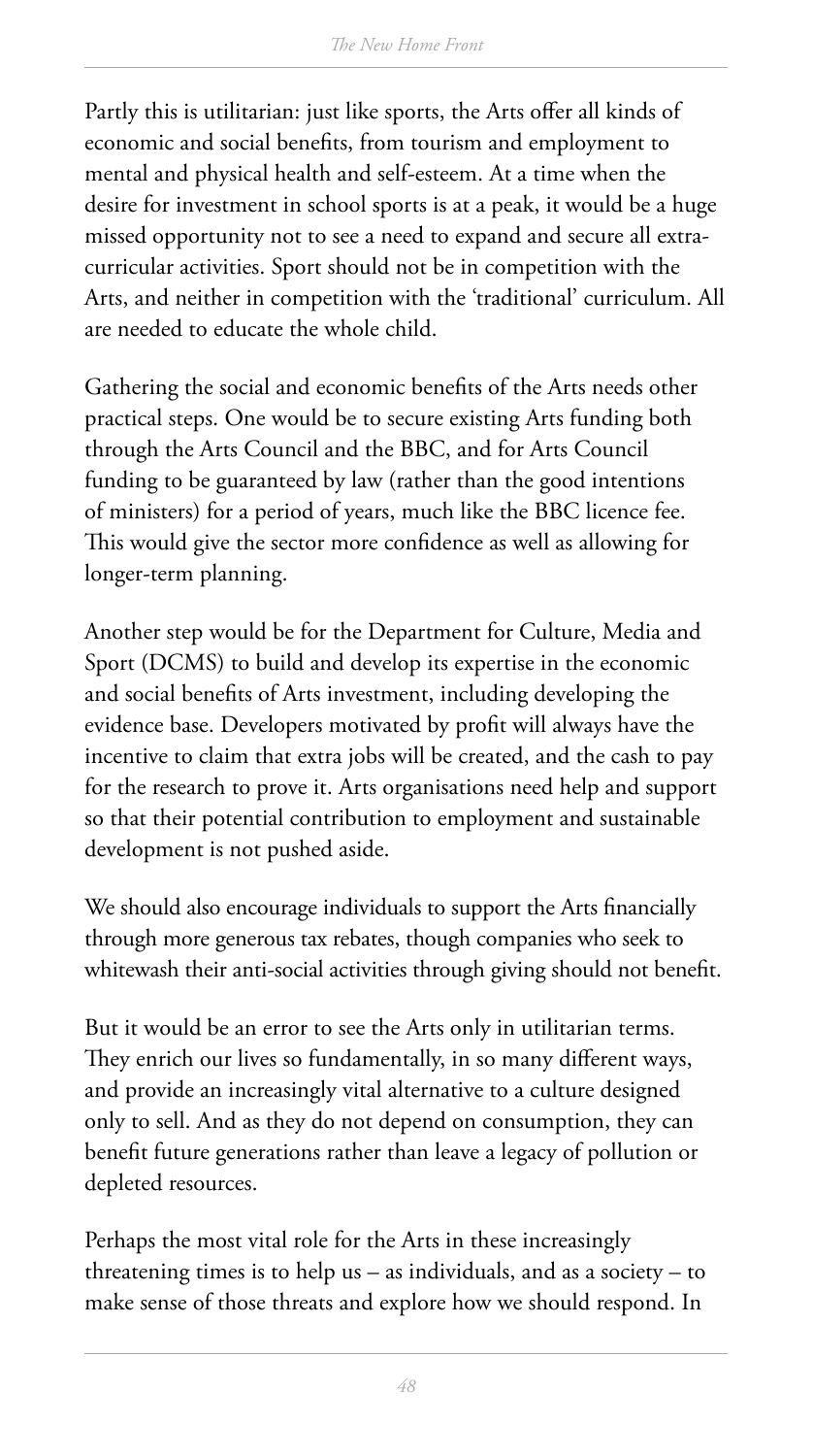the 1930s and 1940s, artists as varied as Orwell, Auden, Ashton, and Britten struggled with the transforming issues of the day – the fight against fascism, against the moral case for pacifism, or the balance between individual liberalism and social obligations. As we face similarly challenging issues – say, how to warn our fellow citizens about the dangers we face without creating disbelief or despair – we need the help of artists more than ever. They, in turn, need creative freedom. This may not bring economic benefits – it might be troubling if it did – but the social and moral gains could be immeasurable.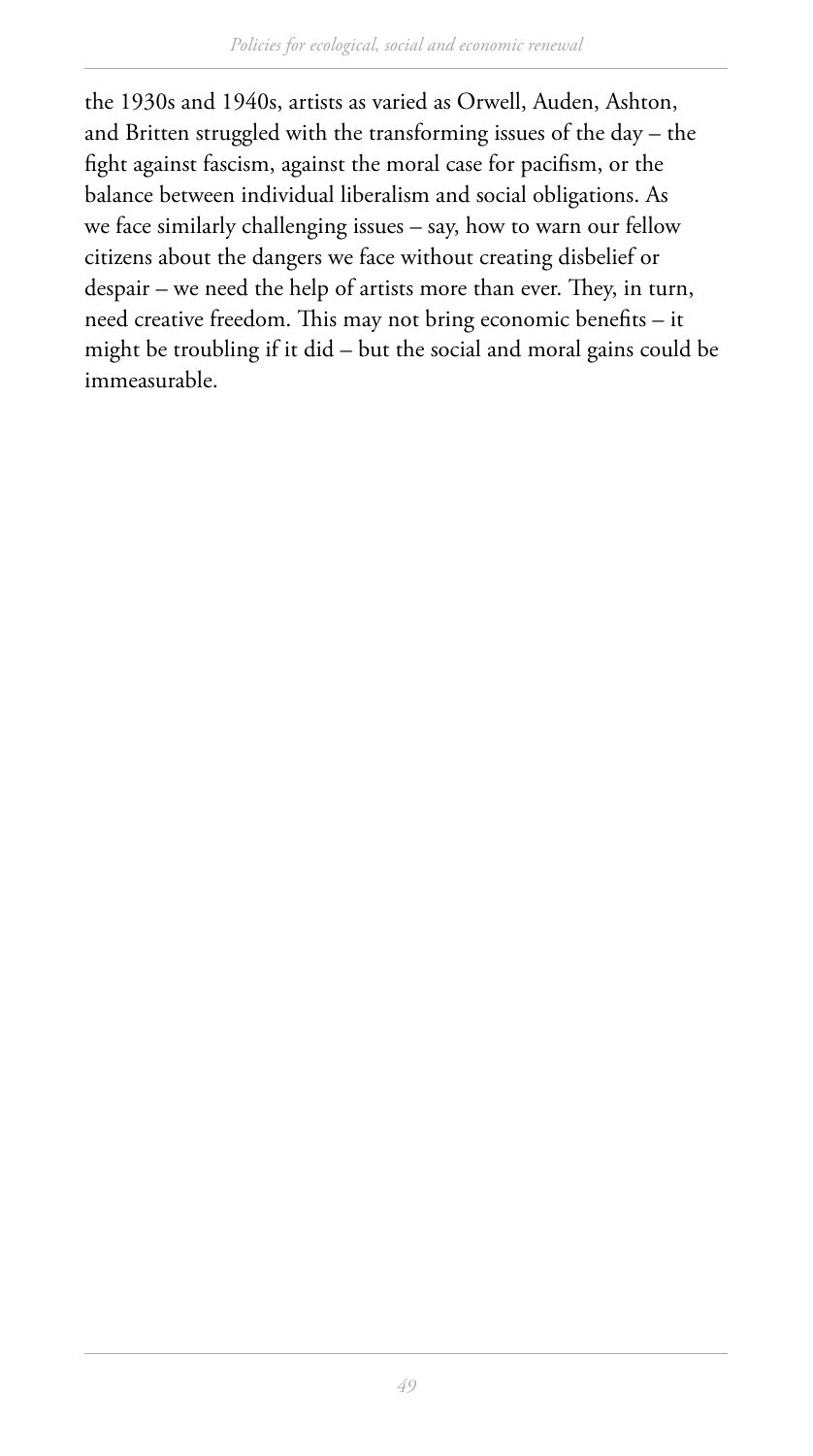# From oil to art, liberating culture

#### PLATFORM

The UK Arts sector, like many other vital public services, has been a victim of the draconian cuts imposed by the coalition government. In March 2011, a quarter of the theatres, galleries, and orchestras receiving funding from Arts Council England lost all their government grants in cuts amounting to £100 million.

Many small, community-based or radical arts practitioners have little recourse in the face of these funding cuts. More high-profile arts institutions not only continue to receive public money, they also supplement it through corporate sponsorship. Oil companies have provided the most high profile and the most controversial of these deals. At the end of 2011, BP announced a £10 million deal for four arts institutions, including Tate, over five years.

Despite the sustained criticism of the cheap greenwashing provided to oil companies like BP, including a series of dramatic performanceinterventions by groups like Liberate Tate in the gallery spaces, some art commentators are adamant that arts cuts means that now is not the time to discuss the ethics of corporate sponsorship. *Guardian* art critic Jonathan Jones went as far to suggest that the arts should take 'money from Satan himself' if it means that museums stay 'strong and free'.

But is increasing the corporate sponsorship of cultural institutions really keeping them strong and free? *Capitalist Realism* author Marc Fisher in a recent critique of the corporatisation of the Olympics wrote: 'The point of capital's sponsorship of cultural and sporting events is not only the banal one of accruing brand awareness. Its more important function is to make it seem that capital's involvement is a precondition for culture as such.'

Would our cultural institutions feel the need to see private capital as a precondition for their existence if they were properly funded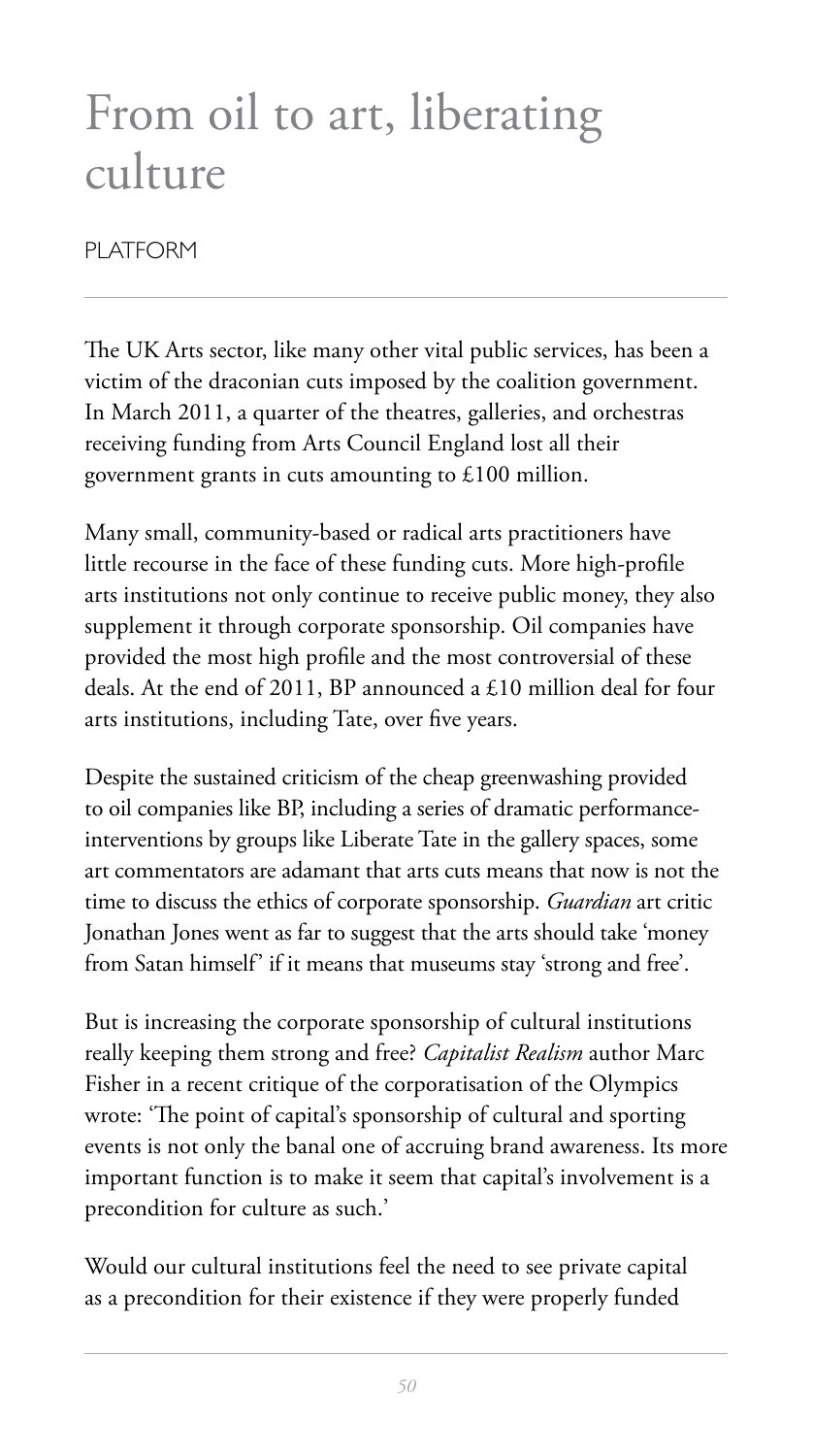from public coffers that in turn were properly resourced from a more appropriate level of corporate taxation? In July 2012, Chancellor Osborne announced a tax break of £500 million to oil and gas companies operating in the North Sea. The size of this public subsidy dwarfs not just the paltry amounts that BP passes off as cultural philanthropy, but also the cuts in public spending to the cultural sector as a whole.

State funding for the Arts is not without problems of its own – but the fundamental difference is that there is a semblance of accountability and transparency that makes democratic intervention to address those problems possible. Tate, as a public body, won't even reveal how much money it is getting from BP.

The Arts have a vital role to play in engaging with the most critical issues of our time, from the threat of climate change, to the extent of corporate power. We need to ensure that the cultural sector is publicly funded and independent so that can do this free from the constraints of pernicious parameters imposed directly or indirectly by corporate sponsors.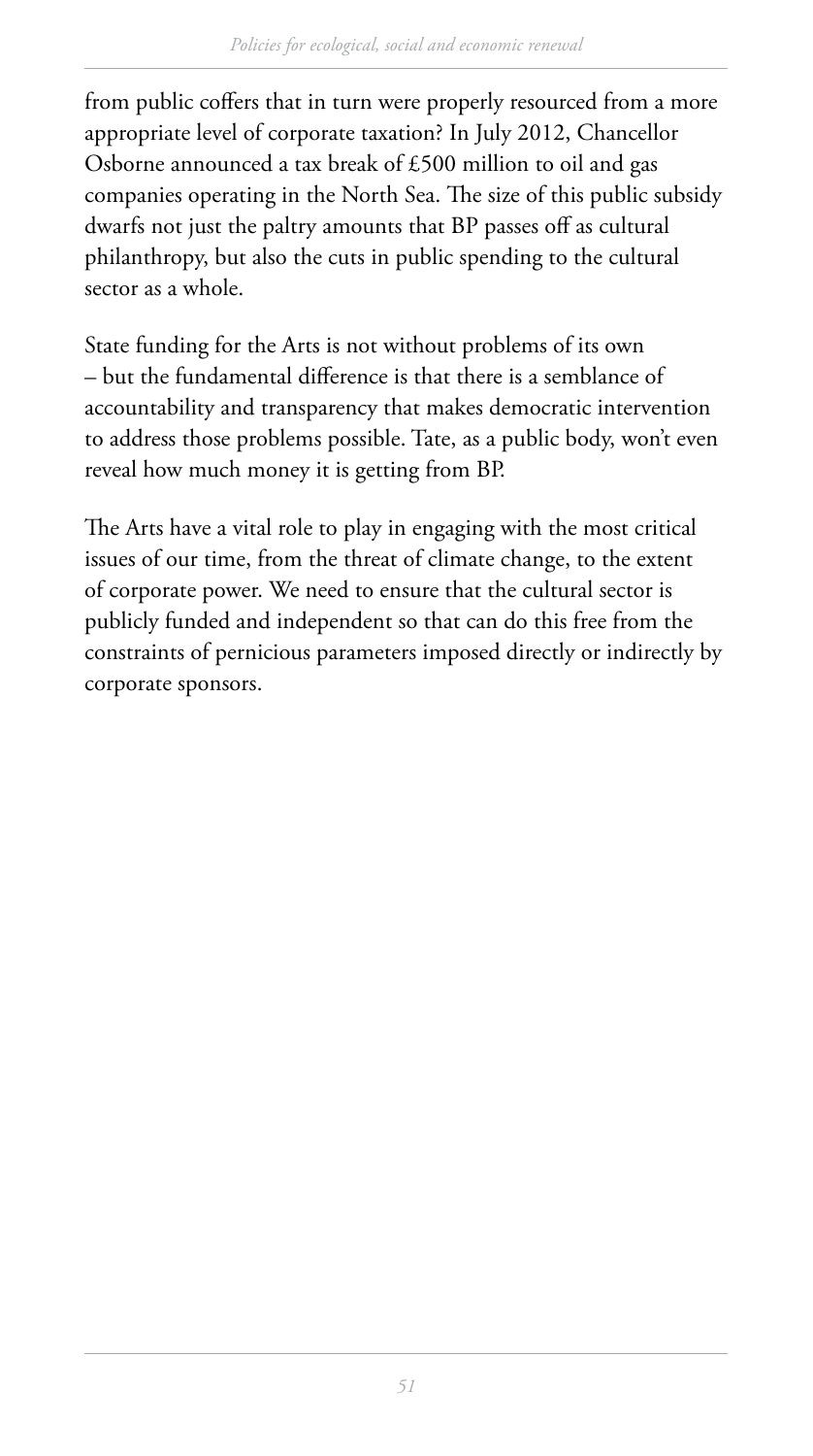### Set Our Cities Free From Advertising

Ruth Potts

*The world is full of magic things, patiently waiting for our senses to grow sharper.* 

 $\sim$ W.B. Yeats

Freedom, according to the poet and theologian Thomas Traherne, comes not from having a choice, but from having made one.<sup>27</sup> Yet the advertising industry works by convincing us that whichever choice we may have made is not right, and even where we do make a choice, it is almost instantly outdated. Advertising encourages a state of constant anxiety about the way we look, the products we buy, and the company we keep. Edward Bernays, Freud's nephew, who took his uncle's insights and applied them to mass manipulation, described the purpose of advertising as the need to convince 'someone who is nobody that he is someone special'.<sup>28</sup>

No-one is a nobody, but even if we needed to convince ourselves that we are special, buying more stuff is one of the worst ways to go about it. Professor Tim Kasser has spent his academic life exploring the impact of a material culture on our well-being. Drawing on a vast range of empirical data across cultures and incomes, he finds that the more someone cares about money, status, and image, the less likely they are to have a 'good life', and the more likely they are to suffer distress, anxiety, and depression and have lower levels of personal well-being.<sup>29</sup> Once basic needs are met, additional consumption

<sup>27</sup> Inge D (2009) *Wanting Like a God: Desire and Freedom in Thomas Traherne*. London: SCM Press.

<sup>28</sup> Bernays E, cited in Sennett R (2012) *Together: The Ritual, Pleasure and Politics of Co-operation.* New Haven: Yale University Press p146.

<sup>29</sup> Kasser T (2003) *The High Price of Materialism*. Boston: MIT Press.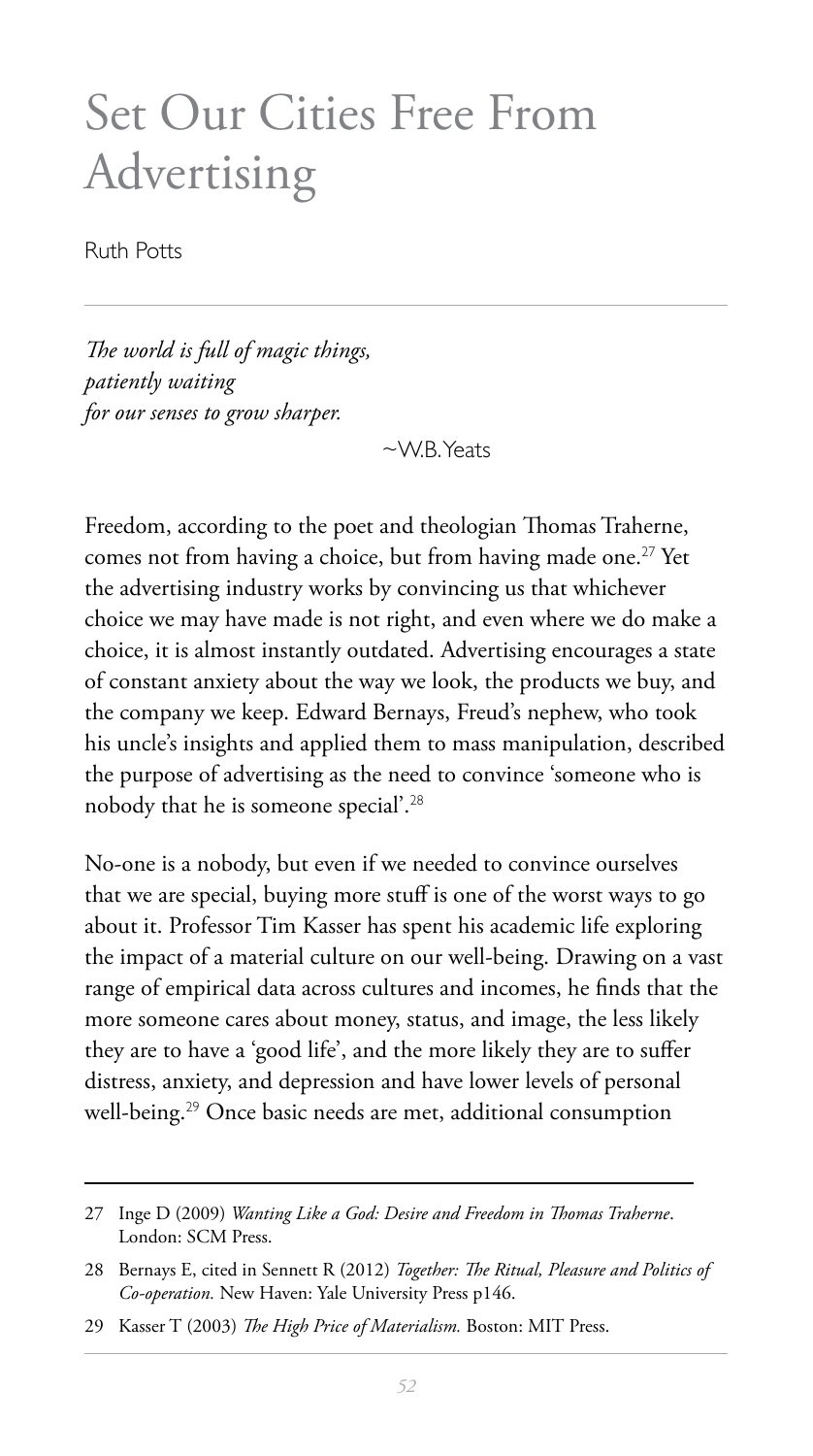doesn't significantly impact our well-being; the things that do make a difference are experiences and relationships... not stuff.<sup>30</sup>

During the Second World War, creative minds were applied not to encouraging people to buy stuff, but to do stuff. Wartime propaganda encouraged people to grow their own food, make do and mend, save bread, and not be 'fuel-ish' by wasting electricity.

We have a degree of choice about the newspapers we read and the Internet sites we frequent, but if we live in a town or a city, there is little chance of escape from constant bombardment by outdoor advertising. According to the advertising industry itself, we are exposed to up to 3500 adverts a day. The campaign group Scenic America*,* colourfully describes this as 'sky trash' and 'visual pollution'.

It was this description of pollution on a par with the pollution of the air and water that resulted in the passing of a Clean City Law which banned all outdoor advertising in one of the world's biggest cities, São Paolo, in 2007. Five years on, the law is still in place, and has had unexpected benefits. People report being able to see the city again, and rediscovering lost buildings. According to São Paolo journalist Vinicius Galvao, 'The city's got now new language, a new identity.'31

São Paolo is the biggest city so far to implement a ban, but the idea is not new. There are long-term bans on billboard advertising in four American states: Maine (1979), Vermont (1968), Hawaii (1927), and Alaska (1959). Scenic America cites over 700 communities banning new billboards on the grounds that 'control improves community character and quality of life – both of which directly impact local economies.'<sup>32</sup> As in wartime, people in the UK are already taking creative action. A London-based artist has been covering billboards in poetry, and Brandalism, a new collective of artists and

<sup>30</sup> Aked J, Marks N, Cordon C, Thompson S (2008) *Five Ways to Well-being: The Evidence*. London: **nef** & The Foresight Programme.

<sup>31</sup> Harris DE (2007) São Paolo: A city without Ads. *Adbusters73: Carbon neutral culture.*

<sup>32</sup> Scenic America, *Billboard control is good for business.* Available at: http://www. scenic.org/billboards-a-sign-control/the-truth-about-billboards/100-billboardcontrol-is-good-for-business [15 August 2012].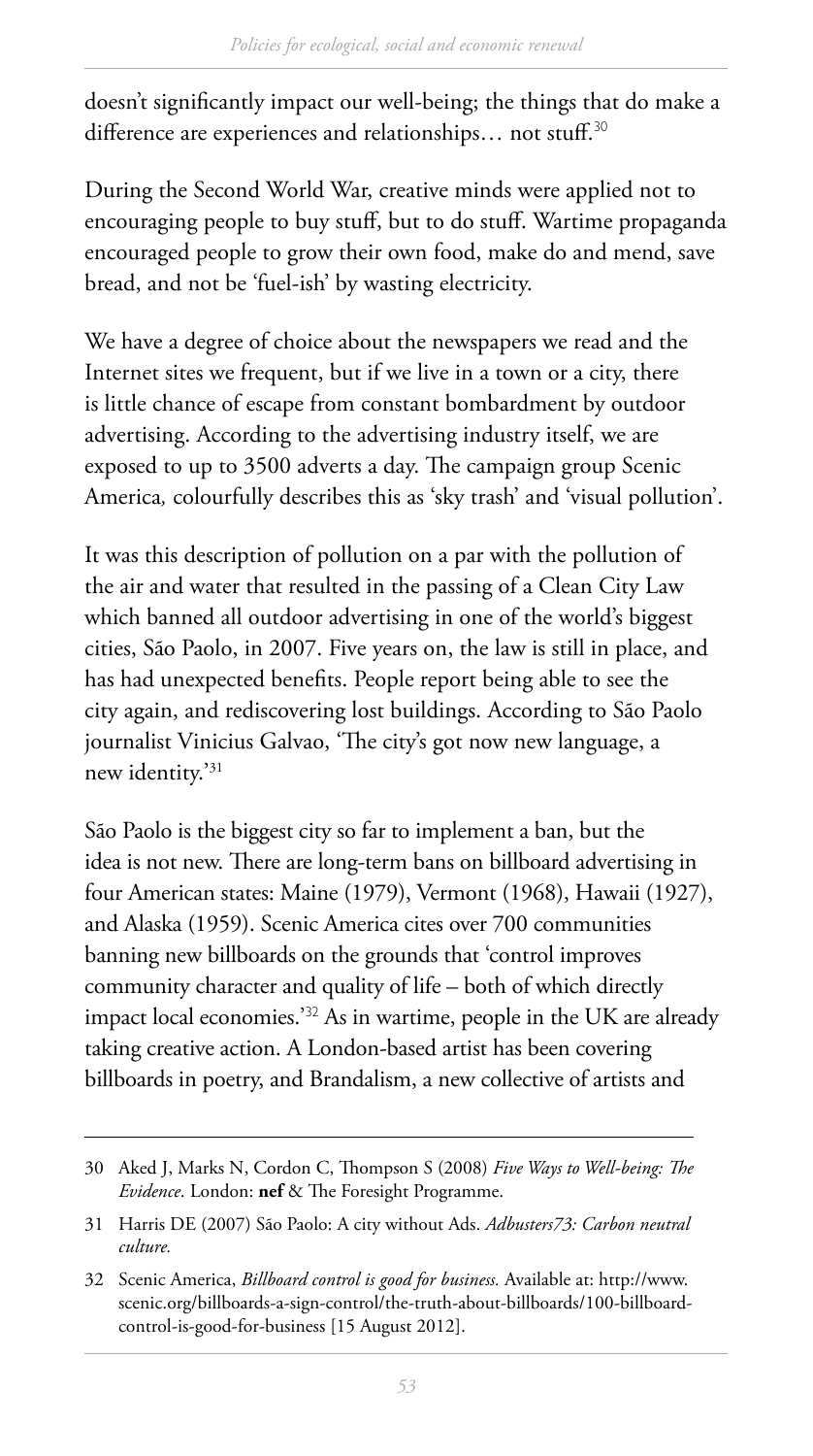activists has taken coordinated action to replace billboards with posters questioning the benefits of material culture and the reach of big brands.<sup>33</sup> People in Bristol have started a vibrant campaign to make the city the first in the UK to say 'no' to advertising.

To take a step towards a world where we live more with less, perhaps we need a dual strategy? Bans on advertising in public places would free our towns and cities, creating space where we have the freedom to connect, cooperate, and dream. Where we ostensibly have a choice, a tax on Internet advertising could be used to fund projects that place artists in schools and community centres to create public murals, perhaps even seconded from the advertising agencies themselves. Free from clutter, we might re-connect with the towns and cities we live in, and the people we share them with. And, as the white noise of advertising fades, we may have more space for ideas, plans, and dreams of our own. That really would make us special.

<sup>33</sup> The group describe its motivation as: 'We are tired of being shouted at by adverts on every street corner so we decided to get together with some friends from around the world and start to take them back, one billboard at a time.' www.brandalism.org.uk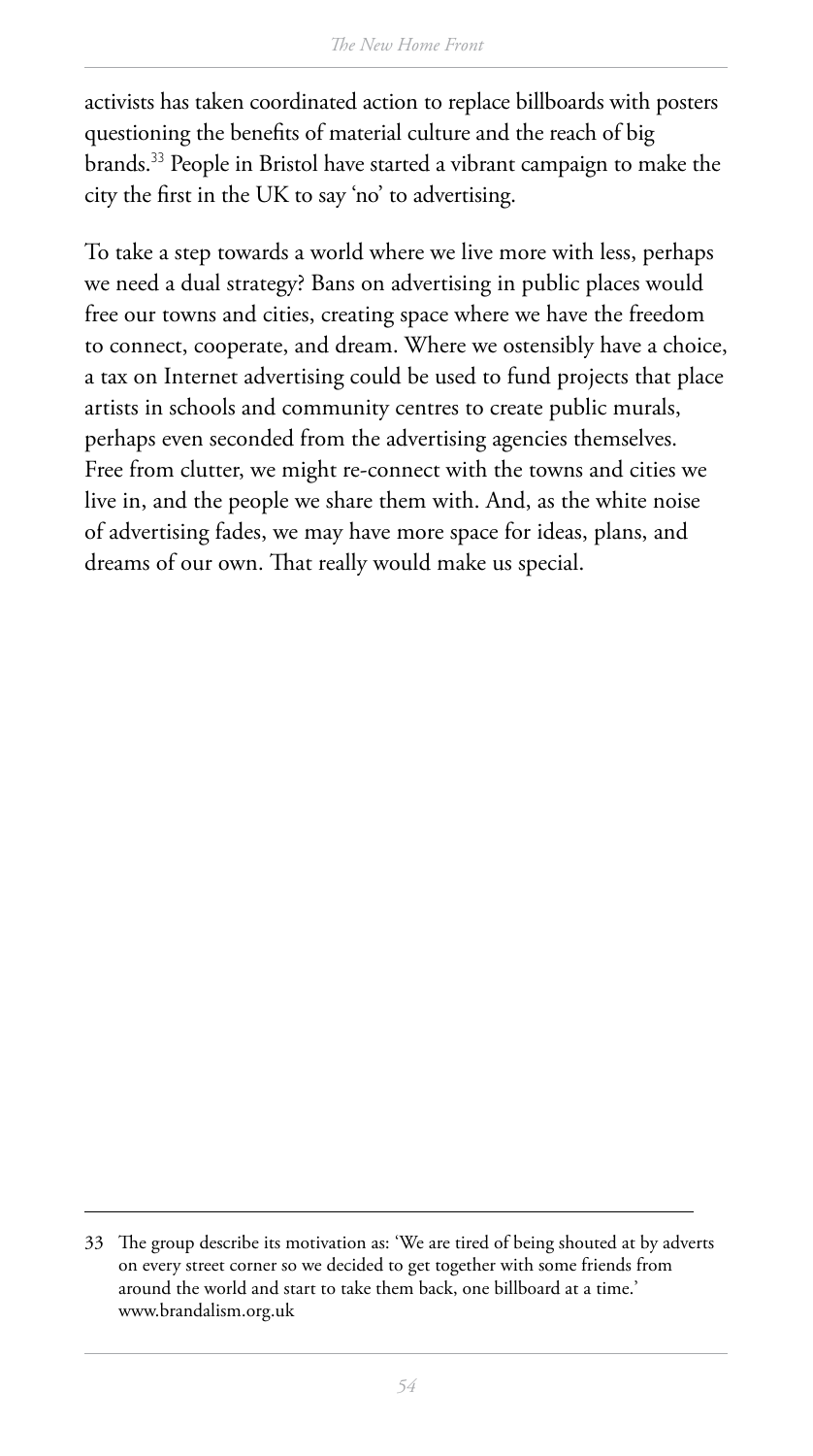# About the authors

Andrew Simms is a fellow of **nef** (the new economics foundation) and the author of *Cancel the Apolalypse: new paths for prosperity* (Little Brown, Spring 2013).

Bill McKibben is the founder of 350, org and the author of *Earth and the End of Nature.*

Rina Kuusipalo is a student of Social Sciences and the founder of *Future Economy.*

Ruth Bond is the chair of the National Federation of Women's Institutes.

Mike Davis is a Professor of Creative Writing and the author of *Planet of Slums* and other books.

Anna Coote is the head of social policy at **nef** (the new economics foundation).

Nick Robins is a business historian and sustainable investor.

Richard Murphy is a tax specialist and the author of *The Courageous State*.

Colin Hines is the Convener of the Green New Deal Group.

Danielle Paffard co-founded the Move Your Money UK campaign.

Lindsay Mackie is co-ordinator of the Post Bank Campaign and the author of *Deliverance: a Post Office fit for the future*.

Ed Mayo is the Secretary General of Co-operatives UK.

Leonie Greene is the Head of External Relations for the Renewable Energy Association. She writes here in a personal capacity.

Sean Chamberlain is the co-ordinator of TEQs, the Campaign for *Tradable Emissions Quotas*.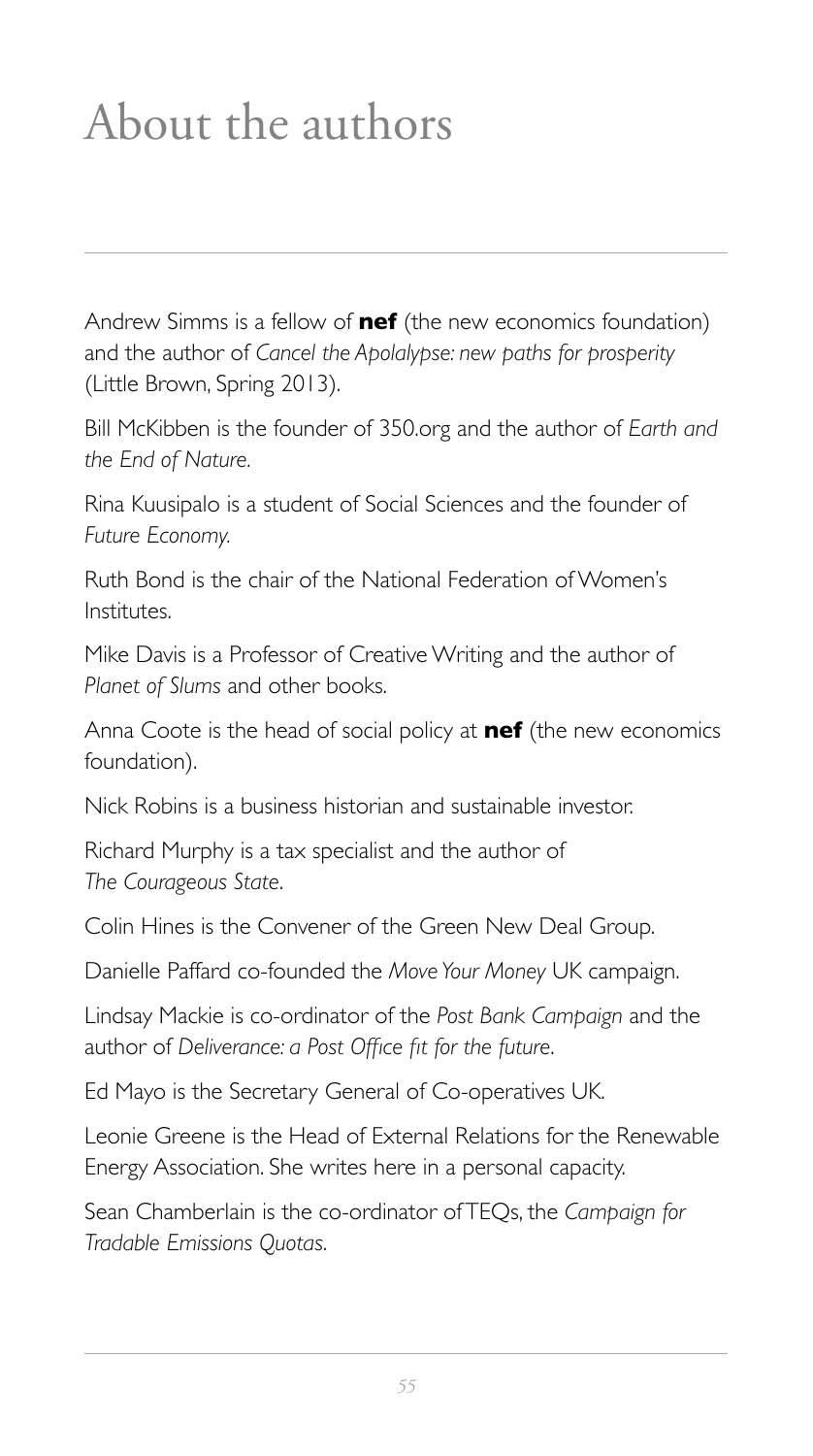PLATFORM is a collective of 13 campaigners, artists, and researchers who act together to achieve long-term, systemic transformation of the energy system and society.

Sian Berry is a sustainable transport campaigner at the Campaign for *Better Transport*

Ellie Harrison is an artist, and the founder of *Bring Back British Rail*

Molly Conisbee is the Director of External Relations at the Soil Association, the author of *Limits to Girth* and a co-founder of *Bread*, *Print & Roses*

Caitlin Shepherd is an environmental artist and co-founder of This is *Rubbish*

James Humphreys is a partner at Woodnewton Assoicates

Ruth Potts is a co-founder of Bread, Print & Roses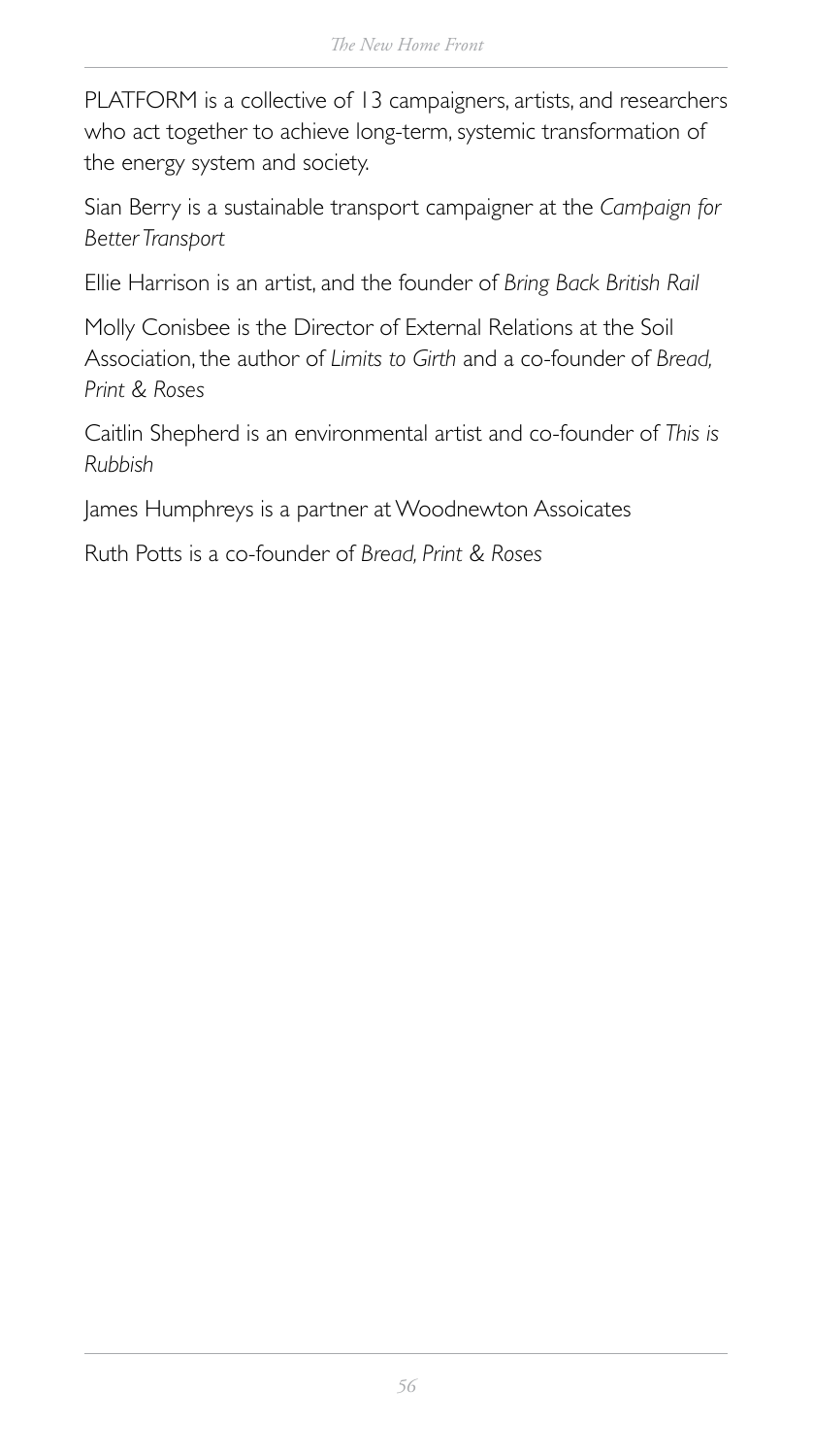# Further reading

*The New Home Front. Showing leadership: How we can learn from Britain's war time past in an age of dangerous climate change and*  energy insecurity, Andrew Simms, The Office of Caroline Lucas MP: London

*A Green New Deal: Joined-up policies to solve the triple crunch of the credit crisis, climate change and high oil prices*, Andrews Simms, Ann Pettifor, Caroline Lucas, Charles Secrett, Colin Hines, Jeremy Legger, Larry Elliot, Tony Juniper and Richard Murphy, nef (the new economics foundation) London

*TEQs: A Policy Framework for Peak Oil and Climate Change*, The All Party Parliamentary Group on Peak Oil and Climate Change and the Lean Economy Connection, House of Commons: London

Deliverance: a Post Office fit for the future, Lindsay Mackie, The Human Flement: London

*Towards a Royal Bank of Sustainability: protecting taxpayers' interests; cutting carbon risks, Nick Silver, PLATFORM: London* 

21 Hours: Why a shorter working week can help us all to flourish in the *21st century*, Anna Coote, Andrew Simms and Jane Franklin, nef (the new economics foundation) London.

*The Courageous State: rethinking economics, society and the role of*  government, Richard Murphy, Searching Finance: London

*Think of me as evil? Opening The Ethical Debates In Advertising (2011)* Jon Alexander, Tom Crompton and Guy Shrubsole (2011) PIRC and **WWF**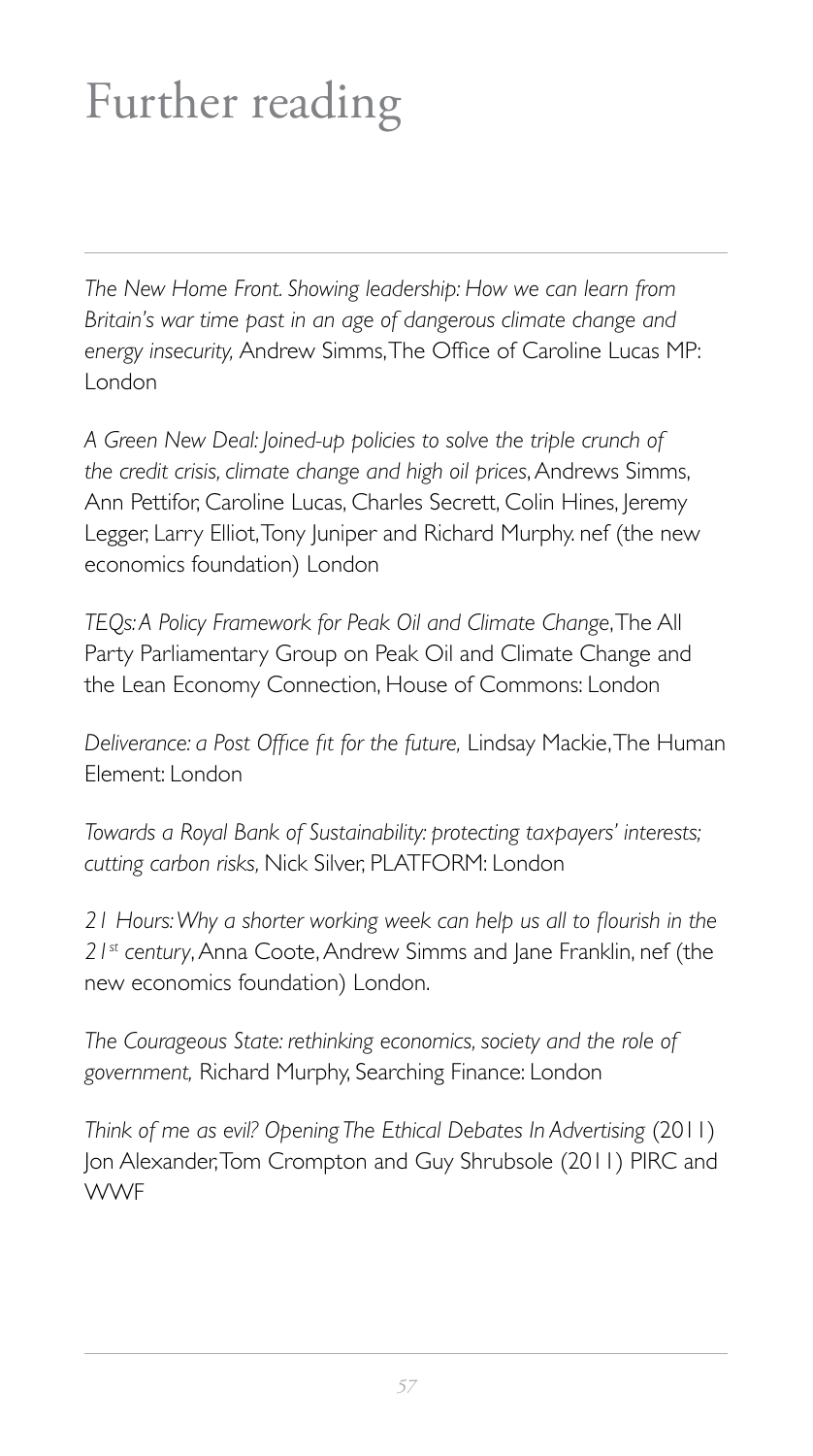# Related websites

newhomefront.org

thegreatransition.net

greenewdealgroup.org

350.org

moveyourmoney.org.uk

thisisrubbish.org.uk

bringbackbritishrail.org